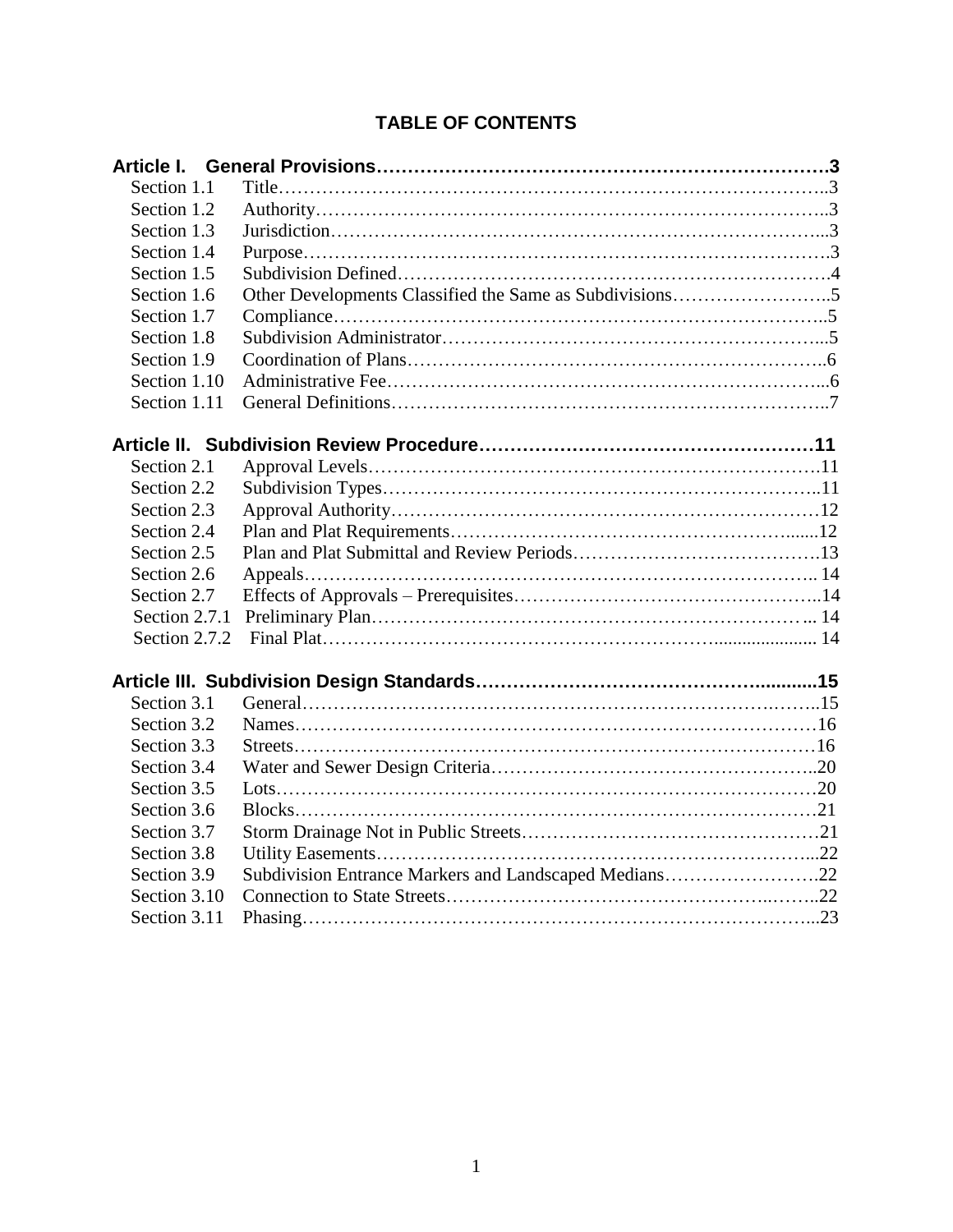| Section 4.1                |                                                                                                                                                   |  |
|----------------------------|---------------------------------------------------------------------------------------------------------------------------------------------------|--|
| Section 4.2                |                                                                                                                                                   |  |
| Section 4.3                |                                                                                                                                                   |  |
| Section 4.4                |                                                                                                                                                   |  |
| Section 4.5                |                                                                                                                                                   |  |
| Section 4.6                |                                                                                                                                                   |  |
|                            | <b>Bookmark not defined35</b>                                                                                                                     |  |
| Section 4.7                |                                                                                                                                                   |  |
| Section 4.8                |                                                                                                                                                   |  |
| Section 4.9                |                                                                                                                                                   |  |
| Section 4.10               |                                                                                                                                                   |  |
| Section 4.11               |                                                                                                                                                   |  |
| Section 4.12               |                                                                                                                                                   |  |
| Section 4.13               |                                                                                                                                                   |  |
| Section 4.14               |                                                                                                                                                   |  |
|                            |                                                                                                                                                   |  |
| Section 5.1<br>Section 5.2 | Article V. Guarantee of Required Improvements; Warranty Against Defects44<br>Financial Guarantee in Lieu of Immediate Installation for Approval44 |  |
| Section 5.3                |                                                                                                                                                   |  |
| Section 5.4                |                                                                                                                                                   |  |
| Section 5.5                |                                                                                                                                                   |  |
|                            |                                                                                                                                                   |  |
| Section 6.1                |                                                                                                                                                   |  |
| Section 6.2                |                                                                                                                                                   |  |
| Section 6.3                | Repeal and Reenactment of Existing Subdivision Regulations47                                                                                      |  |
| Section 6.4                |                                                                                                                                                   |  |
| Section 6.5                | Effect Upon New Territory Added to Jurisdiction49                                                                                                 |  |
| Section 6.6                |                                                                                                                                                   |  |
| Section 6.7                |                                                                                                                                                   |  |
| Section 6.8                |                                                                                                                                                   |  |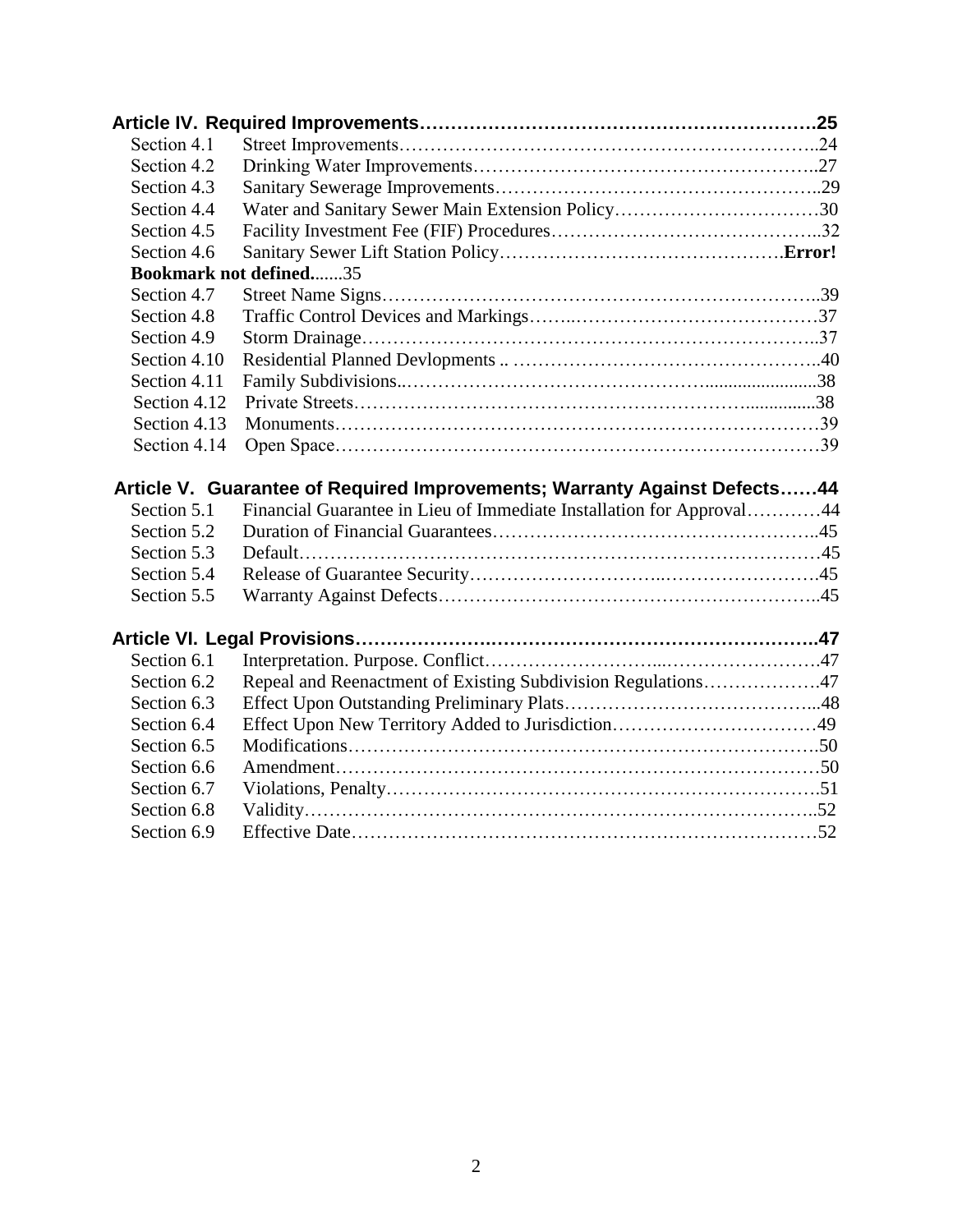# **AN ORDINANCE AMENDING THE SUBDIVISION REGULATIONS OF HOKE COUNTY, NORTH CAROLINA**

BE IT ORDAINED by the Board of Commissioners of Hoke County, North Carolina, that the Subdivision Regulations of Hoke County are hereby amended by rewriting it in its entirety to read as follows:

> "Subdivision Ordinance Hoke County, North Carolina

## <span id="page-2-1"></span><span id="page-2-0"></span>**Article I. General Provisions**

Section 1.1 Title

This Ordinance shall be known as the Subdivision Ordinance of Hoke County, North Carolina.

## <span id="page-2-2"></span>Section 1.2 Authority

This Ordinance is adopted under the authority and provisions of the General Statutes of North Carolina Chapter 160D, Article 8, Part 2 Subdivision Regulations.

## <span id="page-2-3"></span>Section 1.3 Jurisdiction

These regulations shall govern all subdivisions of land within the territorial jurisdiction of Hoke County which shall include all land within Hoke County outside the subdivision jurisdiction of any municipality.

## <span id="page-2-4"></span>Section 1.4 Purpose

The purpose of this Ordinance is to establish procedures and standards for the development and subdivision of real property within the jurisdiction of Hoke County, NC, in an effort to, among other things:

A) Promote orderly growth and development consistent with the goals, objectives and policies of the Land Use Plan.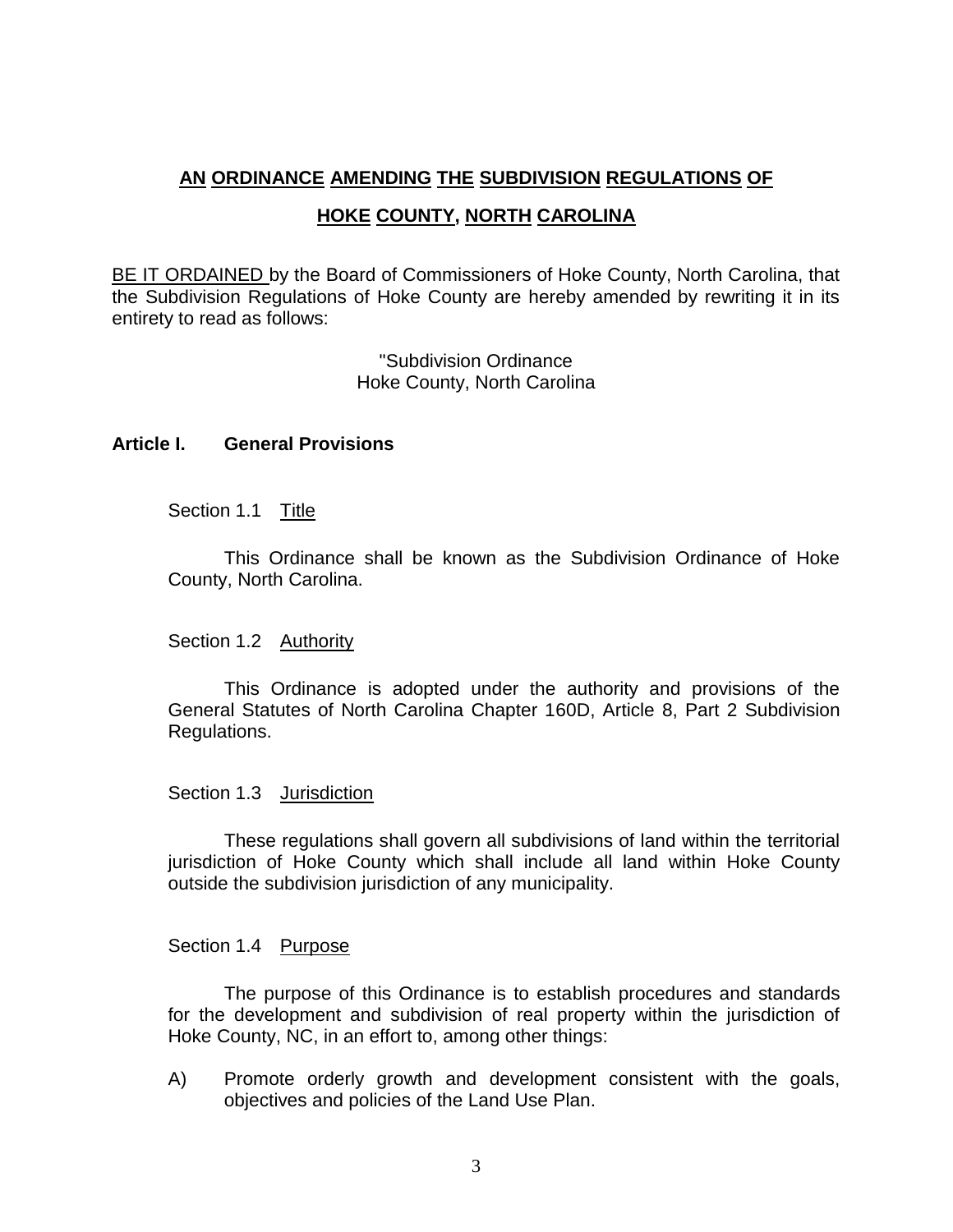- B) Provide for suitable residential and non-residential subdivisions with adequate streets and utilities and appropriate building sites;
- C) Provide for the distribution of population and traffic in a manner which shall avoid congestion and overcrowding;
- D) Provide for the coordination of streets within subdivisions with existing or planned streets and with other public facilities;
- E) Provide for the dedication or reservation of rights-of-way or easements for street and utility purposes;
- F) Provide for the dedication or reservation of adequate spaces for public lands and buildings;
- G) Protect and enhance environmental quality;
- H) Provide for the dedication or provision of facilities for adequate storm drainage; and,
- I) Provide proper land records for the convenience of the public and for better identification and permanent location of real property boundaries.

#### <span id="page-3-0"></span>Section 1.5 Subdivision Defined

For the purposes of this Ordinance "subdivision" shall mean all divisions of a tract or parcel of land into two or more lots, building sites, or other divisions when one or more of those divisions are created for the purpose of sale or building development (whether immediate or future) and shall include all divisions of land involving the dedication of a new street or a change in existing streets; but the following shall not be included within this definition nor be subject to the regulations of this Ordinance; provided, however, that any document or plat to be recorded pursuant to any such exclusion shall bear the notation "No approval required" and the signature of the Subdivision Administrator or his designated agent before being presented for certification by the Hoke County Review Officer:

(1) The combination or recombination of portions of previously subdivided and recorded lots where the total number of lots is not increased and the resultant lots are equal to or exceed the standards of this Ordinance;

(2) The division of land into parcels greater than ten (10) acres where no street right-of-way dedication is involved;

(3) The public acquisition by purchase of strips of land for the widening or opening of streets;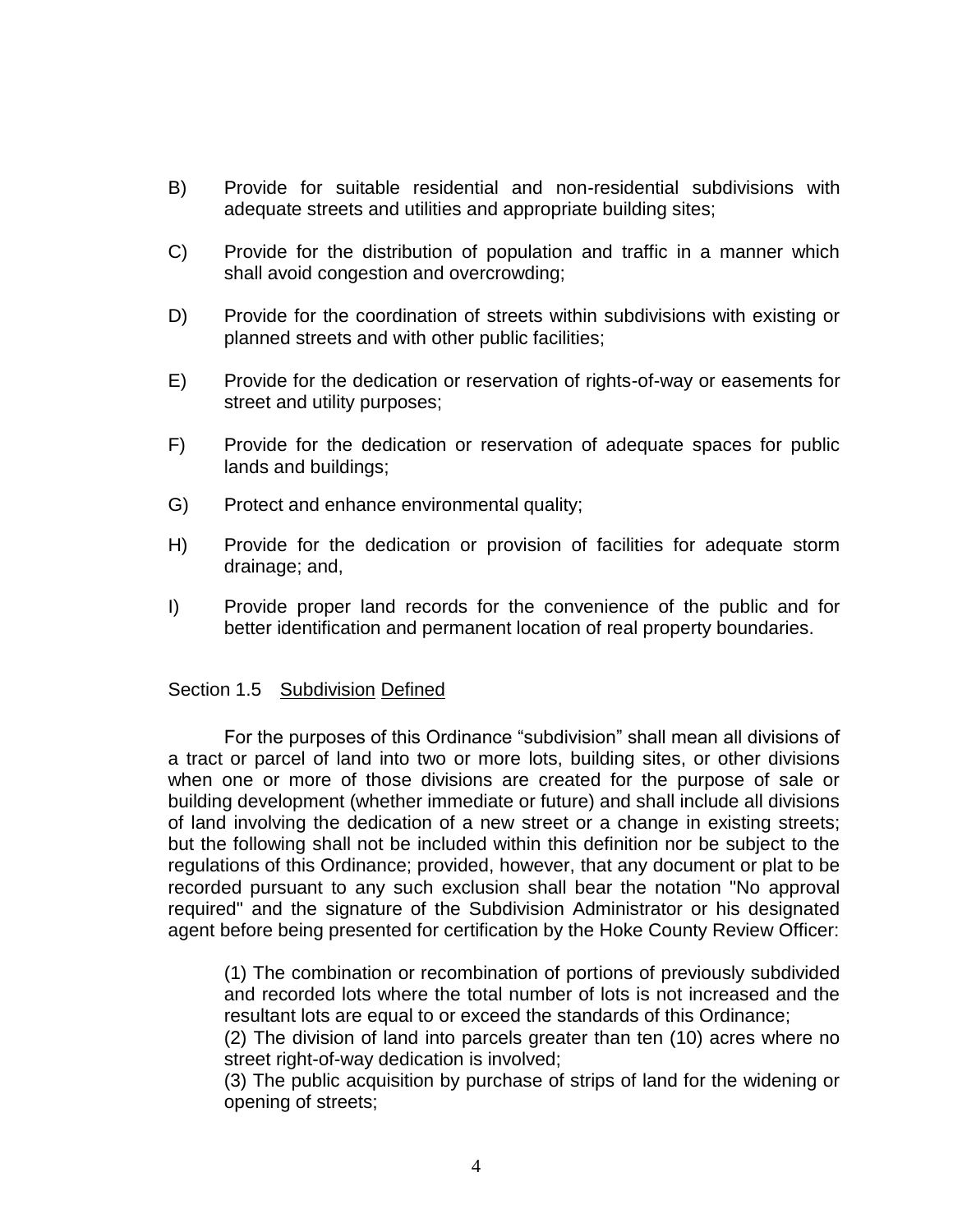(4) The division of a tract in single ownership whose entire area is no greater than two acres into not more than three lots, where no street rightof-way dedication is involved and where the resultant lots are equal to or exceed the standards of this Ordinance; and

(5) The division of land by will or by order of a court of jurisdiction in the settlement of a decedent's estate (NOTE: Unless such lots meet the standards of this Ordinance, a building permit shall not be issued).

## <span id="page-4-0"></span>Section 1.6 Other Developments Classified the Same as Subdivisions

In addition to subdivisions as defined above, any proposed development that intends to use the exception to the requirements in Section 7.3 Relationship of Building to Lot of the Zoning Ordinance "that in no case shall there be more than one principal building and its customary accessory buildings on a lot" and/or the exception to the requirements in Section 7.4 Street Access of the Zoning Ordinance that "no building shall be erected on a lot which does not abut a street or have access to a street" shall be subject to the provisions of this Ordinance the same as a subdivision. The Subdivision Administrator shall determine whether the development requires the major or minor approval process. Unless required by this ordinance or by NCGS 47-30, no Final Plat shall be required but "as-built" plans shall be submitted instead.

## <span id="page-4-1"></span>Section 1.7 Compliance

From and after the adoption of this Ordinance, no real property lying within the jurisdiction of this Ordinance shall be subdivided except in conformance with all applicable provisions of this Ordinance. In addition, after the effective date of this Ordinance, no plat for the subdivision of land within the jurisdiction of this Ordinance shall be certified for recording by the Review Officer, nor shall the Clerk of Superior Court order the recording of a plat until it has been submitted and approved in accordance with the provisions of this Ordinance.

## <span id="page-4-2"></span>Section 1.8 Subdivision Administrator

This Ordinance shall be administered by the Subdivision Administrator who shall be appointed by the County Manager. The Subdivision Administrator shall administer and enforce the provision of this Ordinance and have such other specific powers and duties as are set forth in this Ordinance. The Subdivision Administrator may designate agents to act on his behalf. The Subdivision Administrator shall have the right to enter property at reasonable hours for the purpose of making inspections.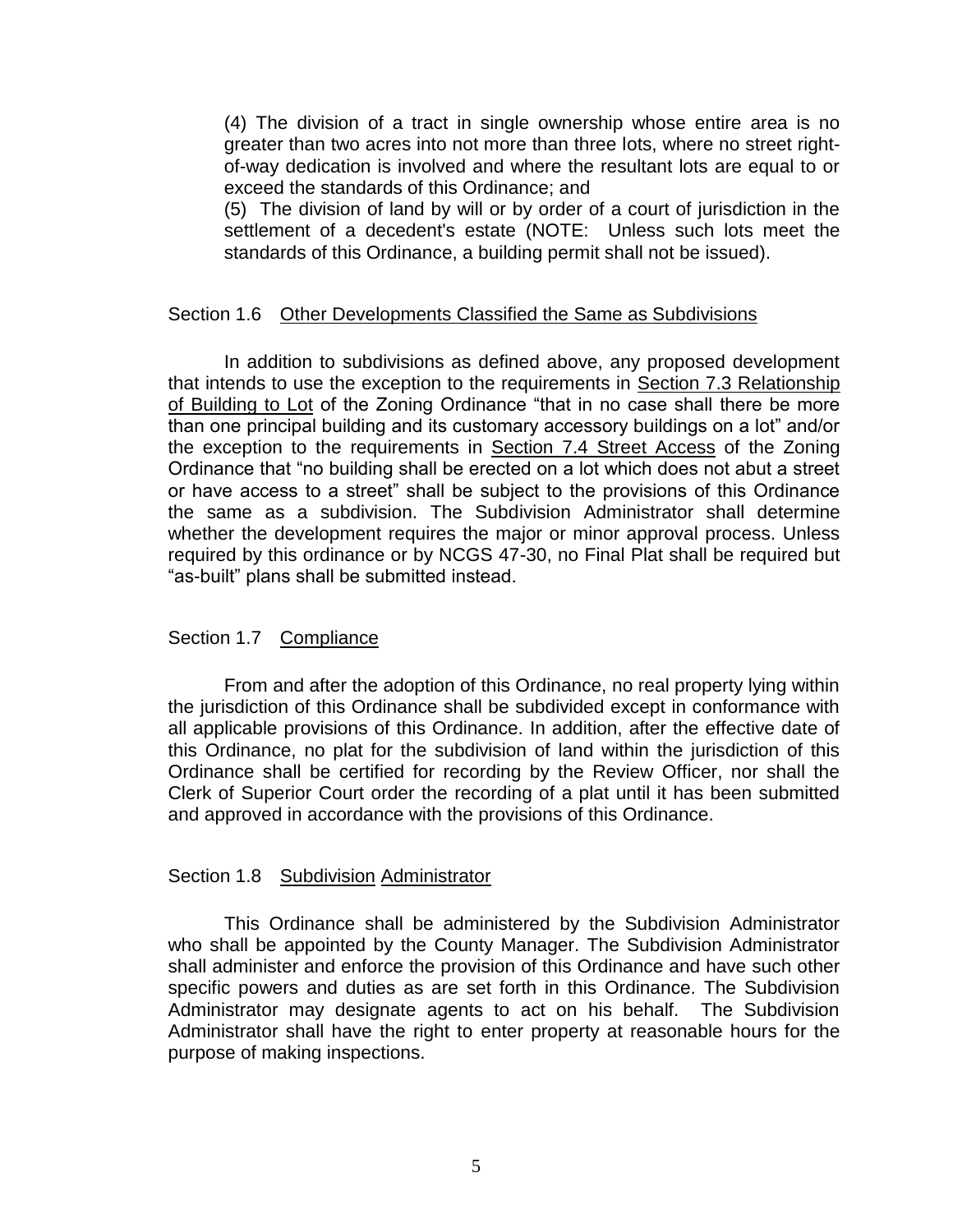## <span id="page-5-0"></span>Section 1.9 Coordination of Plans

All plans, plats and supporting documents to be submitted in connection with the procedures set forth in this Ordinance shall be submitted first to the Subdivision Administrator. The Subdivision Administrator shall develop and maintain a set of standards to serve as a basis for the type, size, graphic media, number of copies, information to be shown and other such matters in regard to the maps and documents required to be submitted in the administration of this Ordinance. Such standards may also include standards for street, storm drainage and utility construction plans. A listing of such standards may be appended to this Ordinance and are presumed to be necessary to satisfy the requirements of this Ordinance.

To assist the Subdivision Administrator in the coordination of subdivision plan and plat review and to provide for review and approval of construction plans and other such matters as are required in the administration of the subdivision process, the County Manager shall appoint a Subdivision Review Committee (SRC) consisting of representatives of the various County departments and other agencies involved in such matters as the County Manager may determine. The membership and operating procedures of the SRC shall be as determined by the County Manager and Section 2.5 of this ordinance. The Subdivision Administrator shall serve as Chairman of the Subdivision Review Committee and shall act in all instances in regard to the administration and enforcement of this Ordinance.

The following agencies shall be given opportunity to make recommendations concerning subdivision plan prior to preliminary plan approval:

- 1) The district highway engineer as to proposed streets, highways, and drainage systems; and,
- 2) The county health director as to proposed water or sewerage systems.

## <span id="page-5-1"></span>Section 1.10 Administrative Fee

The Board of Commissioners shall set a fee schedule for the administration of this Ordinance. The Subdivision Administrator shall be responsible for collecting such fees. All fees relating to recording of documents shall be borne directly by the subdivider.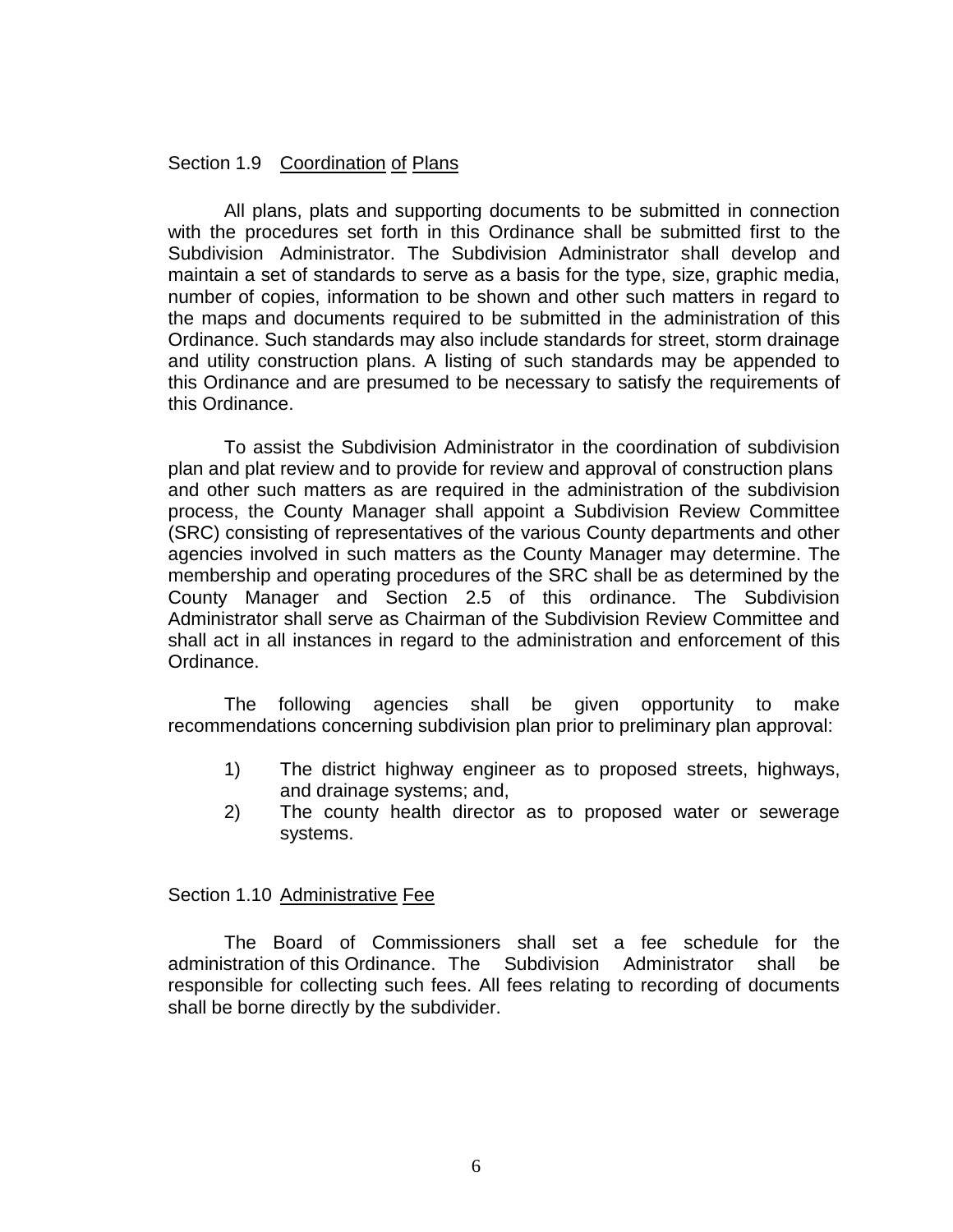## <span id="page-6-0"></span>Section 1.11 General Definitions

Unless specifically defined in this Section, words used in this Subdivision Ordinance shall have their respective customary dictionary definitions. For the purpose of these regulations certain words, terms or phrases used herein are interpreted and defined as follows:

Words used in the present tense shall include the future tense.

Words used in the singular shall include the plural and words used in the plural shall include the singular.

The words "shall" and "will" always indicate MANDATORY.

The words "should" and "may" always indicate OPTIONAL.

The word "lot" includes the words "plot", "tract" and/or "parcel".

The word "building" includes the word "structure".

The word "person" includes a "firm, association, organization, partnership, trust, company, corporation and/or individual".

The word "use" includes the terms "arranged", "designed" and/or "intended" for a use, activity and/or purpose.

The term "Board of Commissioners" shall always indicate the BOARD OF COMMISSIONERS OF HOKE COUNTY, NORTH CAROLINA.

The term "Planning Board" shall always indicate the PLANNING BOARD OF HOKE COUNTY, NORTH CAROLINA.

The term "County Manager" shall always indicate the COUNTY MANAGER OF HOKE COUNTY, NORTH CAROLINA.

The term "Subdivision Administrator" shall always indicate the SUBDIVISION ADMINISTRATOR OF HOKE COUNTY, NORTH CAROLINA.

Dedication - A gift, by the owner, of a right to use of land for a specified purpose or purposes. Because a transfer of property rights is entailed, dedication must be made by written instrument, and is completed with an acceptance.

Ditch – An open channel to convey water for irrigation or drainage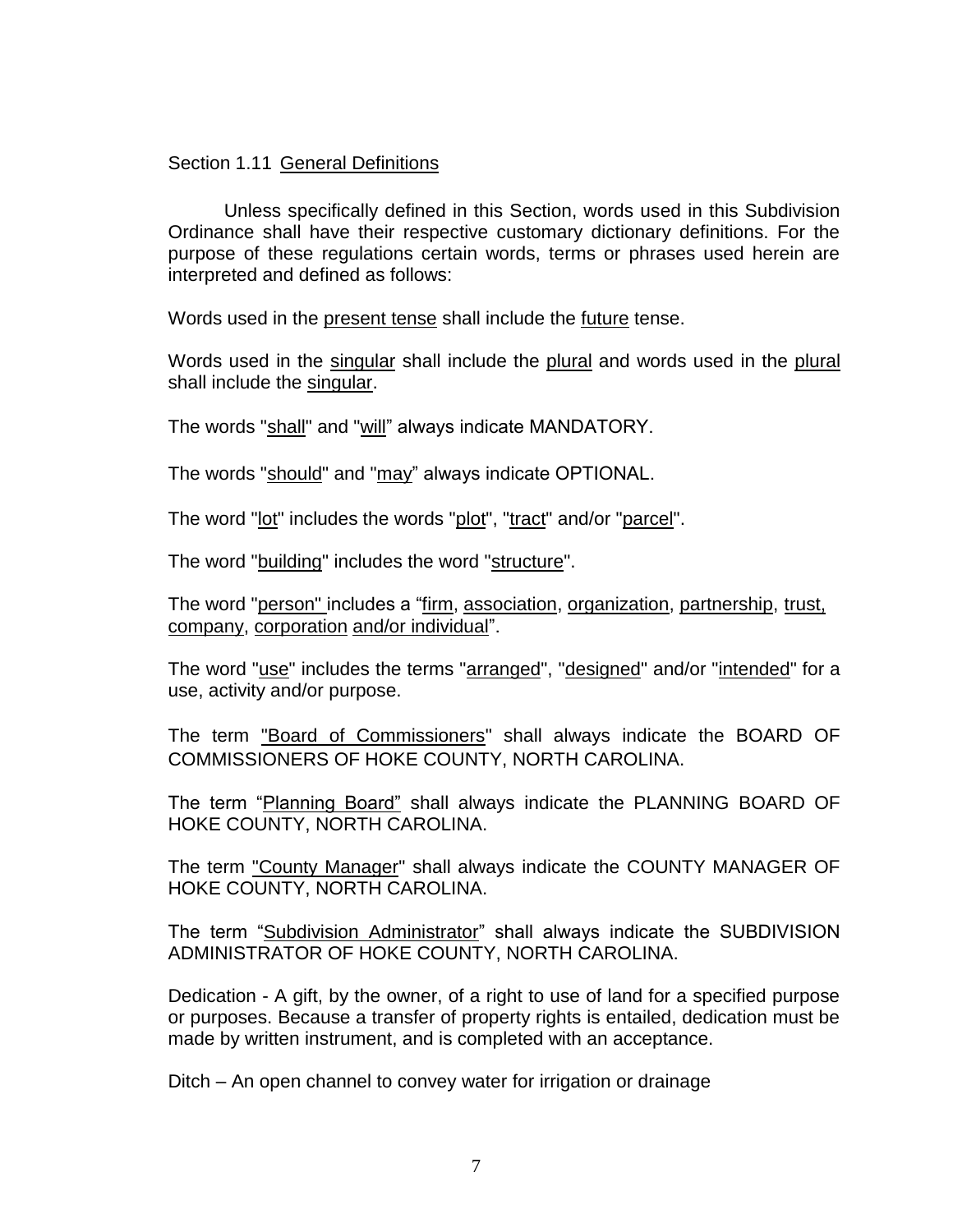Easement - A grant of one or more of the property rights by the property owner of a portion of land for a specified purpose and use by the public, a corporation or other entities.

Family Subdivision - A division of land solely among direct lineal descendents (parent to child only) and direct lineal ascendants (child to parent only); when a parent makes a one time gift to a child or a child makes a one time gift to a parent of a parcel of land divided from the child's or parent's property.

Flag Lot - A lot with less lot width than a conventional lot and composed of a narrow "flagpole" strip extending from the street and a much wider "flag" section usually lying behind a conventional lot.

Lot - A separate and distinct unit of land described by either a metes and bounds description and/or subdivision plat of record and/or probated will. Lot includes a portion of a subdivision or any other parcel of land, intended as a unit for transfer of ownership or for development or both.

Open Space –An area that is intended to provide light and air, and is designed for either environmental, scenic or recreational purposes. The term "open space" shall include greenways dedicated for environmental, scenic or recreational purposes. The term "open space" shall not include roads or streets or any areas dedicated or reserved for a road or a street. Those areas which shall not be considered open space include: land within setbacks/separation areas, internal/external roads/rights-of-way, driveways, parking spaces, amenity centers, sale/model homes, solid waste disposal areas and areas needed for aboveground utility facilities including water supply or sewage disposal systems; not to include well lot dedications as required herein by the County that are eligible for open space consideration.

Planning Board - The Planning Board of Hoke County, North Carolina.

Public Sewage Disposal System - A system serving two (2) or more dwelling units and approved by the Hoke County Health Department or the North Carolina Department of Environment, Health and Natural Resources.

Public Water System - A system for the provision to the public of piped water for human consumption if such systems has at least 15 service connections or regularly serves an average of at least 25 individuals daily at least 60 days out of the year. Such term includes:

- (i) Any collection, treatment, storage, and distribution facility under control of the operator of such system and used primarily in connection with such system; and
- (ii) Any collection or pre-treatment storage facility not under such control which is used primarily in connection with such system.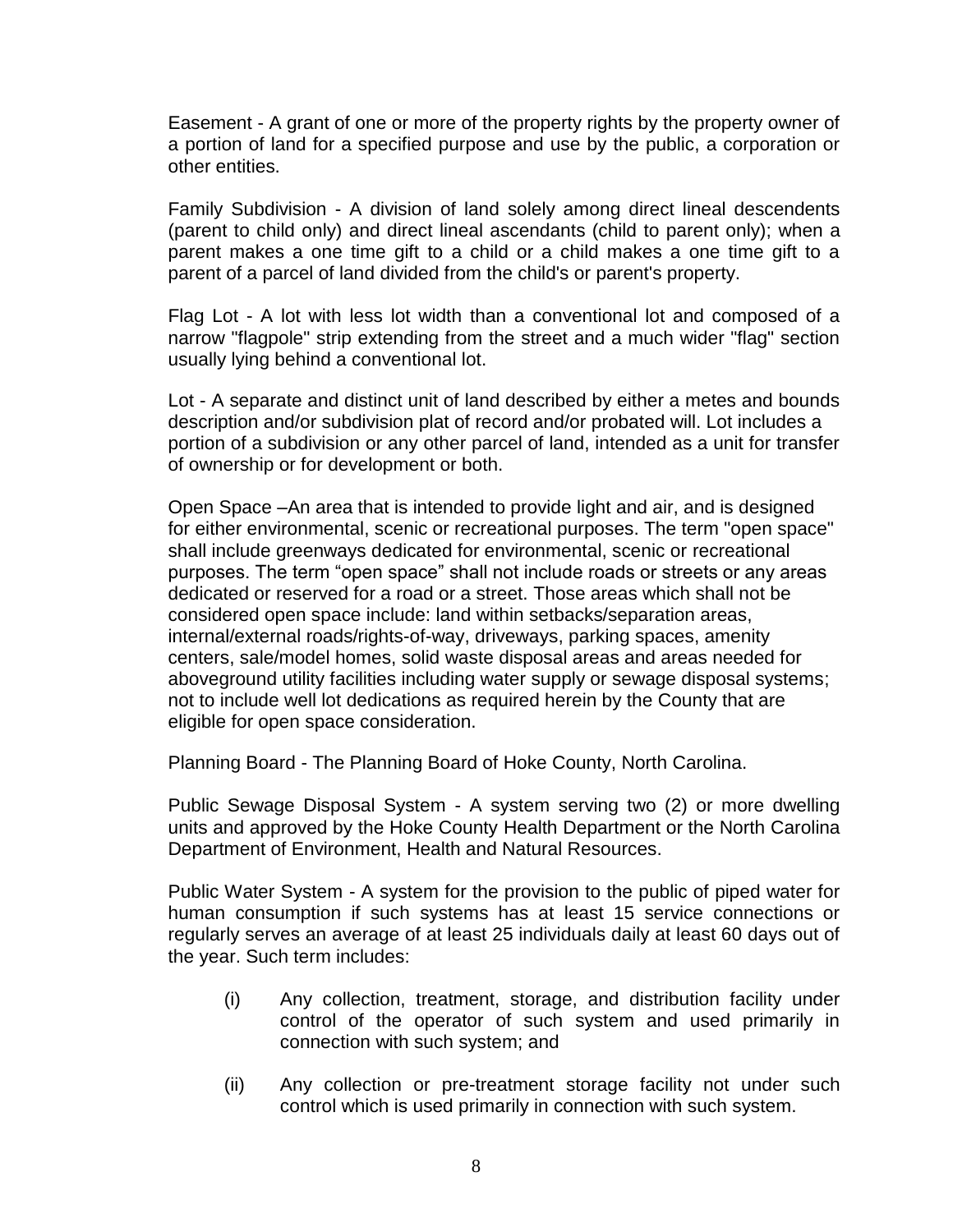A public water system is either a "community water system" or a "noncommunity water system."

- (i) "Community water system" means a public water system which serves at least 15 service connections used by year-round residents or regularly serves at least 25 year-round residents.
- (ii) "Non-community water system" means a public water system which is not a community water system.

Reserve Strip - A strip of land (usually only a few feet wide) owned privately, and set aside around a subdivision in order to prevent access to adjacent property by way of subdivision streets.

Storm. Ten (10) Year – The surface runoff resulting from a rainfall of an intensity expected to be equaled or exceeded, on the average, once in ten (10) years and of a duration which will produce the maximum peak rate of runoff for the watershed of interest under average antecedent wetness conditions.

Storm. Twenty-five (25) Year – The surface runoff resulting from a rainfall of intensity expected to be equaled or exceeded, on the average, once in twentyfive (25) years and of a duration which will produce the maximum peak rate of runoff for the watershed of interest under average antecedent wetness conditions.

Storm. One-Hundred (100) Year – The surface runoff resulting from a rainfall of an intensity expected to be equaled or exceeded, on the average, once in one hundred (100) years and of a duration which will produce the maximum peak rate of runoff for the watershed of interest under average antecedent wetness conditions.

Subdivider - A person engaging in the act of subdividing property.

Subdivision - See Section 1.5.

Street, Public - A public right-of-way for vehicular travel which has been constructed and then dedicated to and accepted by the North Carolina Department of Transportation (NDOT) for public use or which has been otherwise obtained by such agency for such use or which is proposed to be constructed and then dedicated to and accepted by such agency as a public right-of-way for vehicular traffic for public use pursuant to this Ordinance. Street classifications are as follows:

Arterial Street - A Federal and/or State highway designed primarily for the movement of large volumes of vehicular traffic from one area to another; a thoroughfare.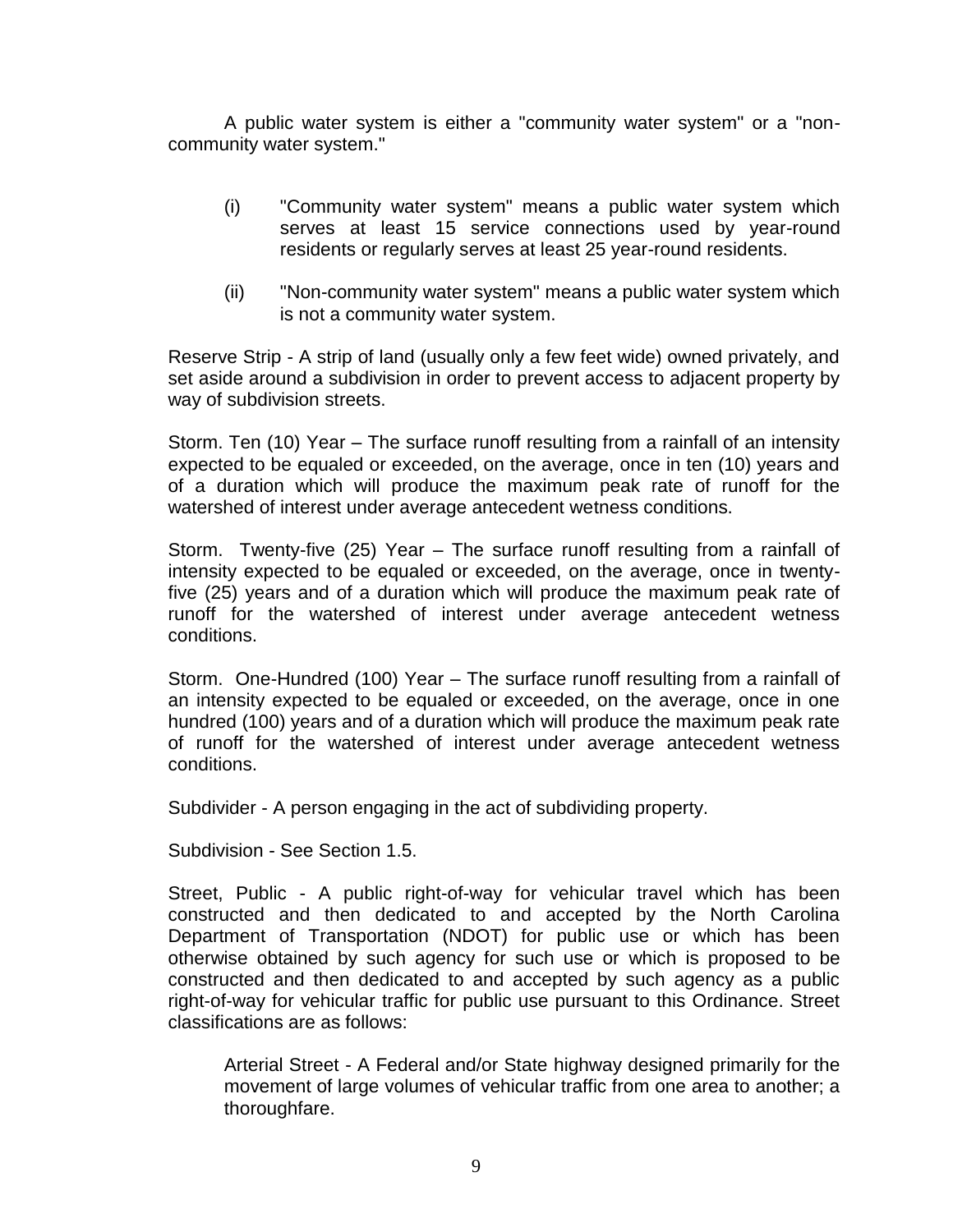Collector Street - A public way designed primarily to connect residential streets with arterial streets and/or to provide direct connection between two or more arterial streets and which may be designed to carry significant volumes of vehicular traffic having neither origin nor destination on the Street.

Commercial/Industrial Street - A public way designed primarily to connect minor commercial/industrial streets with arterial streets and/or to provide direct connection between two or more arterial streets and which may be designed to carry significant volumes of vehicular traffic having neither origin nor destination on the street.

Minor Street - A public way used primarily for providing direct access to abutting properties, and which does not have collector characteristics.

Minor Streets are further classified as:

Residential - Those streets whose primary function is to provide direct access to residential property.

Commercial-Industrial - Those streets whose primary function is to provide direct access to commercial-industrial property.

Cul-de-Sac - A short minor street having one end open to traffic and the other end permanently terminated with a vehicular turnaround.

Street, Half - A proposed vehicular travel way intended to be developed by constructing one-half of a required width of a street with the remainder to be provided at some future date.

Street, Private - A vehicular travel way not dedicated as a public street.

Thoroughfare Plan - Any officially adopted Thoroughfare Plan within the jurisdiction of this Ordinance.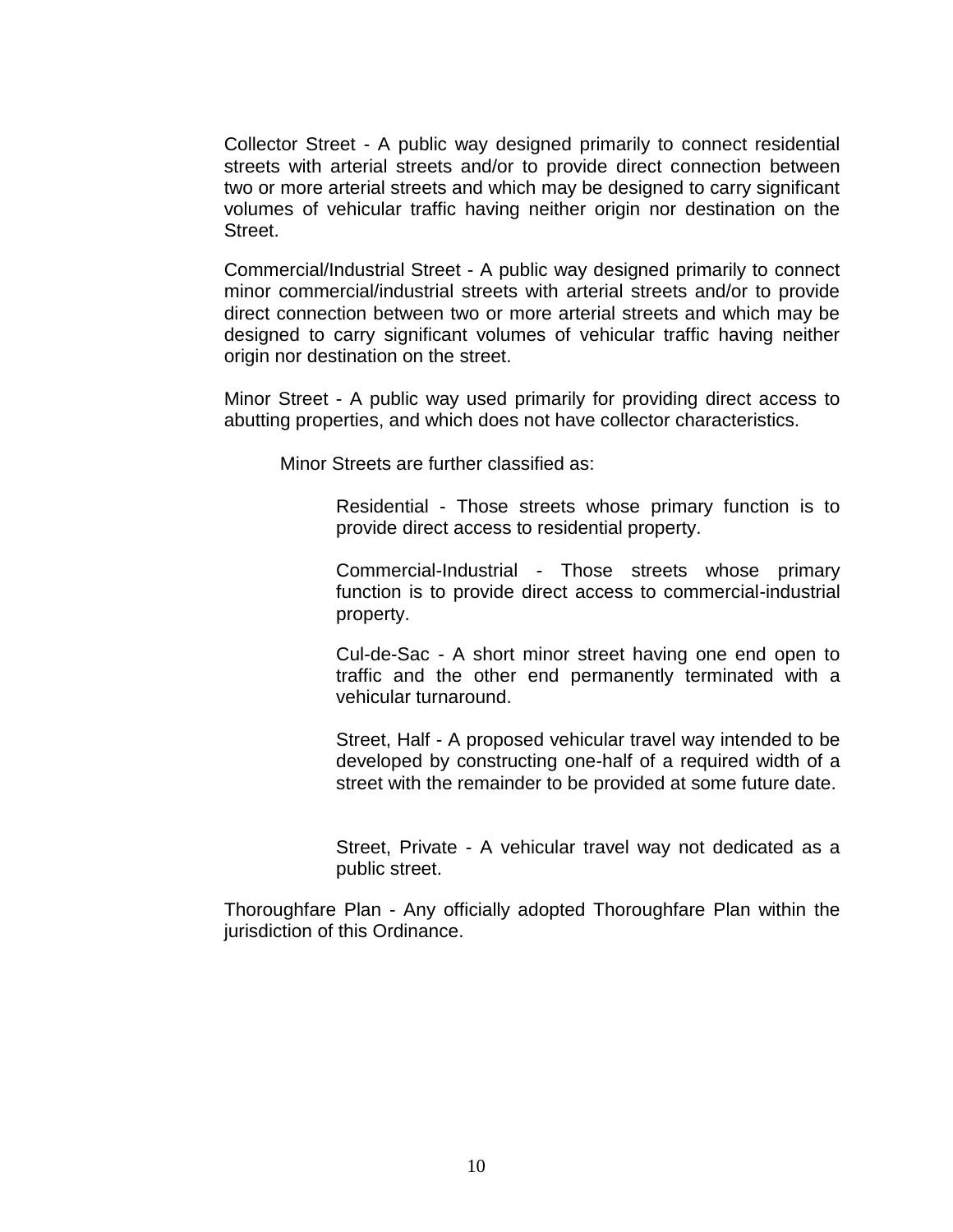## <span id="page-10-1"></span><span id="page-10-0"></span>**Article II. Subdivision Review Procedure**

# Section 2.1 Approval Levels

The subdivision review procedure shall consist of two levels of required approval:

Preliminary Plan (Tentative Final); and, Final Plat

Preliminary Plan approval shall be a prerequisite to Final Plat approval. Where required, Construction Plans must be approved prior to the submission of the Final Plat.

## <span id="page-10-2"></span>Section 2.2 Subdivision Types

The subdivision review procedure shall consist of two types of Subdivisions:

Major Subdivisions and Minor Subdivisions

Major Subdivisions are those subdivisions which involve more than five (5) lots, those subdivisions which involve the dedication of new street segments (but not simply widening), those subdivisions where special developments are involved as permitted by the Section 4.8, or those subdivisions that involve dedication or reservation of land for open space, school sites and other public purposes. All other subdivisions shall be considered to be Minor Subdivisions, provided, however, the Subdivision Administrator may classify, at his discretion, any subdivision as defined herein as a Major Subdivision. See Section 4.9 for special provisions for Family Subdivisions as a Minor Subdivision.

The Minor Subdivision procedure may not be used again on same parent parcel or any property less than 1,500 feet from the original property boundaries by anyone who owned, had an option on, or held any legal interest in the original subdivision at the time the subdivision received preliminary or final plat approval or by any subsequent owner, individual having an option on, or individual having any legal interest in the original subdivision at the time the subdivision received preliminary or final plat approval.

1. However, the Planning Director or Designee may at any time refer the application to the Hoke County Board of Commissioners for consideration to allow a second Minor Subdivision to occur if deemed necessary and appropriate. Subsequent to Board of Commission approval, the application shall then be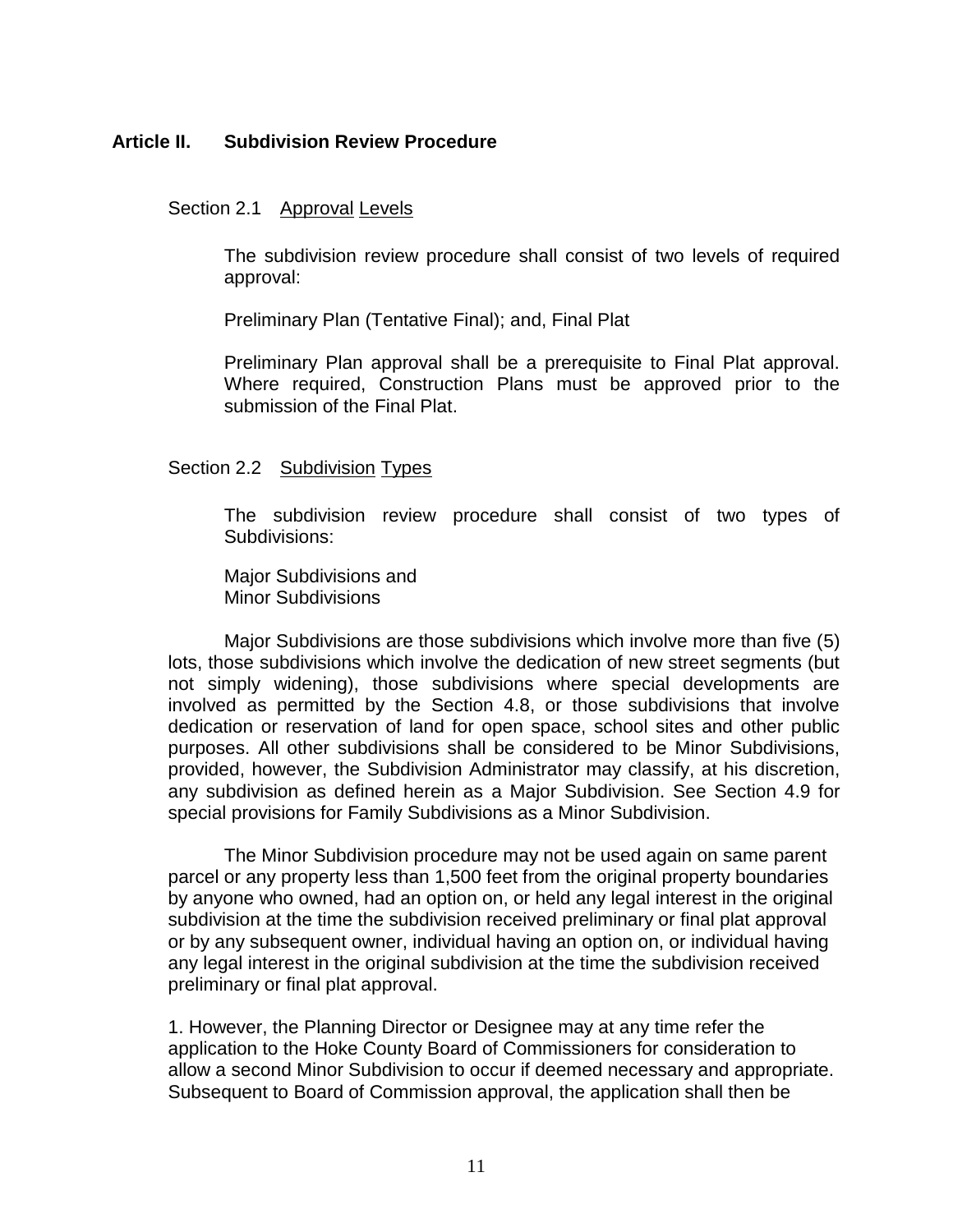reviewed in accordance with the major subdivision review and approval process by the Development Review Board.

2. In no case shall utilization of this process allow for the number of new lots created, combined with the number of lots created by the initial minor subdivision exceed the maximum number of lots permitted by the minor subdivision process. No other requirements set forth by the minor subdivision process shall be circumvented.

3. The minor subdivision process may be utilized for the division of lots located within a nonresidential zoning district when no easement or right(s)-of-way dedication is required.

#### <span id="page-11-0"></span>Section 2.3 Approval Authority

The approval authority for the levels and types of subdivision approval shall be as follows:

#### Preliminary Plans - (Tentative Final)

Major Subdivisions - The Board of Commissioners on recommendation from the Planning Board

Minor Subdivisions - Subdivision Administrator

#### Final Plats

Major and Minor Subdivisions - Subdivision Administrator acting for the Board of Commissioners

Note: Any changes to a Major Subdivision or Family Subdivision which has been granted preliminary approval by the Board of Commissioners will require final review and approval by the Board of Commissioners.

#### <span id="page-11-1"></span>Section 2.4 Plan and Plat Requirements

Plans and plats and supporting documents and material for the levels of subdivision approval shall be submitted in the form as provided for in the Subdivision Administrator's standards for such submittals as shown in the Appendix.

Prior to submitting a Major Preliminary Plan the subdivider shall hold a pre-submittal conference with the Subdivision Administrator in order to determine the subdivision approval track and supporting document requirements for the particular case.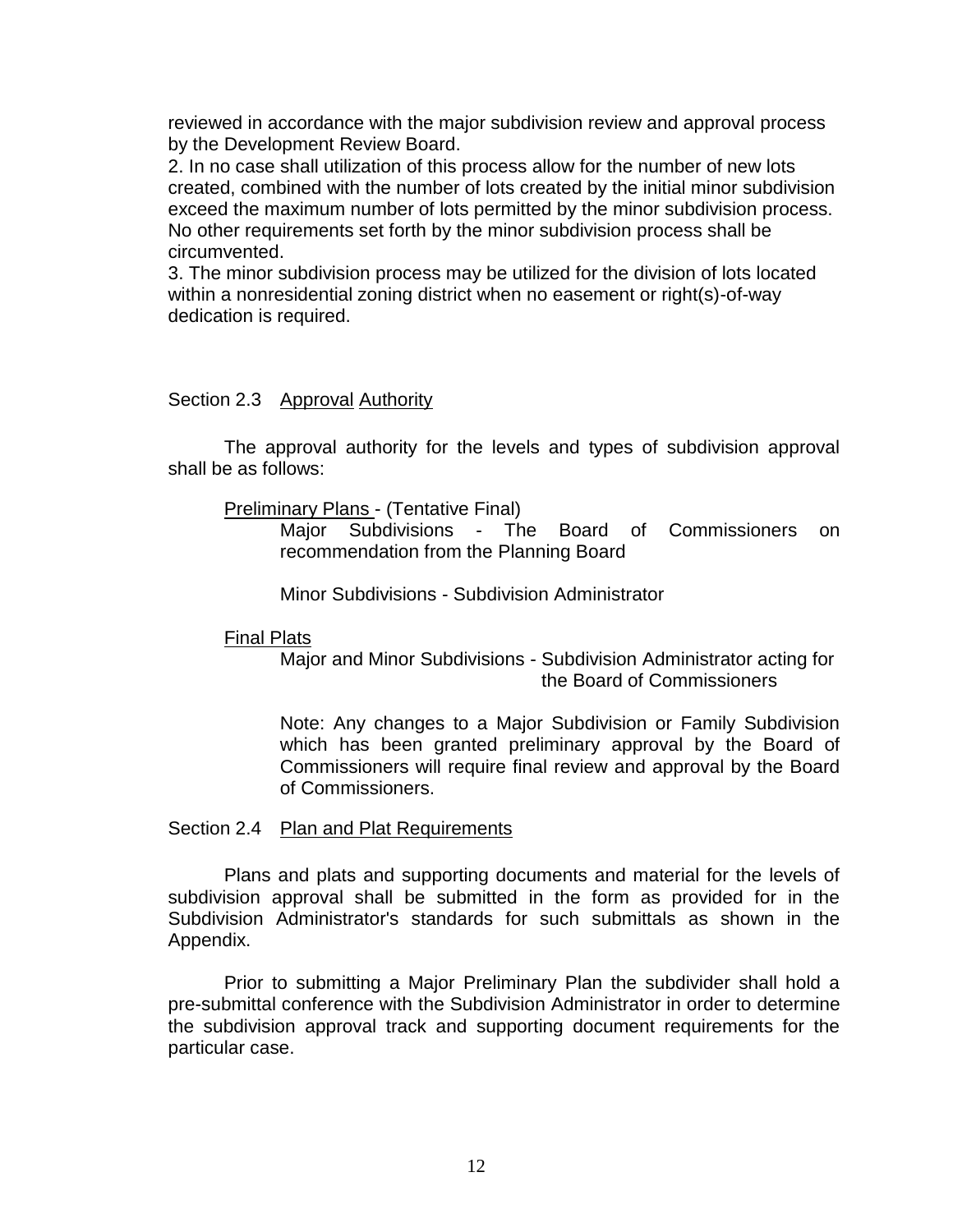## <span id="page-12-0"></span>Section 2.5 Plan and Plat Submittal and Review Periods

Prior to being heard by the Planning Board all Major Preliminary Plans will be reviewed by the Subdivision Review Committee (SRC). As authorized by Section 1.9 of this ordinance, the SRC will exist as a technical advisory committee only. Following the SRC review, the Subdivision Administrator shall forward the staff and SRC findings and recommendations to the Planning Board. The SRC shall consist of, but not be limited to, representatives of the following departments or agencies: Planning, Environmental Health, NCDOT, Emergency Services, and Soil and Water Conservation. SRC members may also include, as needed, representatives of other local, county, state, and federal agencies as well as representatives of public or privately owned utility providers. The Subdivision Administrator shall be responsible for scheduling SRC meetings and coordinating the review of subdivision plats.

Once a plan has been reviewed by the SRC, plans and plats, in the proper form, may be submitted to the Subdivision Administrator for review and consideration by the Planning Board, according to the following schedule: (Note: The Subdivision Administrator may refuse to accept the submission of any plans, plats or supporting documents which in his opinion do not meet the standards for such submittals as contained in the Manual of Practices and this Ordinance.)

Preliminary Plans - Minor Subdivisions - may be submitted at any time. The Subdivision Administrator shall either approve, approve conditionally or deny the approval of the Preliminary Plans within fifteen (15) days of receipt. Approval, conditional approval or denial shall be in written and/or drawn form and dated.

Preliminary Plans - Major Subdivisions - Prior to the Planning Board meeting, the Subdivision Administrator shall submit the preliminary plan for review to the Subdivision Review Committee and to the District Highway Engineer and the County Health Director as appropriate. The Planning Board will forward a recommendation to the Board of Commissioners with the Board of Commissioners having final approval authority. The Planning Board recommendation will be for approval, approval with conditions, or denial of the Preliminary Plan and shall be forwarded to the Board of Commissioners within forty-five (45) days of the Planning Board's first consideration. The recommendation shall be in written and/or drawn form and dated.

Final Plats - may be submitted at any time. The Subdivision Administrator shall either approve, approve conditionally or deny the approval of the Final Plats within thirty (30) days of receipt. Approval, conditional approval or denial shall be in written and/or drawn form and dated.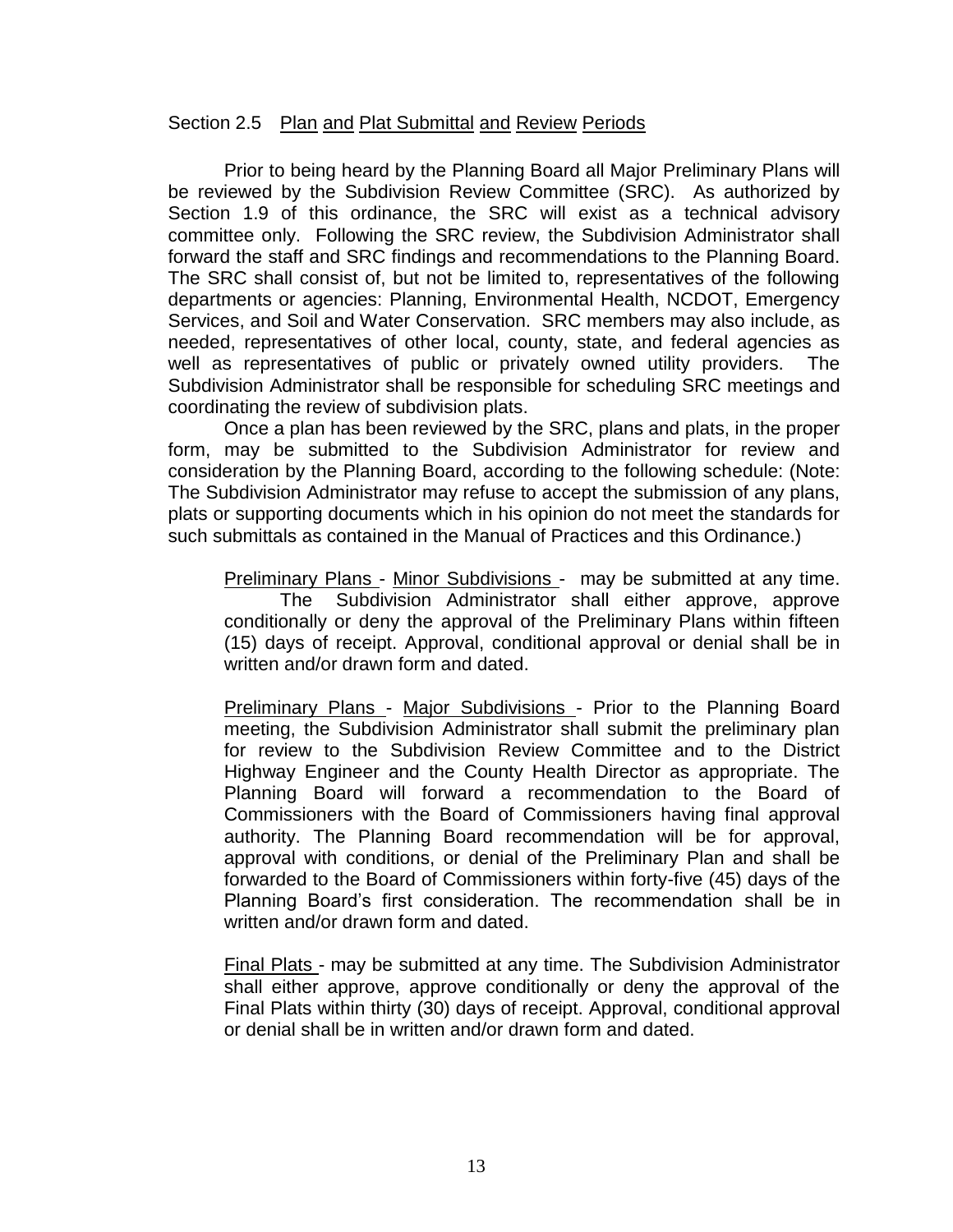## <span id="page-13-0"></span>Section 2.6 Appeals

An aggrieved person may appeal any decision of the Subdivision Administrator or the Planning Board to the Board of Commissioners by filing written notice with the Clerk to the Board within thirty (30) days of the Subdivision Administrator or Planning Board's action or the Administrator or Planning Board's failure to act, if the Administrator or Planning Board failed to act within the allotted time. The Board of Commissioners, acting on appeal, shall have the same authority as the Subdivision Administrator and Planning Board in regard to the subject level of subdivision review and approval.

## <span id="page-13-1"></span>Section 2.7 Effects of Approvals - Prerequisites

<span id="page-13-2"></span>Section 2.7.1Preliminary Plan approval shall constitute tentative approval of the Final Plat if the Final Plat is in substantive agreement with the Preliminary Plan and shall entitle the subdivider to proceed to prepare street and utility construction plans, if applicable, and/or to proceed to prepare the Final Plat. Approval of Construction Plans by the appropriate authority shall entitle the subdivider to proceed with construction of subdivision improvements.

<span id="page-13-3"></span>Section 2.7.2 Final Plat If a Final Plat of all or part of the area shown on a Preliminary Plan is not recorded in the Office of the Register of Deeds within eighteen (18) months of approval of the Preliminary Plan, or if there is a lapse of more than eighteen (18) months between the recording of sections, the Subdivision Administrator may require the resubmittal of the unrecorded portion as a Preliminary Plan.

Final Plat approval shall entitle the Subdivider to record the Final Plat. A Final Plat must be recorded in the Office of the Register of Deeds within fifteen (15) days of its approval by the Subdivision Administrator. No Final Plat shall be regarded as finally approved until such plat shall be recorded.

No Final Plat shall be approved for recording until all required subdivision improvements have been installed and approved or a financial guarantee as provided for in Article 5 has been submitted and approved by the Board of Commissioners. In addition, no Final Plat shall be approved for recording unless such plat is in substantial agreement, as determined by the Subdivision Administrator, with the approved Preliminary Plan. Final Plats not in substantial agreement shall be resubmitted as Preliminary Plans as provided for herein.

After the Final Plat is recorded, lots as shown on the plat may be sold or otherwise conveyed by reference to the plat. Building permits and certificates of occupancy, however, may be issued only after all improvements have been installed, inspected, and approved by the Subdivision Administrator.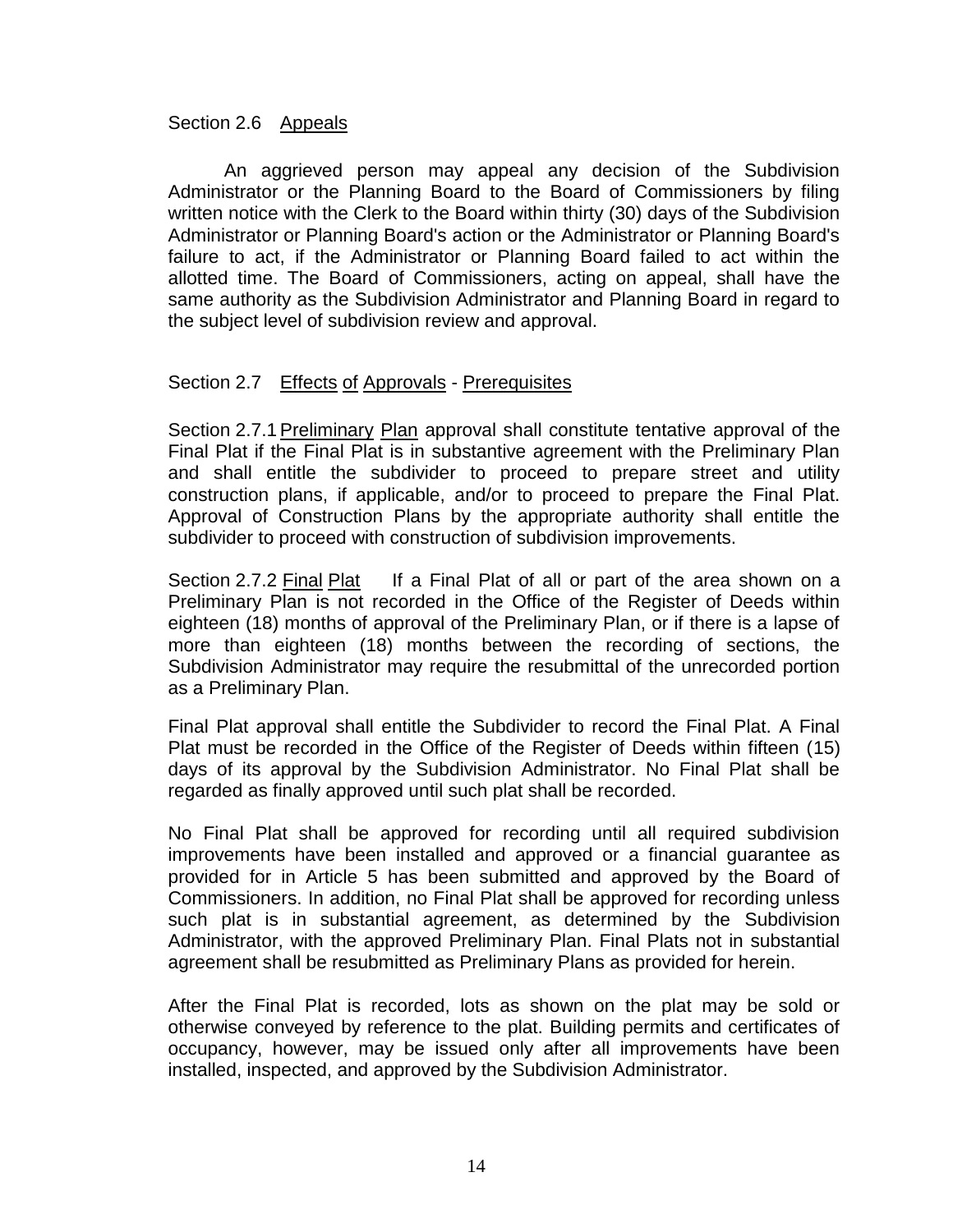Approval and recording of the Final Plat shall constitute dedication by the subdivider of the right-of-way of each public street and utility and drainage easement shown on such plat. Such dedication, however, does not constitute acceptance by the public of such right-of-way, nor does it constitute acceptance for maintenance or for other purposes of the improvements within such rights-ofway, easements, and such improvements therein. In addition, land designated on an approved and recorded Final Plat as public open space and similar public purposes shall be considered to be offered for dedication until Hoke County has by resolution accepted such dedication and such land is deeded to Hoke County. Until such dedication has been accepted, land so offered may be used for open space purposes by its owner or his designees and Hoke County shall be held harmless of any liability involving such land. Land so offered for dedication shall not be used for any purpose inconsistent with the proposed public use without the express approval of the Board of Commissioners of Hoke County.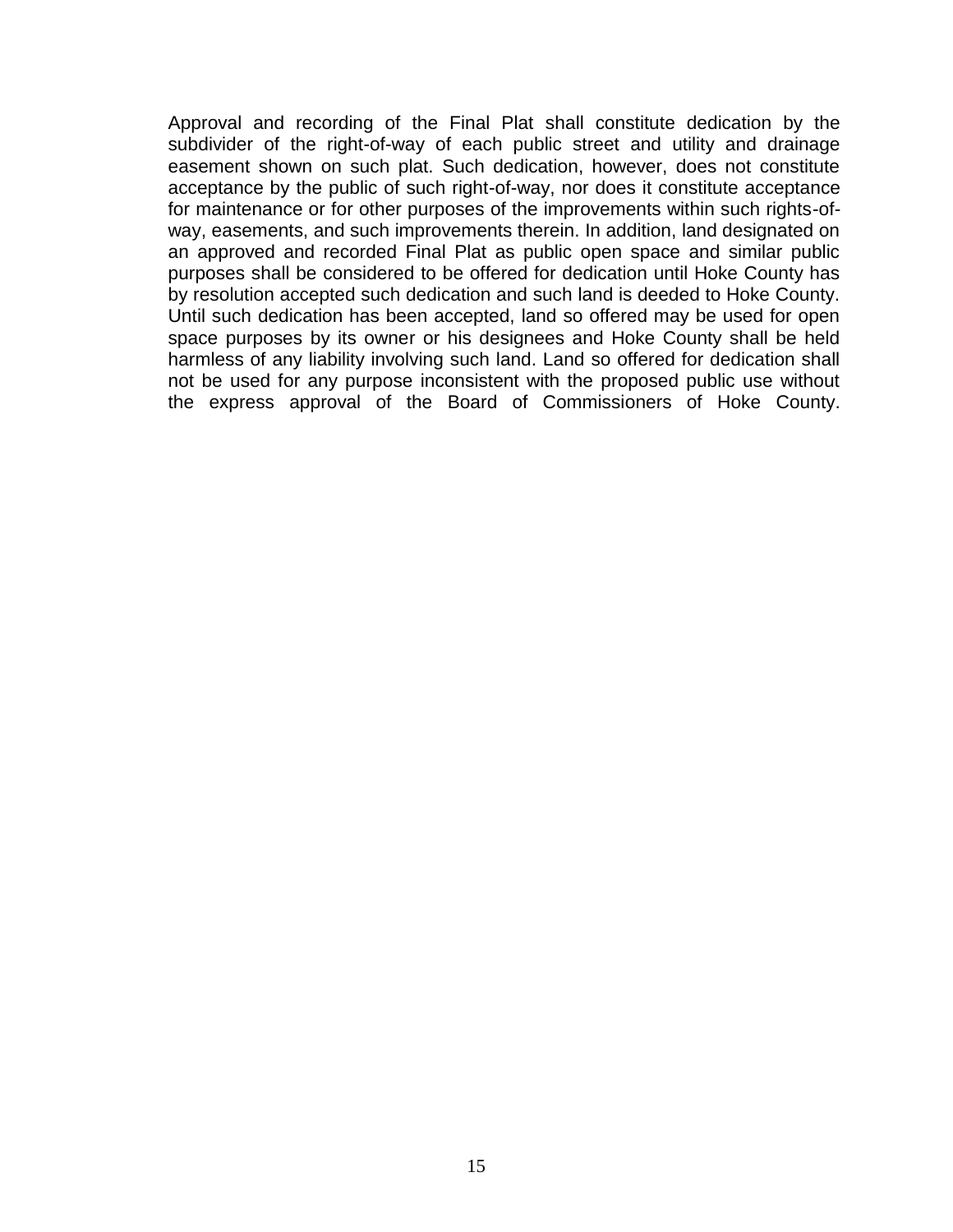## <span id="page-15-1"></span><span id="page-15-0"></span>**Article III. Subdivision Design Standards**

## Section 3.1 General

All proposed subdivisions subject to the regulation of this Ordinance shall comply with this Article and shall be so planned as to facilitate the most advantageous development of the entire community and shall bear a reasonable relationship to the Land Use Plan and any applicable Thoroughfare Plan. The Board of Commissioners may deny approval of any subdivision which the Board finds does not meet one or more of the stated purposes of this Ordinance as set forth in section 1.4

The general design of the subdivision shall take advantage of and be adjusted to the contour of the land so as to produce usable building sites and streets of reasonable gradients. Subdivision plans shall be drawn in consideration of the suitability of the land and its capability to support and maintain the proposed development. Due consideration shall be given to such factors as water supply watershed requirements, outstanding resource waters, topography, flood damage prevention, erosion control, wetland preservation, storm water management, solar energy, tree preservation, noise and pollution control, habitat for endangered species, areas of historical, archaeological or architectural significance, proximity to the Fort Bragg Military Reservation, and land use relationships in addition to other factors including those prescribed by this Ordinance.

The Board of Commissioners may require the subdivider to prepare an Environmental Impact Statement (EIS) pursuant to NCGS 113A-8 as part of the Preliminary Plan for any subdivision of two (2) acres or more where in the Board's opinion one or more of the suitability factors outlined in the paragraph above, or any similar environmental factor, is a significant issue regarding the particular subdivision. The Board may waive the EIS where an EIS or equivalent document is required by a state or federal agency for the same or essentially the same factor(s).

North Carolina General Statutes 136-102.6 "Compliance of Subdivision Streets With Minimum Standards of the Board of Transportation Required of Developers" requires that new public streets outside of city limits be in accordance with the Minimum Right-Of-Way and Construction Standards established by the Board of Transportation for acceptance on the State highway system. It is the intent of these standards as set forth, to complement and not to conflict with requirements of NCDOT as stated in NCGS 136-102.6. In all cases the most restrictive limitation or the requirement causing the highest standard of improvement shall govern.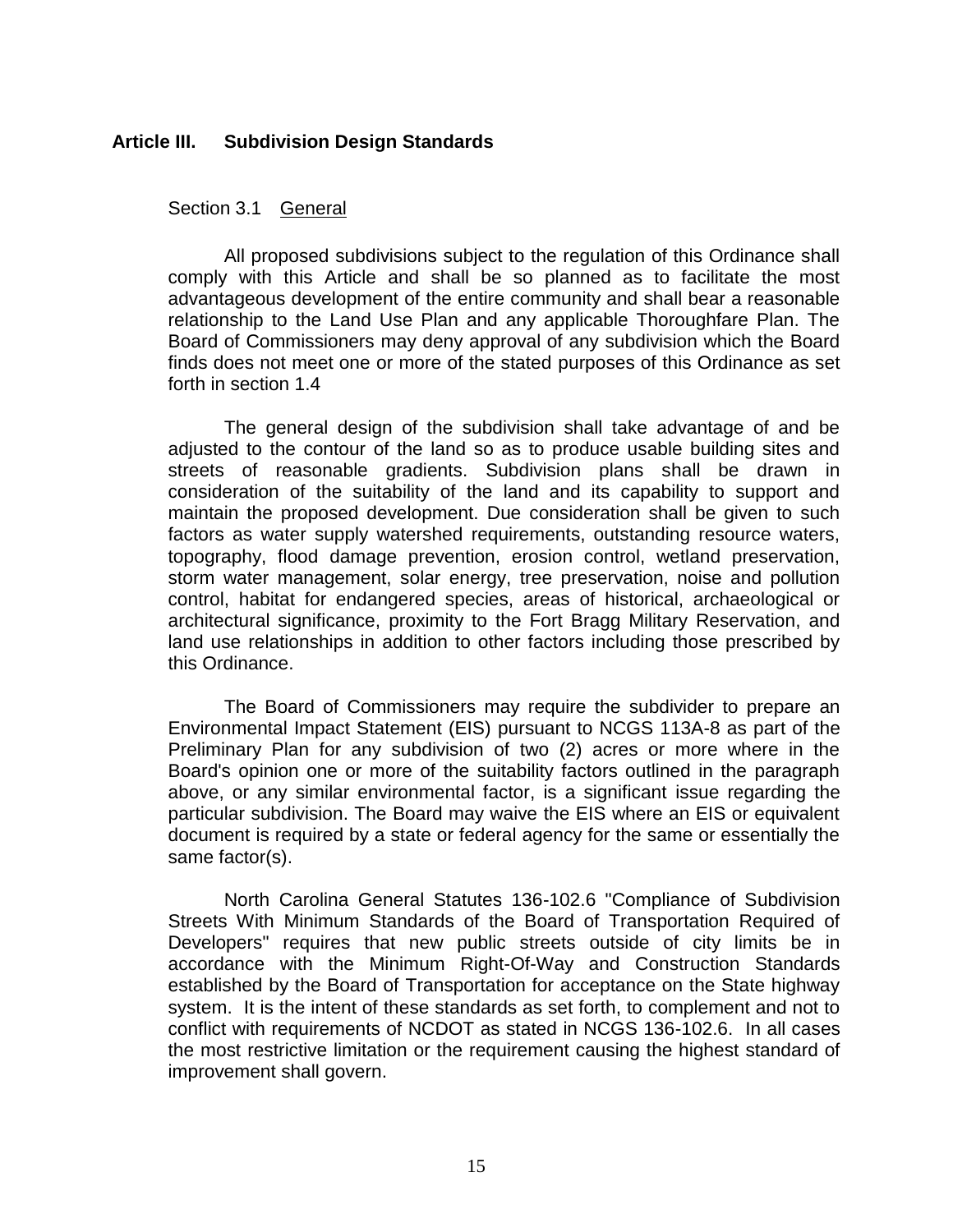## <span id="page-16-0"></span>Section 3.2 Names

In no case shall the name of a proposed subdivision duplicate or be phonetically similar to an existing subdivision name within the jurisdiction unless the proposed subdivision lies adjacent to or is in close proximity to the existing subdivision.

Proposed streets which are obviously in alignment with others already existing or proposed and named shall bear the names of the existing or proposed streets. In no case shall the names of proposed streets duplicate or be phonetically similar to other existing street names in the jurisdiction irrespective of the addition of a prefix, suffix or word such as street, avenue, place, drive or court. All road naming shall be in compliance with the Hoke County Addressing Ordinance. The E911 Coordinator has final review/approval authority regarding road naming procedures.

## <span id="page-16-1"></span>Section 3.3 Streets

The proposed street system shall extend existing and projected streets at not less than the required minimum width and shall be in conformance with the following criteria:

# (1) Conformance with Thoroughfare Plan

The location and design of streets shall be in conformance with any applicable Thoroughfare Plan. Where conditions warrant, right-of-way width and pavement width in excess of the minimum street standards may be required. In any case where any part of a subdivision lies within the corridor of a thoroughfare shown on a Roadway Corridor Official Map adopted pursuant to North Carolina General Statutes Chapter 136, Article 2E, no subdivision approval shall be granted with respect to the property in the Roadway Corridor. Provided, however, no subdivision plat approval shall be delayed by the provision of the Roadway Corridor Official Map procedure for more than three (3) years from the date of its original submittal.

# (2) Street Classification

The final determination of the classification and cross section of streets in a proposed subdivision shall be made by the Board of Commissioners. All streets shall be planned, designed and dedicated as public streets unless otherwise specifically provided for in this Ordinance.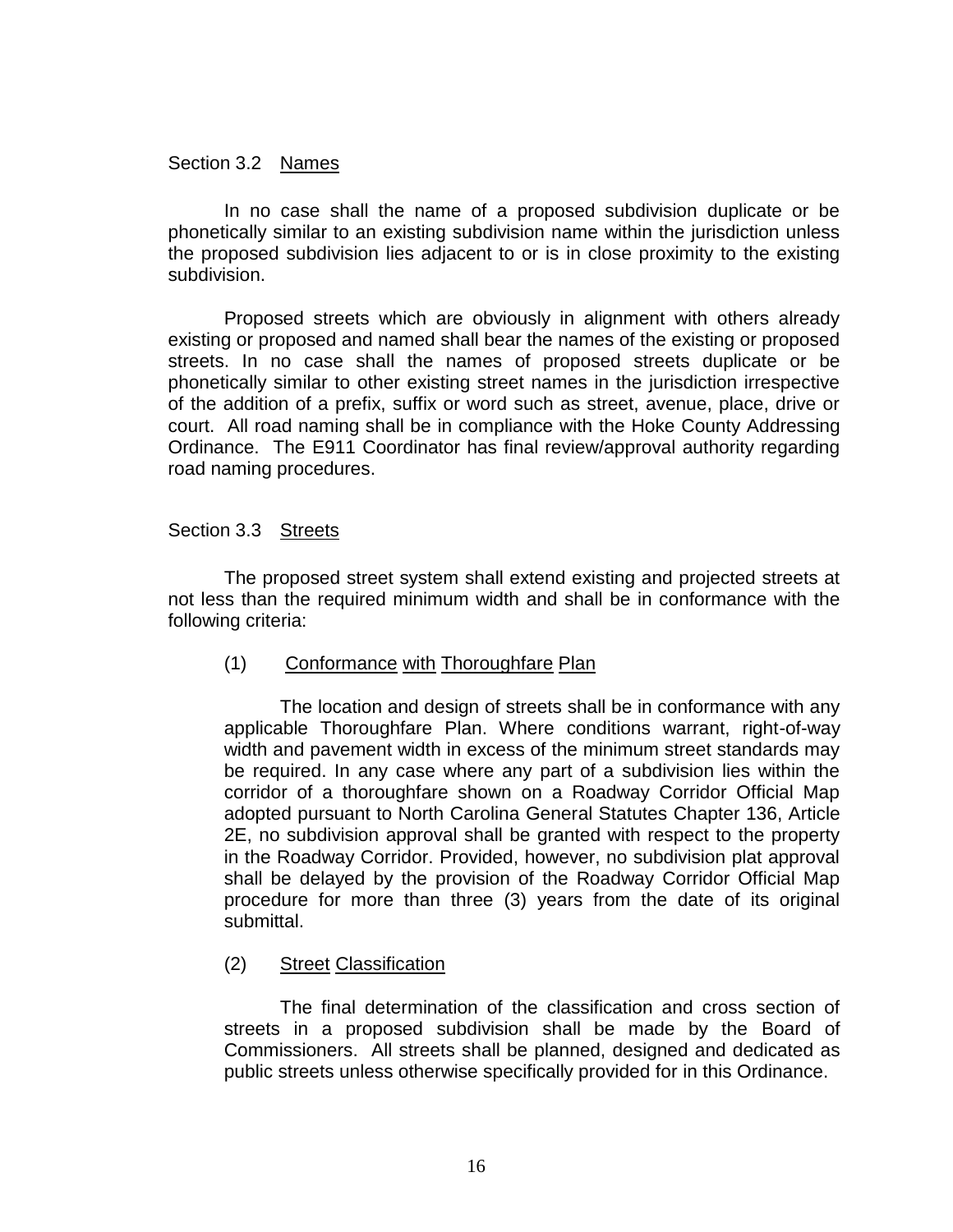# (3) Conformance with Adjoining Street System

The planned street layout of a proposed subdivision shall be compatible with existing or proposed streets and their classifications on adjoining or nearby tracts.

# (4) Access to Adjoining Property

Where in the opinion of the Board of Commissioners it is desirable to provide for street access to adjoining property, proposed streets shall be extended to the boundary of such property. Cul-de-sacs shall not be used to avoid connection with an existing street, to avoid the extension of a thoroughfare or collector street, or to avoid connection to adjoining property. In general, cul-de-sacs shall not be used to provide access to development on the boundary of the development.

# (5) Reserve Strips, Half Streets, Private Streets, Access Easements

Reserve strips adjoining street rights-of-way for the purpose of preventing access to or from adjacent property, (except those required to prevent access to major thoroughfares) and half-streets shall not be permitted under any condition. Private streets where permitted shall be designed to meet the appropriate street classification and cross section as determined by the Board of Commissioners. Access easements as the primary accessway to lots shall only be permitted as set forth in Sections 4.9 and 4.10.

# (6) Intersections

Streets shall be designed so as to intersect as nearly as possible at right angles, and no street shall intersect any other street at an angle of less than seventy-five (75) degrees. Streets crossing natural areas or streams shall cross at or near to right angles as possible within limits of topographic conditions. Offset intersections are to be avoided.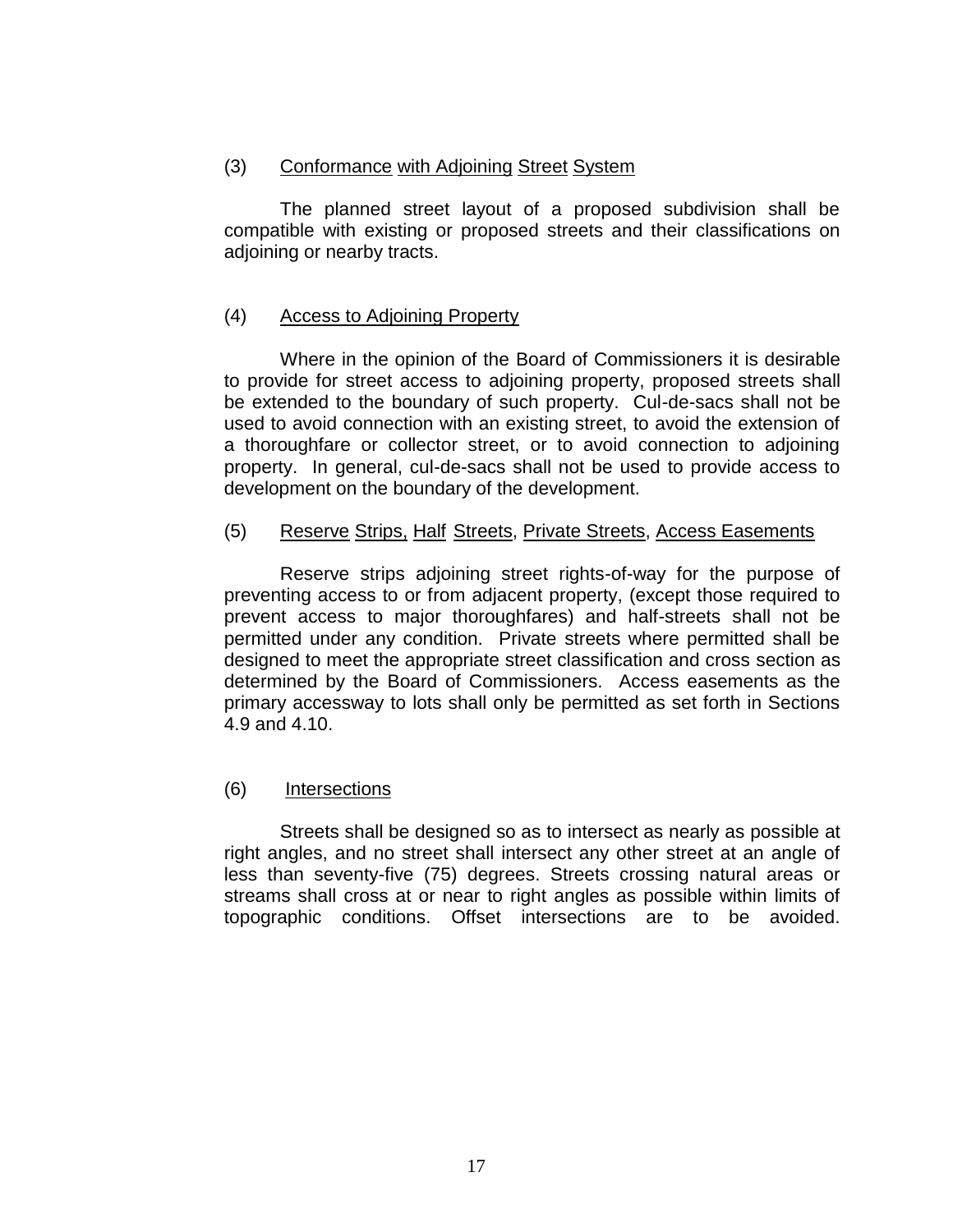# (7) Cul-de-sacs

a. Permanent dead-end streets shall not exceed fifteen hundred (1500) feet in length unless necessitated by topography or property accessibility and approved by the Board of Commissioners. Measurement shall be from the point where the centerline of the dead-end street intersects with the centerline of a through street to the center of the turnaround of the cul-de-sac. Cul-de-sacs shall be provided with a turnaround meeting NCDOT standards.

b. Where one cul-de-sac extends from another cul-de-sac, the end of each cul-de-sac shall be no more than fifteen hundred (1500) feet from a through street as measured by the centerline of the streets.

c. Cul-de-sacs shall not be used to avoid connection with an existing street, to avoid the extension of a thoroughfare or collector street, or to avoid connection to adjoining property.

# (8) Marginal Access Streets

Where a tract of land to be subdivided adjoins a thoroughfare, the subdivider may be required to provide a marginal access street parallel to the thoroughfare or provide for through lots on a local street for the lots to be developed adjacent to the thoroughfare. Where through lots are established, such lots may be prevented from having direct access to the thoroughfare by driveways.

# (9) Utilities, Street Lights and Storm Drainage Within Streets

Utilities, street lights, sidewalks, storm drainage and other such facilities to be placed within the street right-of-way shall be placed in accordance with NCDOT Minimum Construction Standards.

# (10) Pavement, Curb and Gutter and Sidewalks

Pavement, curb and gutter and sidewalks to be placed in public streets or rights-of-way shall be placed in accordance with NCDOT Minimum Construction Standards. Please refer to subheading (12) Street Cross Sections for actual curb and gutter and sidewalk requirements.

# (11) Street Design Criteria, Generally

All street designs and construction, including storm drainage, within public street rights-of-way shall be in accordance with NCDOT Minimum Construction Standards.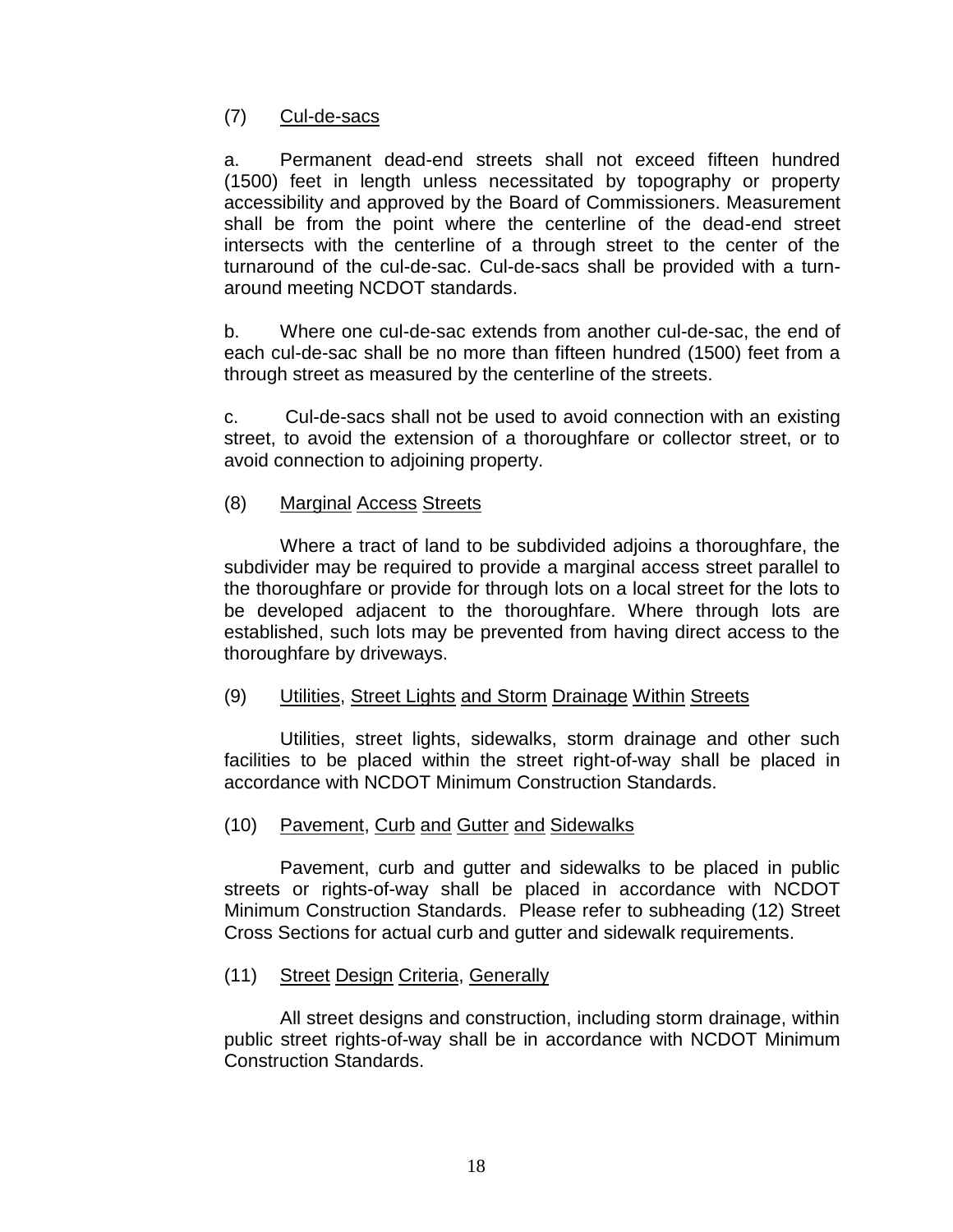- (12) Street Cross Sections
- a. General Standards
	- 1. These standards apply to both public and private streets.
	- 2. All streets classified as public and private streets shall have a minimum fifty (50) foot right-of-way.
	- 3. All streets classified as collector or major commercial/industrial streets shall have a minimum sixty (60) foot right-of-way.
	- 4. Curb and gutter is a requirement for all major subdivisions. Asphalt wedge curb shall be the minimum required curb structure permitted in addition to standard or vertical curbing. Regardless of street cross section, no open ditches are permitted in any newly created subdivision.
	- 5. Sidewalks are required on one side of the street for all subdivisions and the Board of Commissioners may require sidewalks on both sides of the road where the Board determines the pedestrian activity may warrant it. Exceptions for subdivisions consisting of ten (10) lots or less in all residential zoning districts, sidewalks are not required if no future phases or future road connections are planned or constructed for the subdivision and if the subdivision is served by only one road that is no longer than 1,000 feet in any length. Where sidewalks are required a concrete five-foot (5) sidewalk on the outer edge of the right-of-way meeting the Americans with Disabilities Act standards shall be provided. In approving a preliminary plan the Board of Commissioners may reduce the sidewalk requirement by up to fifty (50%) percent when in the Board's opinion other pedestrian amenities such as trails or greenways provide equal or better performance.
- b. Required Cross Sections
	- 1. All commercial/industrial subdivisions including minor subdivisions in areas classified as Urban Service Area or Economic Development Zone and all commercial/industrial subdivisions served by both public water and sewer systems shall be developed with curb and gutter and the Board of Commissioners may require sidewalks where the Board determines that pedestrian activity may warrant sidewalks.
	- 2. Curb and gutter shall not be permitted in areas classified as Conservation Areas in the Land Use Plan (Lumber River Conservancy, Nature Conservancy, Red Wing, Calloway and N.C. Department of Agriculture).
	- 3. Subdivisions in which all lots are a minimum of two (2) acres and are located outside of areas designated as Urban Service Area or Economic Development Zone are not required to provide curb and gutter but the Board of Commissioners may require sidewalks where the Board determines that pedestrian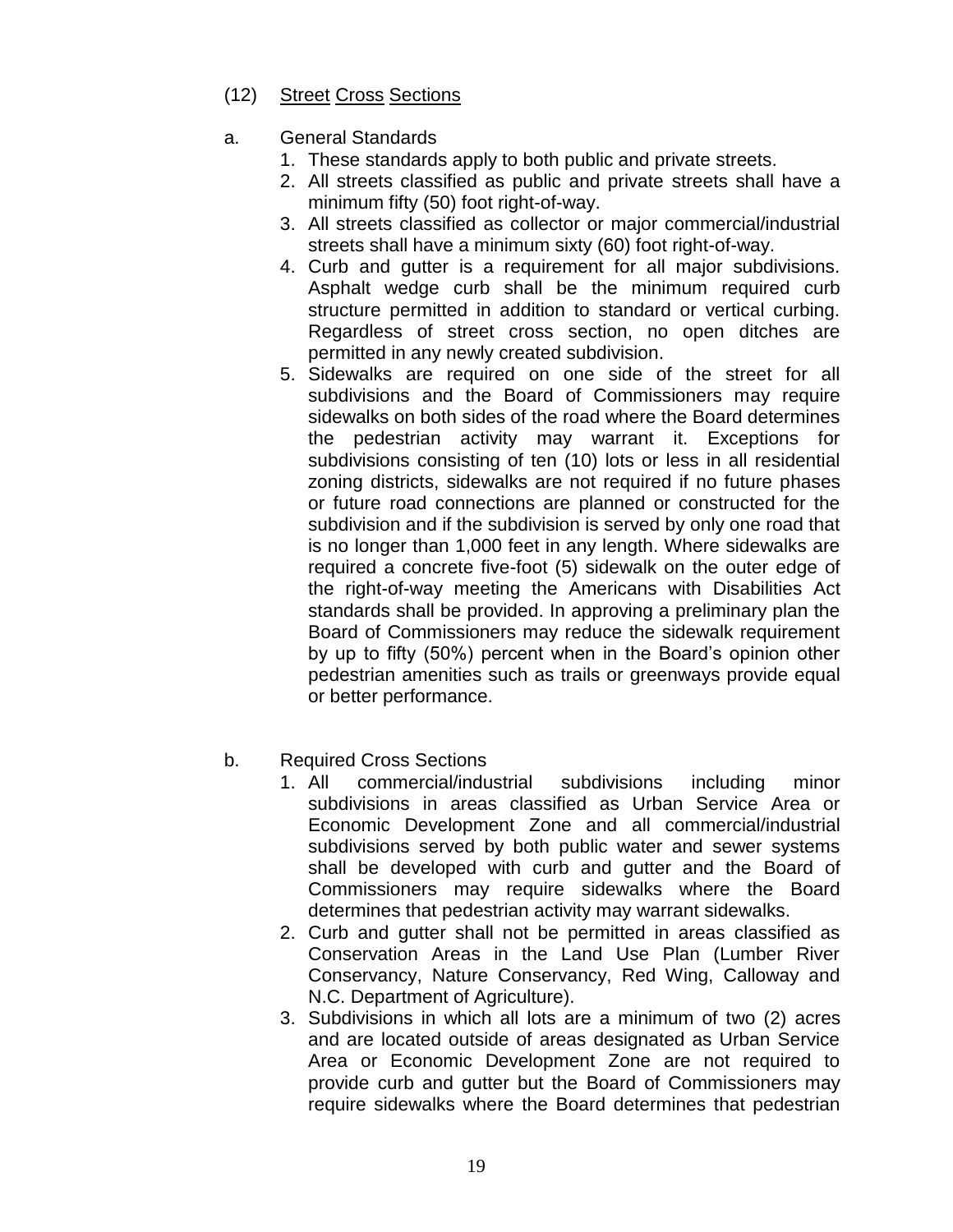<span id="page-20-0"></span>activity may warrant sidewalks. All other subdivisions shall be subject to the requirements of either b.1. as applicable.

#### Section 3.4 Water and Sewer Design Criteria

All public systems shall be approved for construction by the appropriate agency of Hoke County and the State of North Carolina.

# <span id="page-20-1"></span>Section 3.5 Lots

The size, shape and orientation of lots shall be appropriate for the location of the proposed subdivision, for the type development contemplated, and in consideration of the method of providing water and sewer facilities to the lots.

It is the intent of this Ordinance that lot size, shape and orientation shall be controlled by the provisions of the Hoke County Zoning Ordinance and the types of development permitted by that Ordinance. The configuration of lots in subdivisions designed for nonresidential purposes may be omitted on plans and plats. The final lot sizes may be determined and platted on a lot by lot basis provided each meets the minimum requirements. In all cases the most restrictive standard shall prevail. Every lot shall have sufficient area, dimensions and shape to permit a principal building to be constructed thereon in conformance with the applicable provisions. Such buildable area shall lie at or be elevated to least three (3) feet above the one-hundred (100) year flood elevation as provided for in the Hoke County Flood Damage Prevention Ordinance. Lots shall be designed so as to provide positive drainage away from building sites. Lot boundaries shall be made to coincide with natural and pre-existing manmade drainageways to the extent practicable to avoid the creation of lots that can be built upon only by altering such drainageways. Lotting arrangements shall be made with due consideration given to not disturbing wetlands, creeks, and other such natural features. Side lines of lots should be at or near right angles or radial to street lines. All lots must have public street access and frontage meeting the requirements set forth in the Zoning Ordinance, except as otherwise specifically provided for in the Zoning Ordinance. Parcels created through the subdivision process which are not intended for building purposes shall be so designated and perpetually bound as "not-buildable" unless subsequently released through the subdivision process.

All flag lots shall be designed such that no more than one flag lot exists within three hundred (300) feet of another flag lot. All flag lots shall have a minimum road frontage and minimum lot width of thirty (30) feet.

Three (3) subdivision lots, building sites or spaces (existing or proposed) may be allowed provided that every lot has frontage on a perpetual, easement not less than fifty (50) feet in width that meets a public road. The fifty foot easement shall serve no more than three (3) subdivision lots.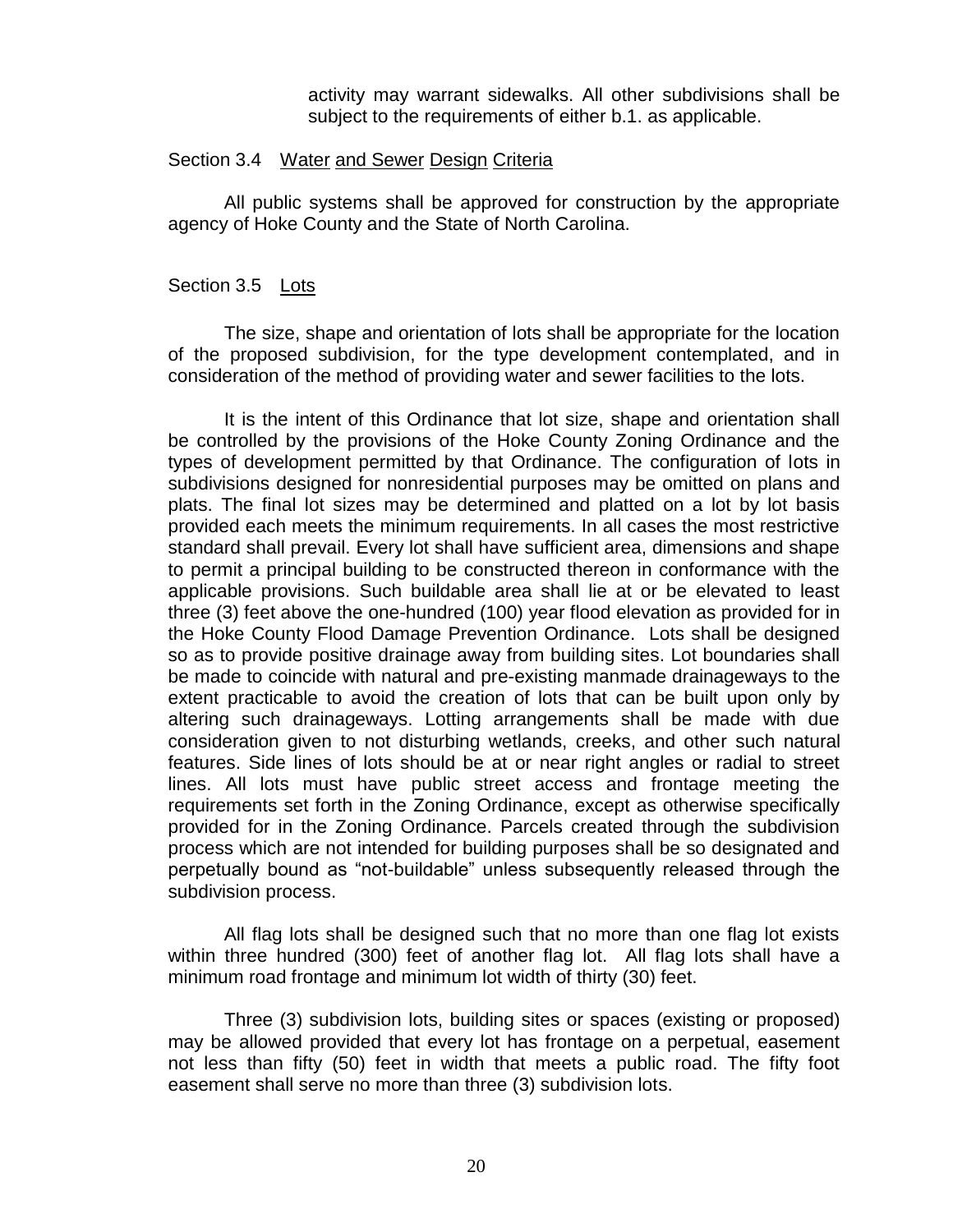For all lots inside the Urban Services Area that will be served by an easement, that easement must meet the minimum street requirements in Section 3.3 of this ordinance. For new lots outside of the Urban Services Area that can achieve ingress and egress through an easement, the minimum travel width for both combined lanes shall be 20 feet.

Ingress and egress easements servicing more than two (2) lots will provide a continued maintenance agreement and shall be approved by the Hoke County Board of Commissioners and recorded with the Hoke County Register of Deeds in a legally valid and binding instrument that describes the method of maintenance, who will be responsible for maintenance, and the properties which the easement access way serves.

The easement shall not be within four hundred feet of another easement of this type unless approved by the Board of Commissioners after considering lot design, land ownership, topography, and other appropriate information, and receiving review by the Planning Board. The final plat for lots created under this provision shall include the easement shown in its entirety. A sub-divider shall not create any subdivision lots of this type for a period of twelve (12) months after the subdivision approval of lots with this type of access on the same property or adjacent properties.

## <span id="page-21-0"></span>Section 3.6 Blocks

Subdivisions shall be so designed such that no blocks with a circumference greater than four thousand (4000) feet shall be created.

#### <span id="page-21-1"></span>Section 3.7 Storm Drainage Not in Public Streets

All storm drainage systems must meet North Carolina Department of Environment and Natural Resources requirements. Where easements are required, they shall be noted on the Final Plat. Retention ponds created by any subdivision shall be maintained by a Homeowners Association. The developer shall place in a conspicuous manner upon the final plat of the subdivision prior to final plat approval a notation concerning maintenance of retention ponds. The developer is required to assure that all recorded deeds related to the subdivision include wording clearly indicating that retention ponds run with the property. All retention ponds are required to be fenced for safety purposes.

The requirements of the Flood Damage Prevention Ordinance shall apply to storm drainage design where applicable. Generally the following standards shall apply:

- (1) Types of drainage ways requiring treatment
	- a. Those draining one (1) acre of land or more.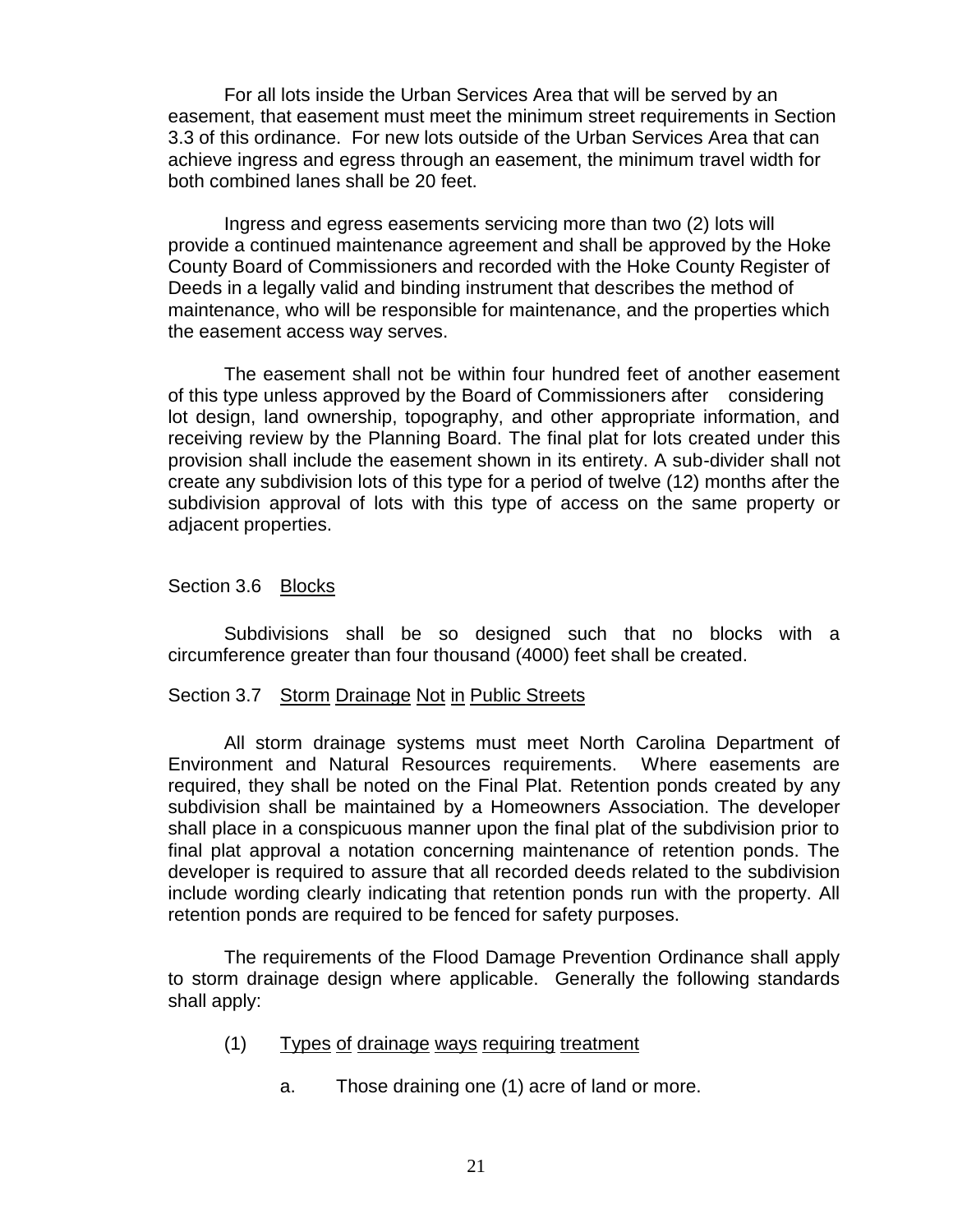- b. Those carrying storm water runoff from public streets whether existing or proposed.
- c. Those carrying storm water runoff from large impervious surfaces other than streets.
- (2) Design Storms
	- a. Open drainage channel- 25-year storm.
	- b. Enclosed systems- 10-year storm for collectors and 25-year storm for street crossing conduits and immediate downstream areas.
	- c. 100-year storm where required by Flood Damage Prevention Ordinance.
- (3) Types of Treatment
	- a. Enclosed subsurface drains
	- b. Open, unimproved channel
	- c. Open, improved channel
- (4) Easements
	- a. Maintenance easements may be required depending upon the size of the drainage way and the maintenance responsibility.

## <span id="page-22-0"></span>Section 3.8 Utility Easements

To provide for electric, telephone and gas service, community antenna television distribution systems, water and sewer lines and other such facilities within the subdivision, appropriate utility easements not to exceed thirty (30) feet shall be provided on the final Plat.

## <span id="page-22-1"></span>Section 3.9 Subdivision Entrance Markers and Landscaped Medians

Subdivision entrance markers and landscaped medians shall be subject to the approval of NCDOT.

## <span id="page-22-2"></span>Section 3.10 Connection to State Streets

An approved permit is required to connect to any state system street.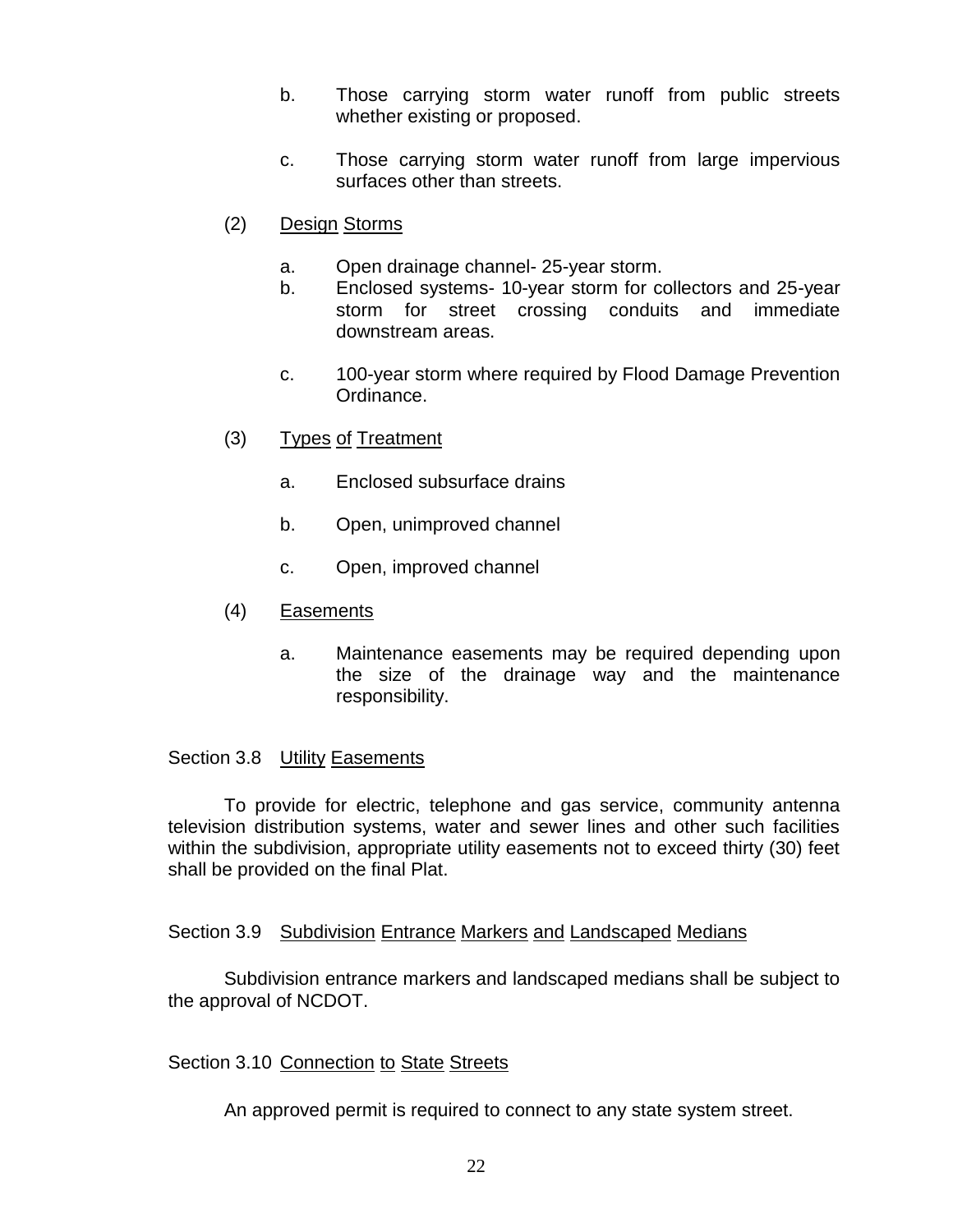# <span id="page-23-0"></span>Section 3.11 Phasing

Subdivisions may be designated to be constructed and platted in phases. Provided, however, the Subdivision Administrator may not approve a phasing plan when in his opinion such phasing will not provide for adequate public facilities to support any such phase or phases independent of the overall subdivision plan. In approving phases the Subdivision Administrator may require that additional streets, water and sewer facilities or other required public facilities be constructed as part of the phase or phases in order to ensure that sufficient public facilities will be in place to support such phase or phases independent of any future subdivision development. Note: Subsequent phasing shall not be approved until a written request to the Department of Transportation has been made for acceptance of streets/roads in the previous phase. Further, all roads in any new phase of a subdivision are to be guaranteed as permitted in Article 5 of this ordinance until accepted for maintenance by NCDOT. The amount of this guarantee shall be for at least fifty (50%) of the total costs of construction of the subdivision road. Once a subdivision road is accepted for maintenance by NCDOT, through written confirmation by NCDOT, this guarantee may be released.

# **Section 3.12 High Density Option**

- a) The High Density Option is intended to add flexibility for the county and developers to allow for higher density residential development where both county water and sewer infrastructure is available. Due to the higher density and development would mirror urban growth patterns and therefore be required to provide additional amenities beyond conventional subdivision requirements already applied to new development listed elsewhere in this ordinance. 3.12 B and C below contain additional requirements for High Density Option Developments.
- b) High Density Option Developments are only permitted within the Urban Service Area. Such developments are required to be serviced by both county water and county sewer. Sidewalks are required on both sides of each street and shall encircle the bulb of any cul-de-sac. A two-foot six-inch (2'-6") vertical concrete curb and gutter or a two-foot (2') horizontal (valley) concrete curb and gutter shall be provided.
- c) High Density Option Developments may establish their own setbacks for the development up to the following minimum required setbacks and dimensions:
	- 1. Side: Five (5) feet
	- 2. Front: Twenty (20) feet
	- 3. Rear: Twenty (20) feet
	- 4: Minimum Lot Width: Sixty (60) feet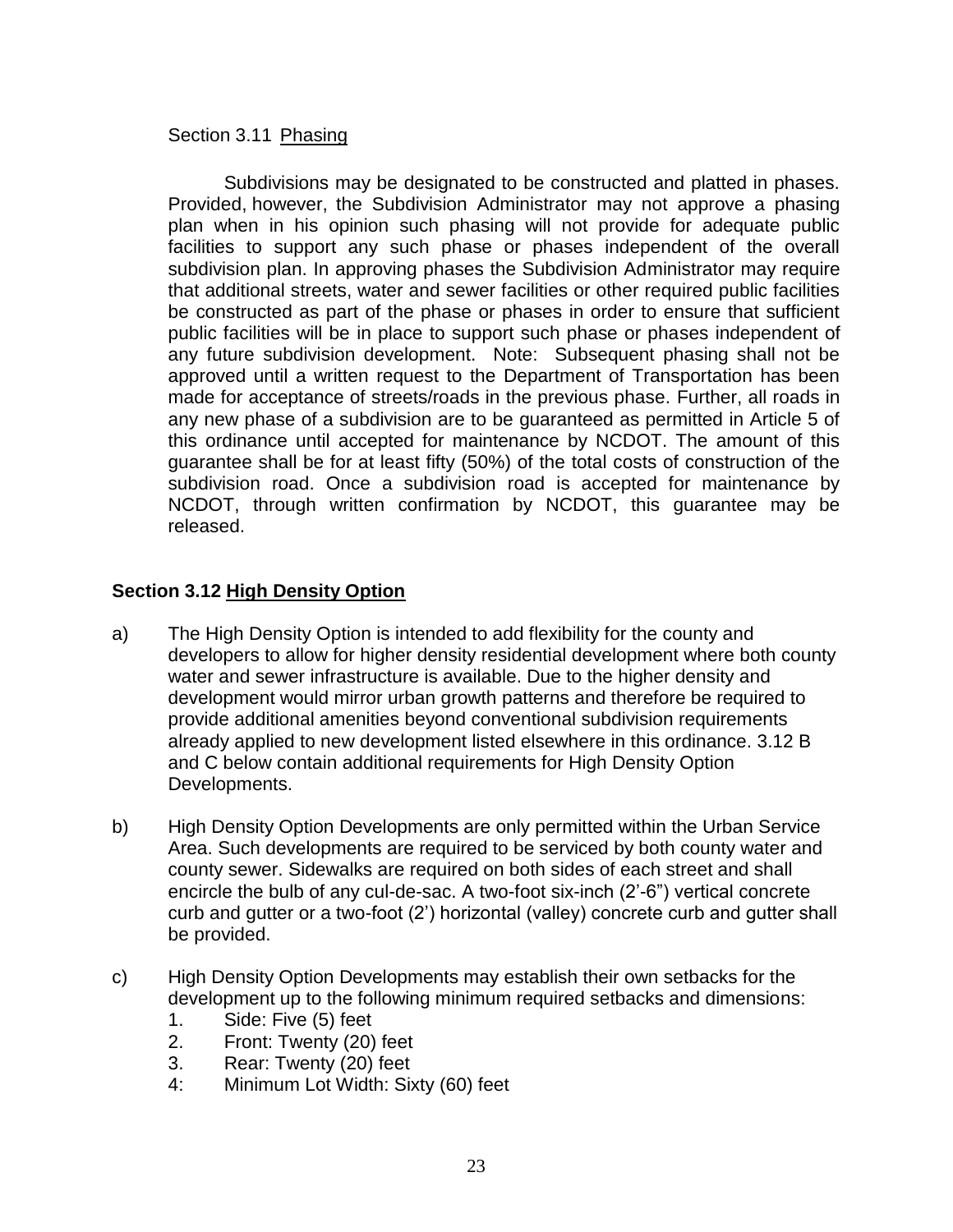5: The minimum lot size of the underlying zoning district may be reduced by a maximum of fifteen (15) percent.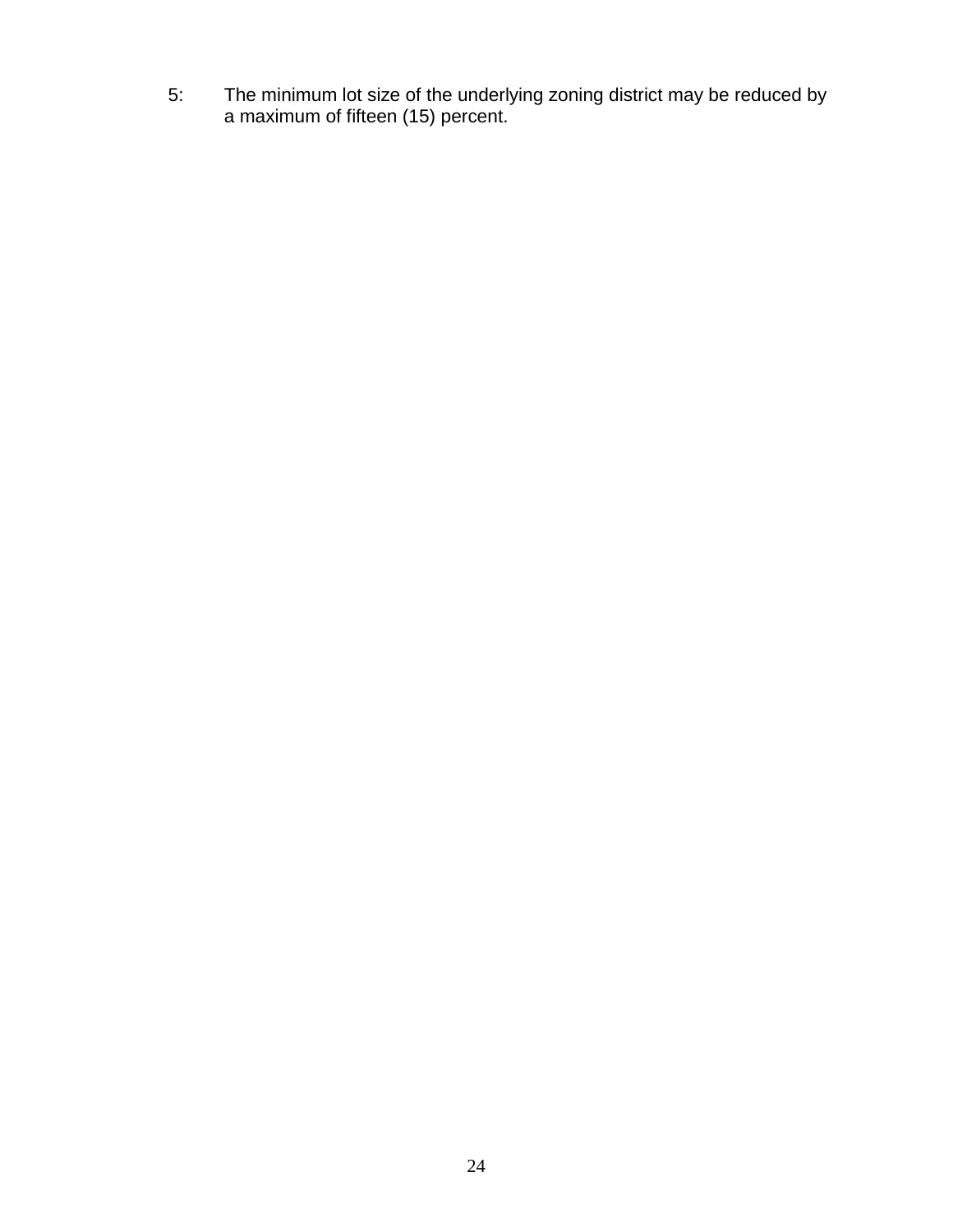# <span id="page-25-0"></span>**Article IV. Required Improvements**

The subdivider shall install improvements as specified on the approved preliminary plan and such improvements shall be at no cost to Hoke County except where the Board of Commissioners has specifically agreed to participate in the cost. No improvements shall be installed until construction plans have been approved by such agency as may be appropriate or as required by law. Upon completion, the subdivider shall furnish to the Subdivision Administrator a written statement certifying that all required improvements have been installed and have been inspected and approved by the appropriate agency. This statement will be signed by the subdivider with an accompanying attestation signature. The Subdivision Administrator shall not authorize any building permits or certificates of occupancy without receiving the written certificate from the subdivider. Written statements from the appropriate regulatory agency or a certification from the subdivider's engineer or land surveyor, as appropriate, may serve as the written certification of required improvements

## Section 4.1 Street Improvements

All proposed public and permitted private streets shall be graded to the full width of the right-of-way and improved as required for the particular classification of street in accordance with NCDOT standards and in accordance with the appropriate street cross section as shown in Section 3.3(12) and as specified on the Preliminary Plan. All street improvements shall be designed and installed in accordance with NCDOT standards and the approved Construction Plan.

In addition, street improvements, in accordance with the above conditions, shall be installed in the following situations:

> (1) Any existing street segment that has not been accepted for maintenance by the North Carolina Department of Transportation, and that is to serve as the required frontage for one or more lots created pursuant to this Ordinance, shall be improved and dedicated to the public, as provided for above, in such a way that the street segment meets the standards of this Ordinance for the particular classification of street, including right-of-way width. Such street segment shall be directly connected to the existing public street system by way of at least one public street maintained by the North Carolina Department of Transportation. No subdivision shall be permitted on any street that is isolated by not being connected directly to the public street system.

> (2) The Board of Commissioners may require pavement and widening for turning lanes as recommended by the Department of Transportation along any existing or proposed street that forms a significant entrance to a proposed subdivision or other development where in the opinion of the Board such improvements are necessary in order to provide for safe vehicular movement into and out of the proposed subdivision or development.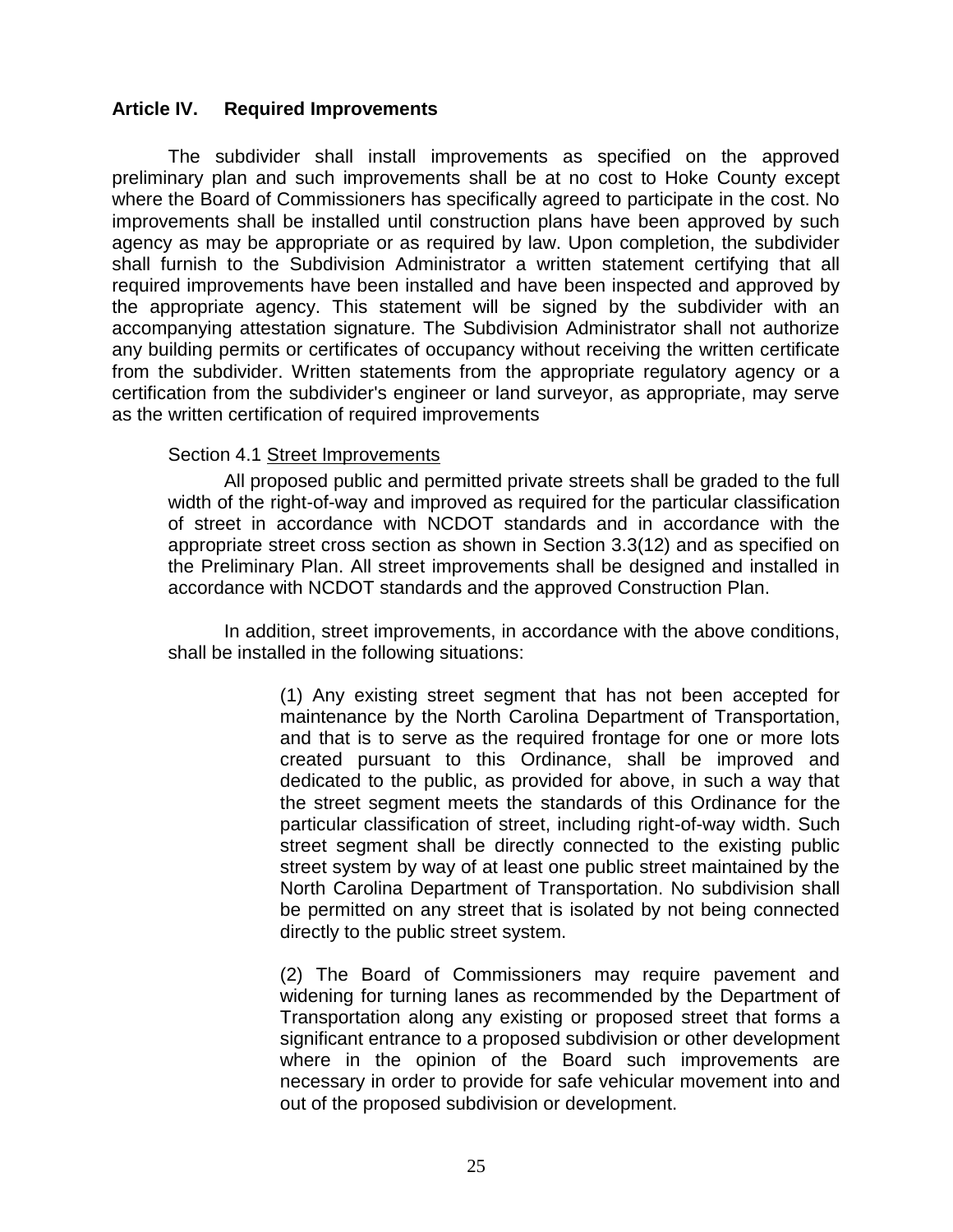(3) In cases where a street is stubbed into adjoining property for future extension and such street serves as the frontage for one or more lots which are not corner lots, the Board of Commissioners may require the all weather material of a temporary turn-around in a form similar to a cul-de-sac on such street where in their opinion such turn-around is necessary for the public convenience, safety and service. Temporary easements for such purposes may be required. Temporary turn-arounds must be constructed of an NCDOT approved all weather material.

## Section 4.2 Drinking Water Improvements

- **4.2.1** Any subdivision which has public water system lines available shall be required to extend the public water system throughout the subdivision to each lot located therein. All required water line extensions shall include appropriate valves, hydrants, taps and service to the property line of each lot as required by the standards of the provider.
- **4.2.2** The term "available" shall mean:
	- **4.2.201** There is an existing water line of adequate size and water flow and/or pressure within the distances shown on the Table 4.2.3 of the outside boundary line of the subdivision; or
	- **4.2.202** The provider indicates its commitment to extend such a water line within the distances shown on the Table 4.2.3 of the property line of the subdivision at no cost to the subdivider; and,
	- **4.2.203** There are no legal or topographic problems which prevent the subdivider from connecting onto and extending the existing system to the subdivision. In the event there are phases to the subdivision or else the subdivision is a part of a larger tract of land owned or under the control of the subdivider, then, and in that event, public water service shall be deemed to be available if an existing or proposed public water system line extends or will be extended within the distances shown on the Table 4.2.3 to the larger tract of land.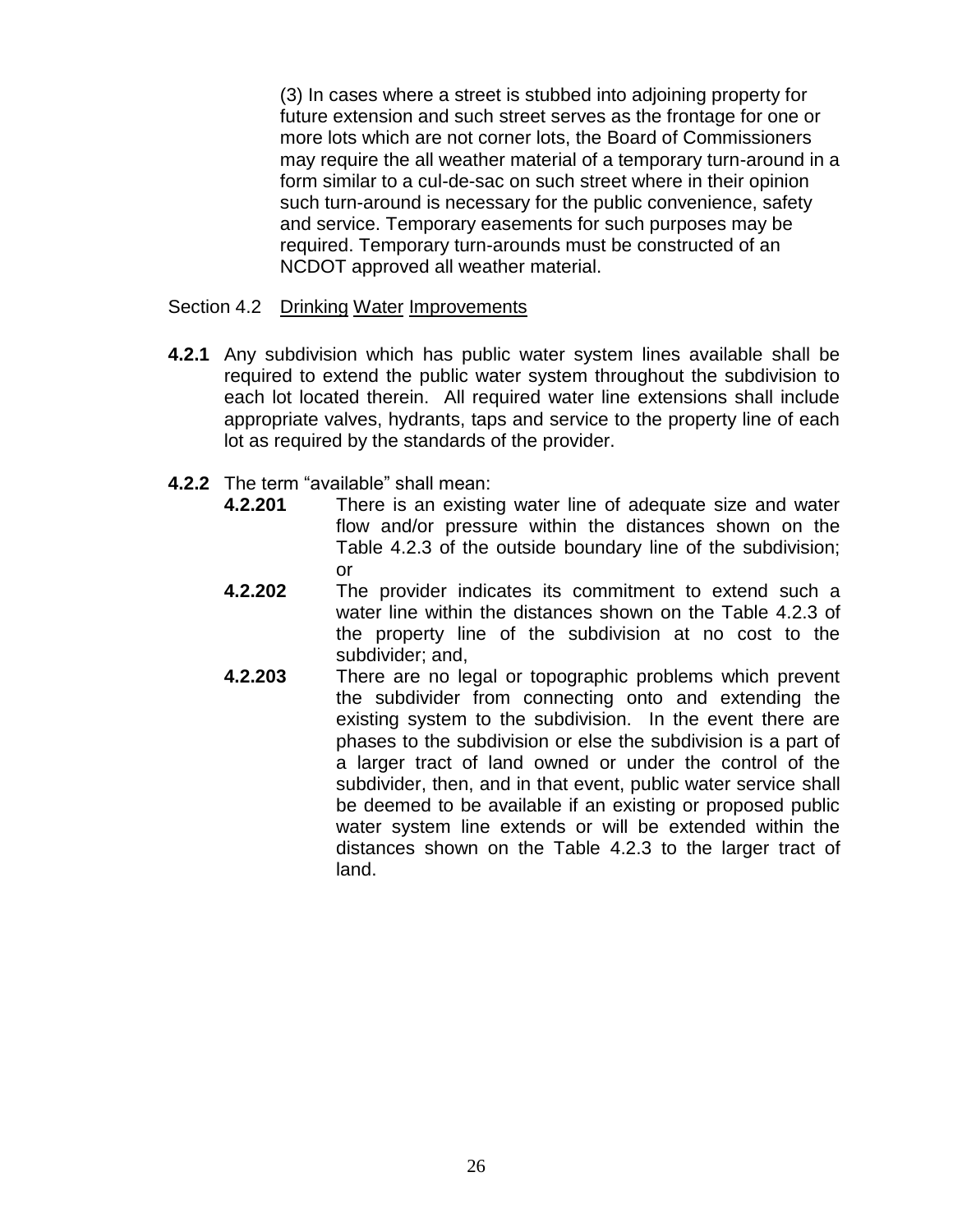| <b>Available Water System Lines</b>                  |                 |  |  |  |
|------------------------------------------------------|-----------------|--|--|--|
| Water is available if the subdivision contains the   |                 |  |  |  |
| number of lots listed in column one and public lines |                 |  |  |  |
| are within the distance shown in column two.         |                 |  |  |  |
|                                                      |                 |  |  |  |
| <b>LOTS</b>                                          | <b>DISTANCE</b> |  |  |  |
| $2 - 10$                                             | 200 feet        |  |  |  |
| $11 - 20$                                            | 300 feet        |  |  |  |
| $21 - 50$                                            | 600 feet        |  |  |  |
| 51-100                                               | 1000 feet       |  |  |  |
| $101+$                                               | 1500 feet       |  |  |  |

- **4.2.4** If the provider cannot extend a water line of sufficient size, flow and/or pressure in accordance within the distances shown on the Table 4.2.3 because of topographic features, legal obstacles, or financial reasons then the subdivider shall apply for a waiver from Hoke County to not be required to extend water lines to each lot nor provide public water service to the subdivision.
- **4.2.5** In any case where a public drinking water system and/or supply system intended to serve more than two (2) lots is proposed to be installed in a subdivision as part of the plan approval process, such system shall be considered to be a "required improvement" within the context of this Article regardless of whether such a system in an extension of the public system or not and such system shall be required to be installed by the subdivider. This requirement includes both facilities within the subdivision and off-site facilities which are essential to providing the service to the property.
- **4.2.6** A capacity charge or well dedication is required where the public water system intended to serve more than two (2) lots is proposed to be installed. The Developer / Applicant for subdivisions and other types of development having equivalent impact consisting of fifty (50) lots or more shall convey by general warranty deed a well lot(s) to the County that is acceptable to the County and regulatory agencies having jurisdiction in the well / drinking water approval process. The well shall produce a minimum of one (1) gallon per minute for each connection in the subdivision / development. The proposed well(s) site may be within areas designated as open space.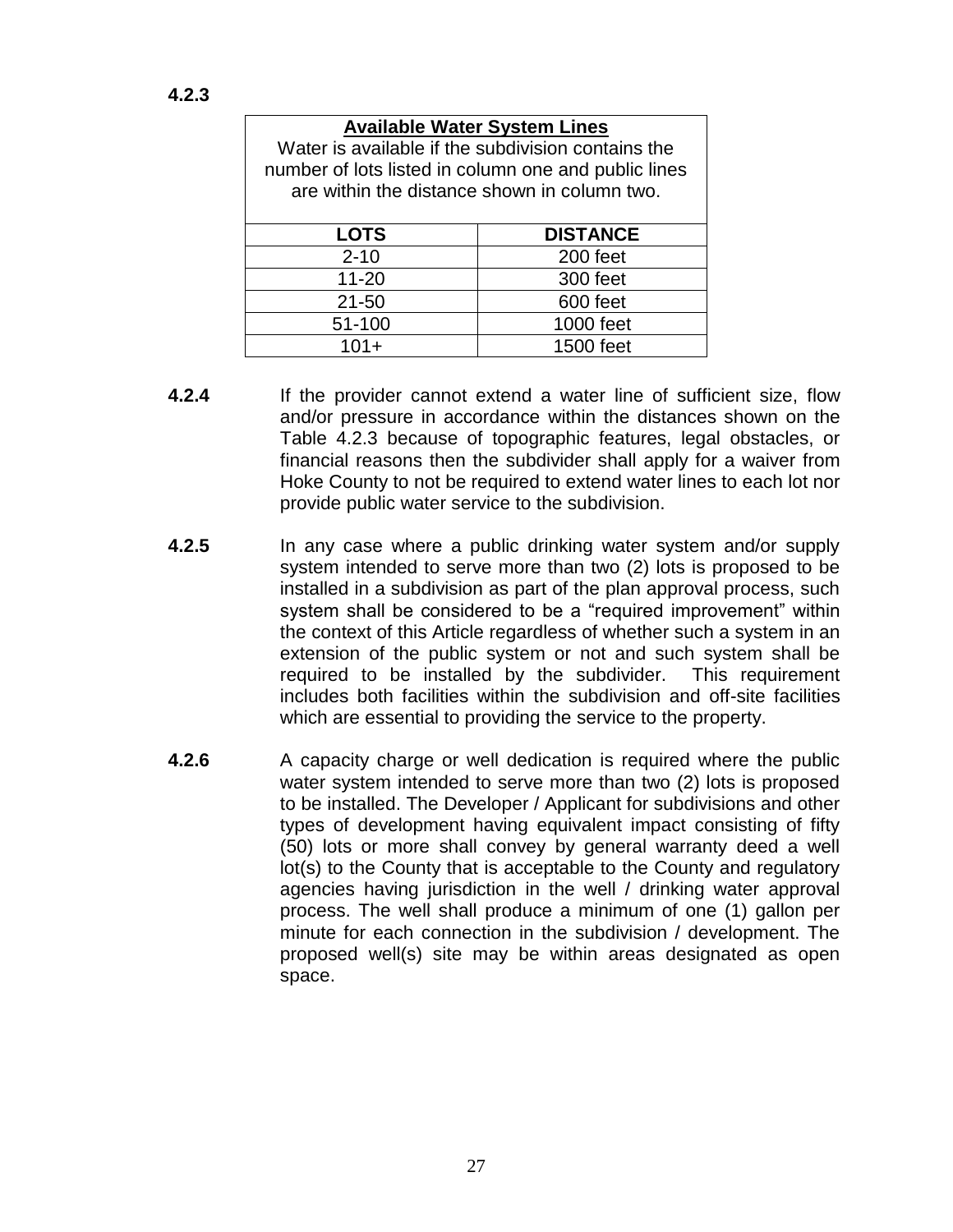- **4.2.7** As part of the process of establishing new well sites Developer/Applicant will be responsible for the cost of drilling test hole(s). The County shall be responsible for the expense of bringing the well(s) into service if the well site is determined by the County to be acceptable and meets all regulatory drinking water requirements. In addition the Developer/Applicant shall provide title insurance certifying the well lot(s) to be marketable fee simple title, free and clear of liens and encumbrances along with a current plot plan surveyed and sealed by a registered surveyor. The well lot(s) shall contain an area of a minimum size of 200' X 200' feet extending 100 feet in all directions from the well head. Said well lot(s) shall front upon a public dedicated street or have a twenty (20) foot wide perpetual easement with a ten (10) foot wide gravel drive to provide reasonable access as determined by County for vehicles and utilities to the well situated thereon.
- **4.2.8** In the event well(s) meeting County minimum requirements cannot be established within the bounds of the proposed development, the development is within an area not served by wells or County determines the impact on capacity can best be served by other means; County may select an alternative it deems appropriate for addressing the water demand including but not limited to the following:
	- **4.2.801** Offsite well locations acceptable to and that meet County regulatory minimum requirements secured by the Developer / Applicant at no cost to the County.
	- **4.2.802** Payment in lieu of well dedication to offset the County's cost of securing additional capacity which may be obtained through County acquisition of offsite well sites, bulk water purchase from other providers, main extensions to interconnect with service areas having surplus capacity and / or other means as deemed appropriate by County to address the additional demand on water capacity.
- **4.2.9** For those projects having the equivalent impact of fifty (50) lots or greater the payment in lieu of well site dedication shall not be less than \$50,000 per required well site.
	- **4.2.901** For determining payment amount for projects less than fifty lots a one time payment based on cost per gallon per day of capacity as referenced in the North Carolina Water Supply Design Criteria shall be required. The current per gallon cost of \$0.70 may be adjusted as deemed appropriate by County. **4.2.902** Example: A twenty-five (25) lot subdivision at 400 gallons
	- per connection per day multiplied by \$0.70 per gallon equals \$7,000.
	- **4.2.903** All payments shall be made before final plat approval.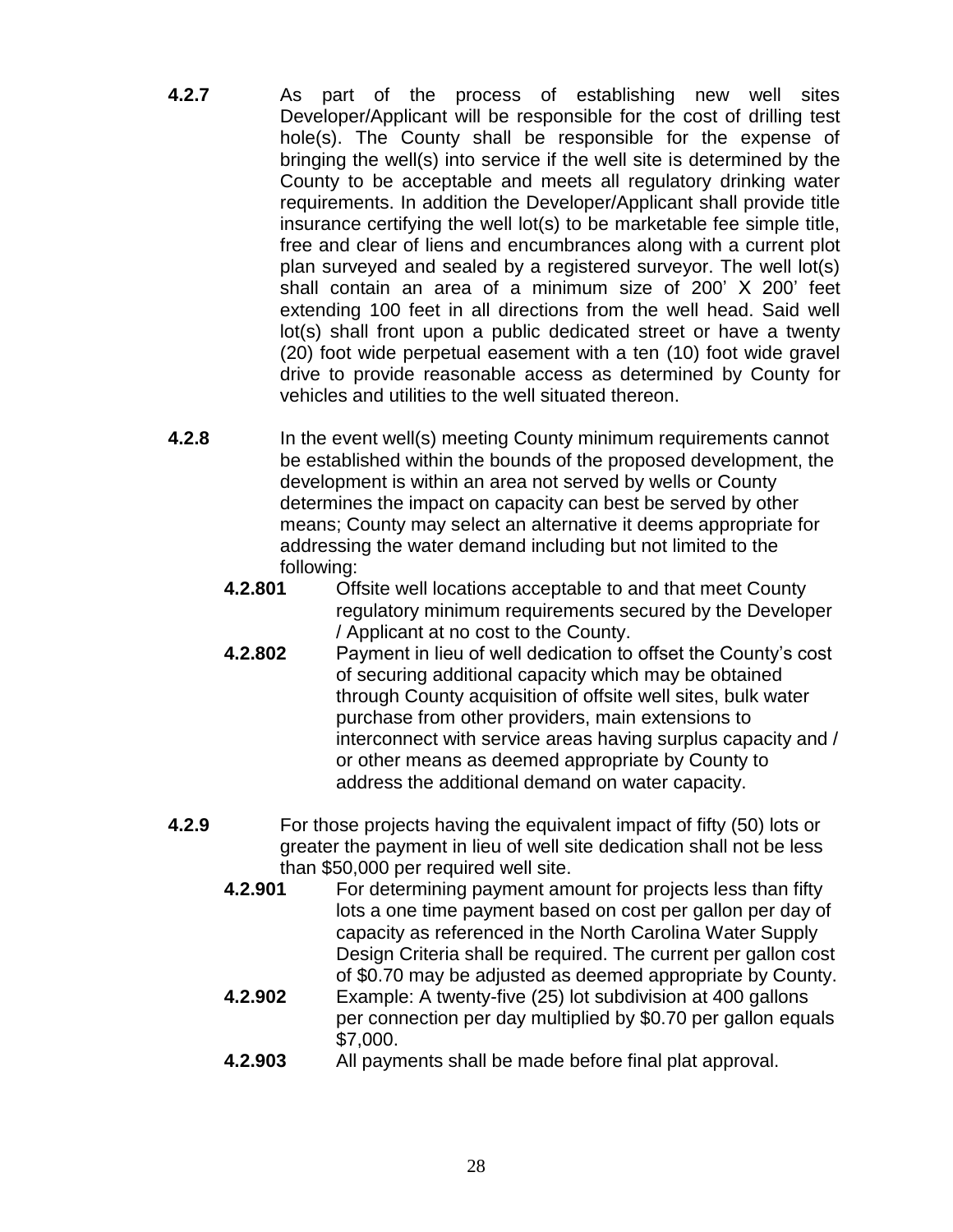#### <span id="page-29-0"></span>Section 4.3 Sanitary Sewerage Improvements

Any new subdivision, multifamily, and commercial development request located within the Hoke County Urban Service Area where sanitary sewer is currently available shall be required to connect to and / or extend the public sewer system throughout the subdivision to each lot located therein. For any new "MAJOR" subdivision-or development request having a comparable waste water treatment capacity demand where sewer interceptors are to be installed as part of the Urban Service Area, the developer shall be required to extend the public sewer system throughout the subdivision to each lot located therein. The Hoke County Urban Service Area Sewer Map" shall be as shown on a map adopted by the County Commissioners and maintained by the Utilities Director that delineates existing and future areas designated for central sewer service. In order to subdivide in the designated Hoke County Urban Service Area," sewer must be extended to the subdivision site and to each lot contained within the subdivision. It being understood actual site conditions, topographic surveys, engineering studies and other site-specific information may be considered that could result in modifications to the sewer service area. In addition, any new subdivision, multifamily, or commercial development which may not be currently within the "Hoke County Urban Service Area" but has public sewer system lines available shall be required to extend the public sewer system throughout the subdivision to each lot located therein. All required sewer line extensions shall include appropriate manholes, lift station pumps, clean outs, taps and service to the property line of each lot as required by the standards of the provider.

<span id="page-29-1"></span>Any new "MAJOR" subdivision and or development request having a comparable waste water treatment capacity demand proposed within the Hoke County Urban Services Area, but not within the areas currently having sewer available or designated for major interceptors as part of the Phase One Sewer Plan shall as part of the subdivision/development approval process include an evaluation and submittal of a feasibility study to the County by Applicant's engineer that details the approximate cost and other relevant factors to be considered regarding the possible extension of sanitary sewer service for the intended project. It being understood County at its discretion may give special consideration to development request that are not of a density as determined by County that will require sanitary sewer. County may also at its discretion during the transition period to central sewer give special consideration to individual developer initiated requests associated with new sections of existing multiphase developments where initial sections were approved for septic systems.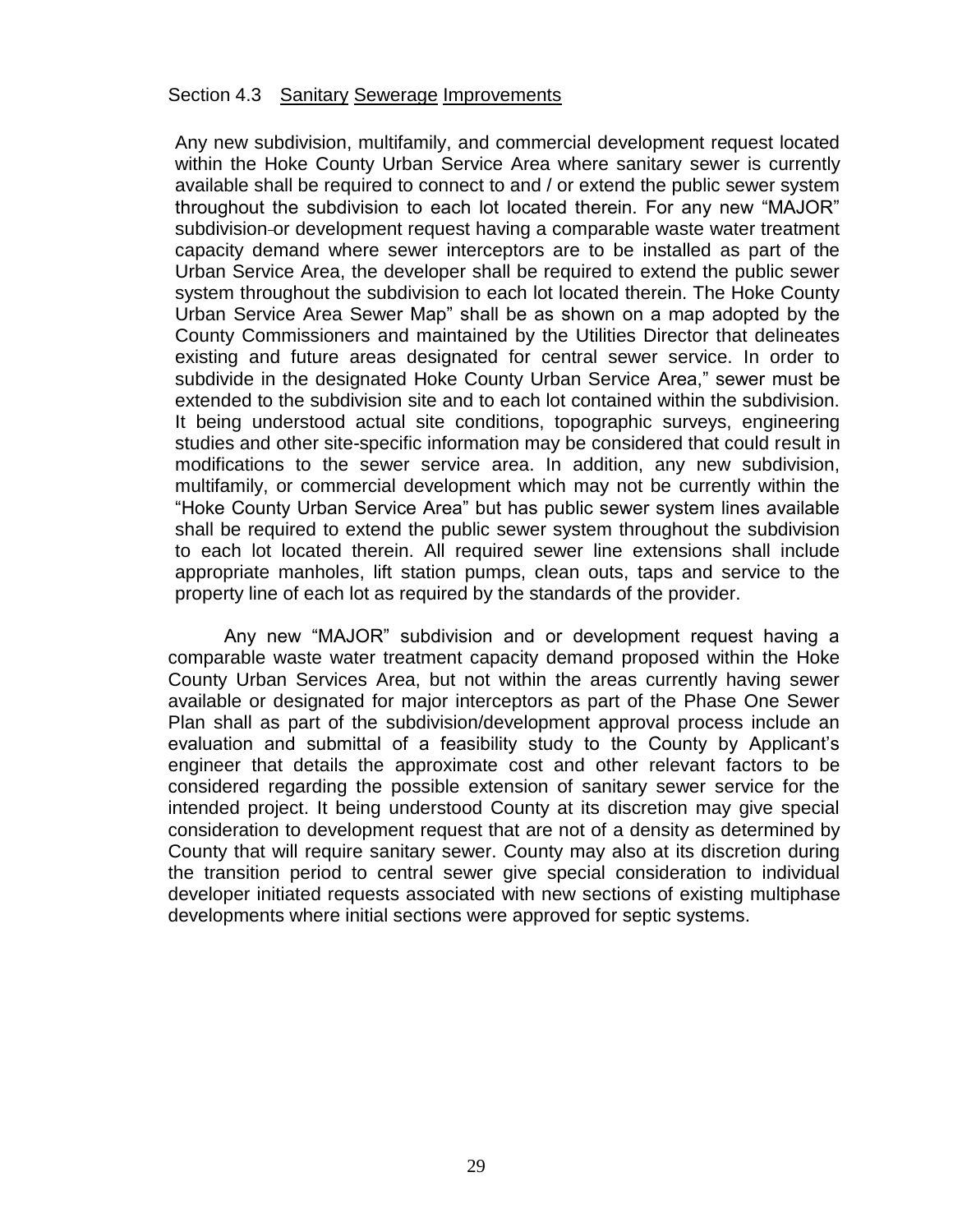Section 4.4 Water and Sanitary Sewer Main Extension Policy

In addition to the requirements of this ordinance, the subdivider shall meet all requirements of the Hoke County Water and Sanitary Sewer Main Extension Policy.

I. Policy

 It shall be the policy of Hoke County (COUNTY), North Carolina, to extend water and/or sanitary sewer mains of a size it deems necessary upon request of applicant or developer when funds are available, in accordance with COUNTY and applicable State law. II. Procedures

# A. New Development Within Designated Sewer Service Areas

1. Water and Sewer Lines Required

Unless otherwise approved by COUNTY, no private water line, lines or system within any greater than two-acre development or subdivision will be approved for connection with the water system of the COUNTY, nor will COUNTY accept any dedication of the same nor will COUNTY agree to furnish water service to consumers within any such development or subdivision, unless, at the same time, there is connected with the COUNTY sewerage system and dedicated to the COUNTY a sewerage system laid and constructed to COUNTY standards sufficient to make available adequate sewerage services for each of the lots within such development or subdivision.

a. Unless otherwise approved by COUNTY, no private sewer line, lines, or system within any greater than two-acre development or subdivision will be approved for connection with the sewer system of the COUNTY nor will COUNTY accept any dedication of the same, nor will COUNTY agree to furnish sewer service to consumers within any such development of subdivision, unless, at the same time, there is connected with the COUNTY water system and dedicated to COUNTY a water system laid and constructed to COUNTY standards sufficient to make available adequate water services for each of the lots within such development or subdivision.

b. On lots greater than two (2) acres that have existing buildings that are having well and septic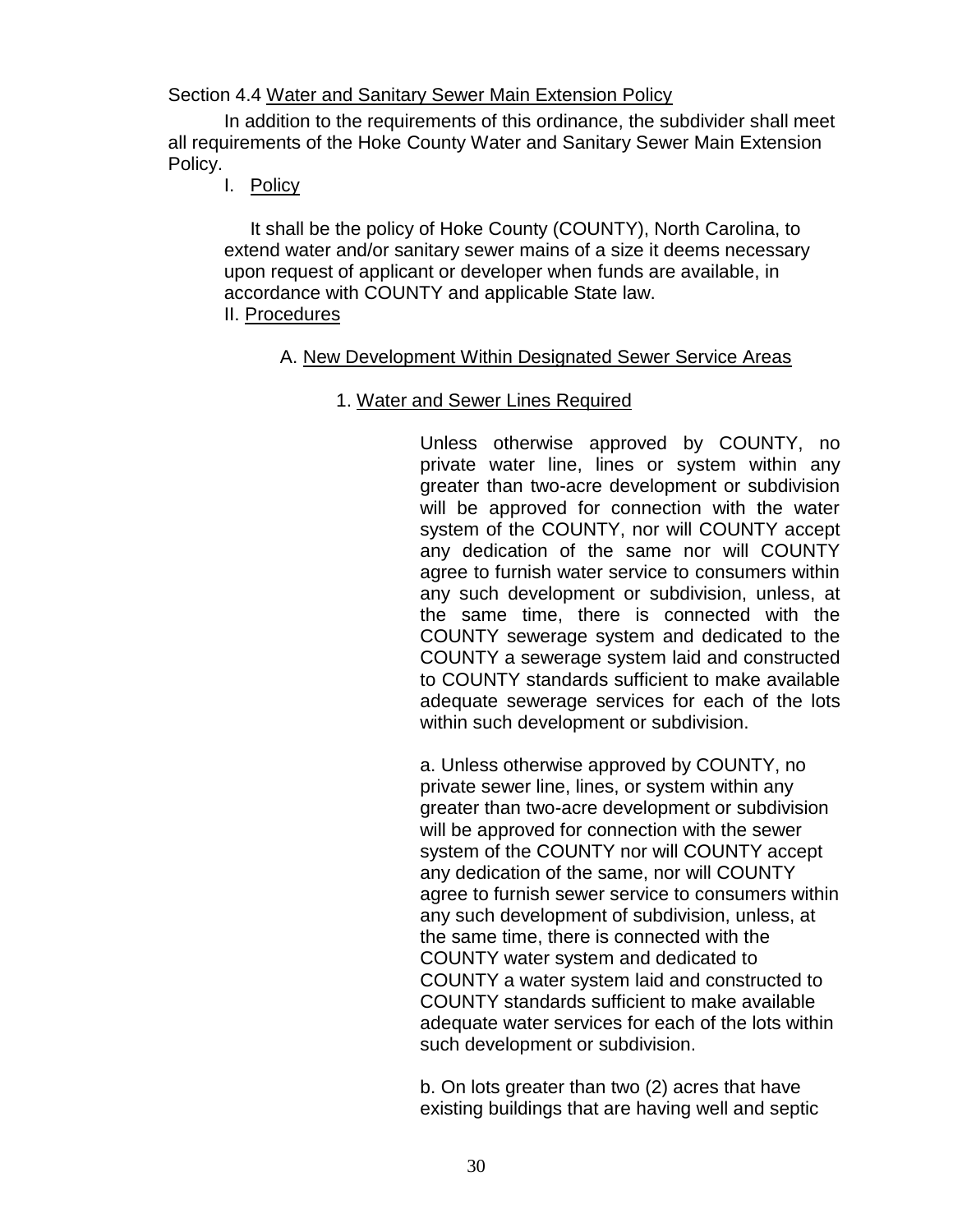tank problems, [these] would be able to use one utility without the other if both utilities are not available to the site. In such case where both utilities are not available to a particular tract of land and the *property* owner wishes to connect to the one that is available, the *property* owner may request COUNTY consider such utilities on a case by case basis.

c. In instances where water mains are not available, COUNTY will consider feasibility and technical issues along with possible cost sharing that may be associated with extending approach mains, installation and operation of a well system or other

## 2. Payments by Applicant or Developer

a. Applicant or Developer shall pay one-hundred percent (100%) of the cost of water and sanitary sewer main extensions (labor and materials), including fire hydrants and valves, based on 8-inch water mains and 8-inch sanitary sewer mains (the minimum approved sizes). The COUNTY will require installation of water and sanitary sewer mains of a size it deems necessary and, subject to availability of funds, bear 100% of that part of the cost of such mains attributable to sizes larger than the minimum sizes stated above.

b. Applicant or Developer shall pay one-hundred percent (100%) of the cost of a sanitary sewage lift station and force main, if such is required, plus the land or cost of the real estate required for the lift station.

3. When Applicant or Developer pays for water and/or sanitary sewer main extensions they will not be subject to paying the individual main charge for lots fronting on such mains. If laterals are not installed by Applicant or Developer at the time of initial construction lateral charges shall apply if made by COUNTY.

4. In all instances, mains shall be placed within or along publicly maintained streets rights-of-way or permanent easements such that COUNTY has unrestricted access to the main and all appurtenances thereto. Publicly maintained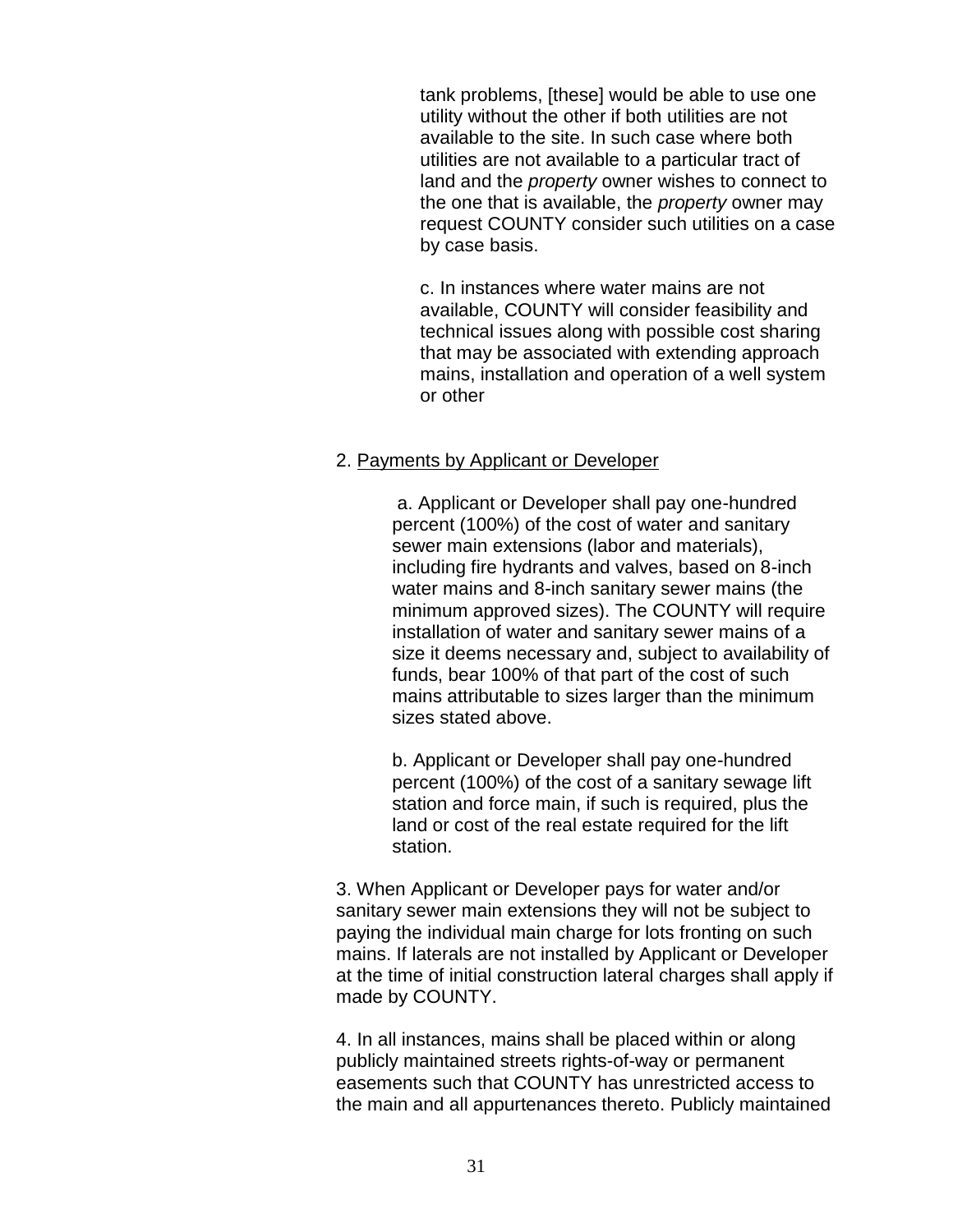shall be defined as NCDOT SR numbered roads, NC or US numbered highways, or city streets which are eligible for Powell Bill Funds. Main extensions will also be allowed in and along private streets which are maintained by an established Home Owners Association (or other similar organization) where appropriate easements have been granted. Exceptions can only be granted by the COUNTY Manager or his designated representative.

5. Developer shall for projects at build out containing 50 or more connections provide at Developer's cost, well lot(s) on the COUNTY water system acceptable to COUNTY capable of producing a minimum of one gallon per minute for each connection in the development. Where well lot(s) dedication is required; Developer/Applicant shall convey by general warranty deed a well lot(s) to COUNTY acceptable to COUNTY and regulatory agencies having jurisdiction in the well/drinking water approval process that shall produce a minimum of one gallon per minute for each connection in the subdivision/development and that meet all regulatory drinking water requirements. As part of the process of establishing new well sites Developer/Applicant shall pay for drilling test hole(s) with the cost of drilling the well(s), 24 hour well drawdown and water quality test, pump, pump house and related cost to bring the well(s) into service being a COUNTY expense. In addition Developer/Applicant shall provide title insurance certifying the well lot(s) to be marketable fee simple title, free and clear of liens and encumbrances along with a current plot plan surveyed and sealed by a registered surveyor. The well lot(s) shall contain an area of a minimum size of a 200' square extending 100' in all directions from the well head. Said well lot(s) shall front upon a publicly dedicated street or have a twenty foot wide perpetual easement with a ten foot wide gravel drive to provide reasonable access for vehicles and utilities to the well situated thereon. The proposed well site may include area set aside for open space designation

## III. Engineering Services

The applicant or developer shall engage, at his expense, a Professional Engineer, registered in the State of North Carolina and competent in this field of practice, to oversee field surveys, and prepare plans and specifications for each utility, all to be done in accordance with rules, regulations, and specifications of the COUNTY.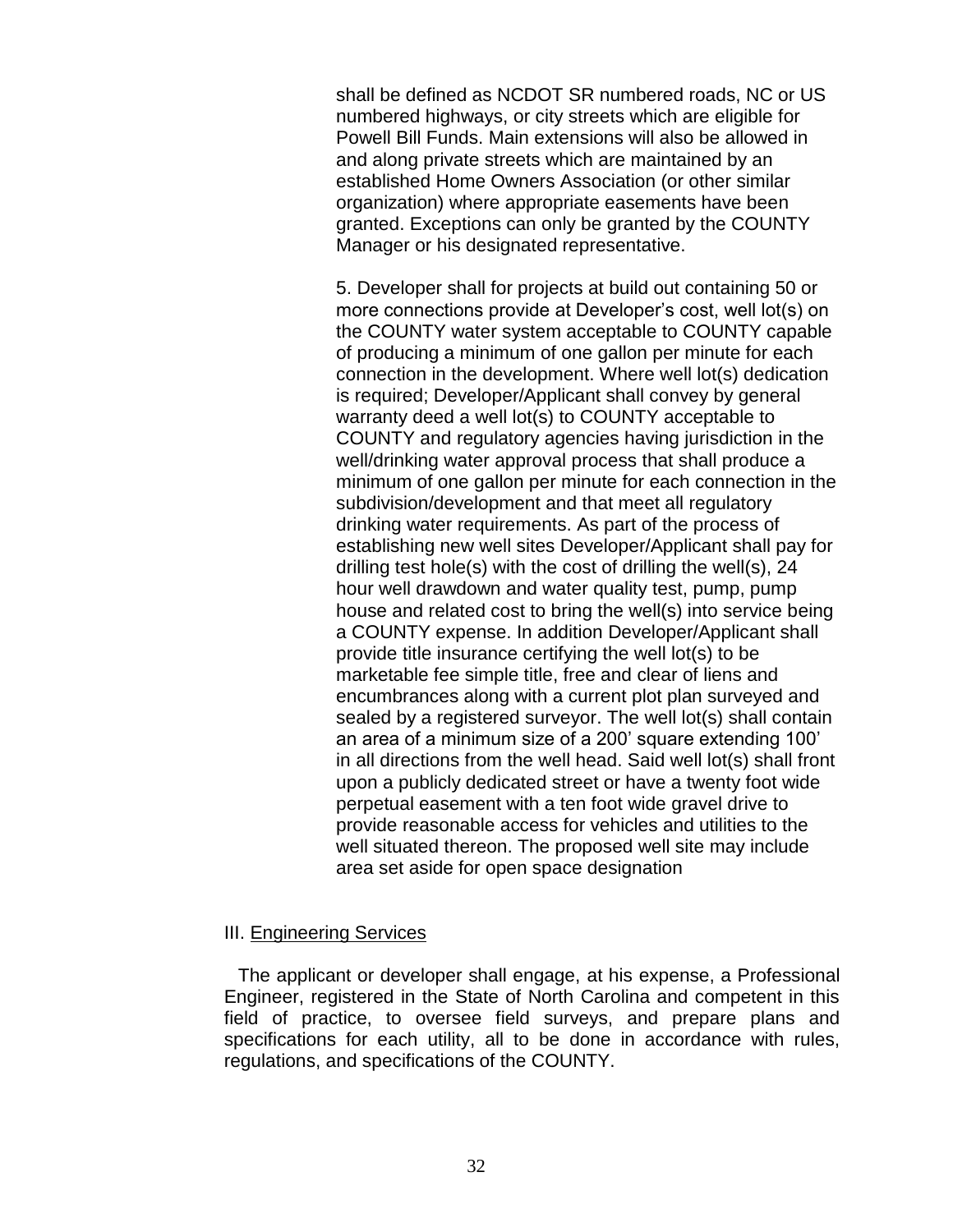## IV. Fire Hydrants

Fire Hydrants in single family residential developments shall be a maximum of 500' from any residence unless otherwise approved by the COUNTY. Fire hydrant spacing must meet North Carolina Fire Code Appendix D and applicable North Carolina Department of Transportation regulations.

## V. Parallel Mains

Parallel water and sanitary sewer mains may be installed at COUNTY's expense along multi-lane highways when deemed necessary by the COUNTY and approved by the County Commissioners.

## VI. Requirements for Water or Sewer Service

The provision of water and sanitary sewer utilities by COUNTY is based on the following criteria:

> a. As a condition of acceptance prior to dedication to COUNTY for ownership and maintenance, all water and sewer utility services shall be built to COUNTY Standards.

> b. All plans and specifications shall be approved by COUNTY staff or their designated representative, and North Carolina Department of Environment, Health, and Natural Resources.

c. No construction will commence until requisite contracts have been executed.

d. COUNTY requires compliance with approved plans and specifications, and reserves the right to inspect all construction.

e. All utilities will be dedicated to COUNTY for ownership and maintenance upon written acceptance by COUNTY.

f. COUNTY requires all main extensions be installed the entire width of applicant/developer's property, if such utilities are capable of serving properties of others as may be deemed necessary by COUNTY. The existence of an available sewer manhole or water and/or sewer main stubout shall not preclude the requirement to extend the main across the width of the property.

g. Master water metering may be allowed of multiple occupancy structures provided that meter locations are approved by the COUNTY. Master metering will not be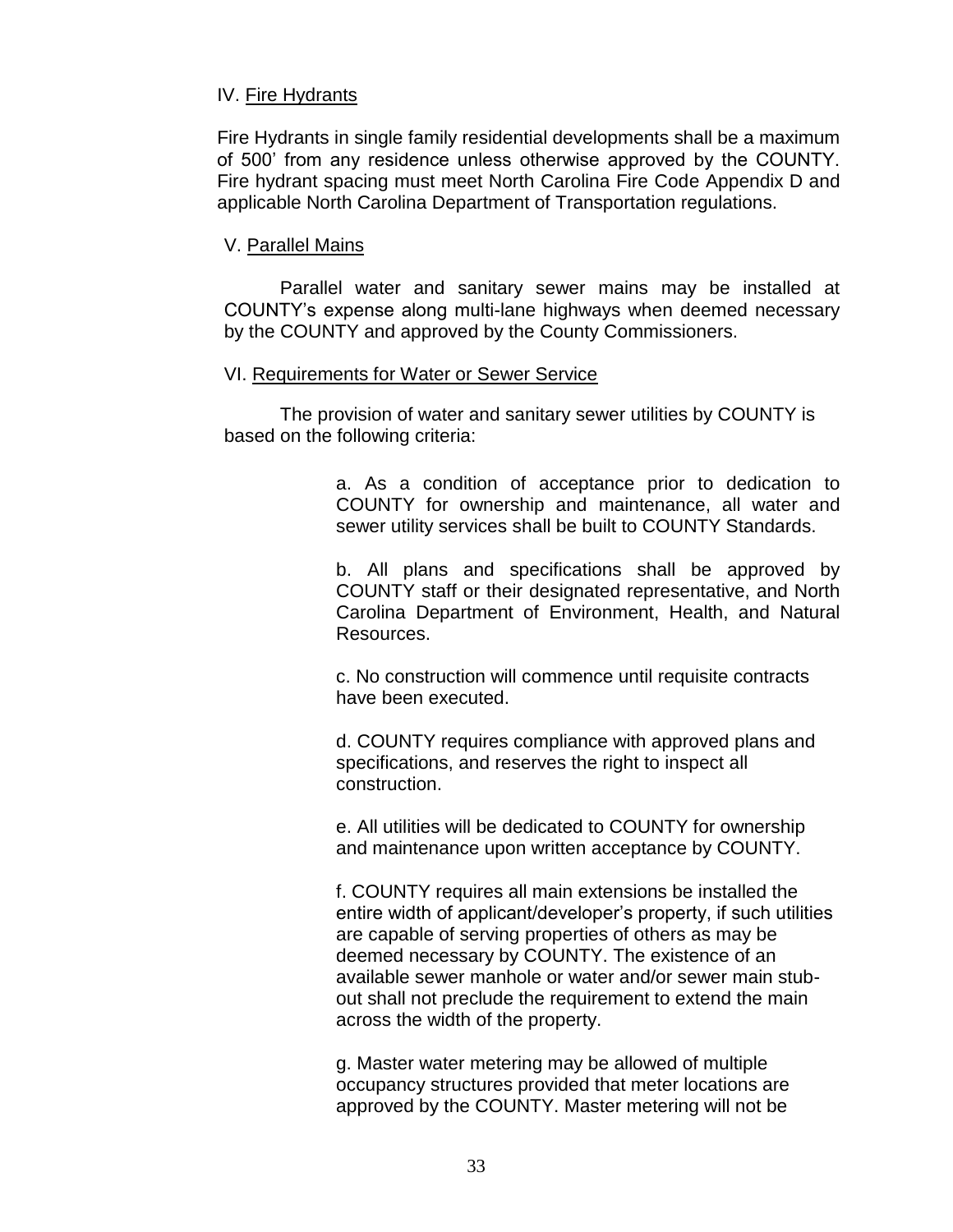permitted where location and size of water mains interferes with provision of adequate fire protection, nor will a private water or sewer services be allowed to cross under public streets.

h. A minimum of 20 feet of road frontage (where water or sewer mains exist) is required to qualify for a COUNTY tap.

i. All service laterals are required to be a minimum of one inch

j. All facility investment fees, payments in lieu of well dedications and other applicable fees and charges shall be paid as a condition of project approval and prior to recordation of final development/subdivision plat

The provisions listed above shall not apply to bona fide mobile home parks where master metering is utilized, and spaces and/or mobile homes are rented on a monthly basis.

## VII. Additional Requirements

In addition to the above COUNTY contracts with Public Works Commission of the City of Fayetteville and with the Town of Raeford for a portion of its water supply needs, waste water treatment capacity and operation and maintenance of the sanitary sewer collection system. As such with adoption of this Policy, COUNTY by reference herein also adopts those various design standards and applicable policies and procedures of PWC and Raeford where such utility providers are involved in the approval, inspection, installation and or operation of COUNTY utility infrastructure. It being understood COUNTY reserves the right to add to, delete or modify such requirements as it deems necessary to best represent COUNTY interest.

# Section 4.5 System Development Fees (SDF)

# I. System Development Fees (SDF)

System Development Fees are a charge or assessment for service imposed with respect to new development to fund costs of capital improvements necessitated by and attributable to such new development, to recoup costs of existing facilities which serve such new development, or a combination of those costs, as provide in this Article. The term includes amortized charges, lump-sum charges, and any other fee that functions as described by this definition regardless of terminology. System Development Fees do not include any of the following: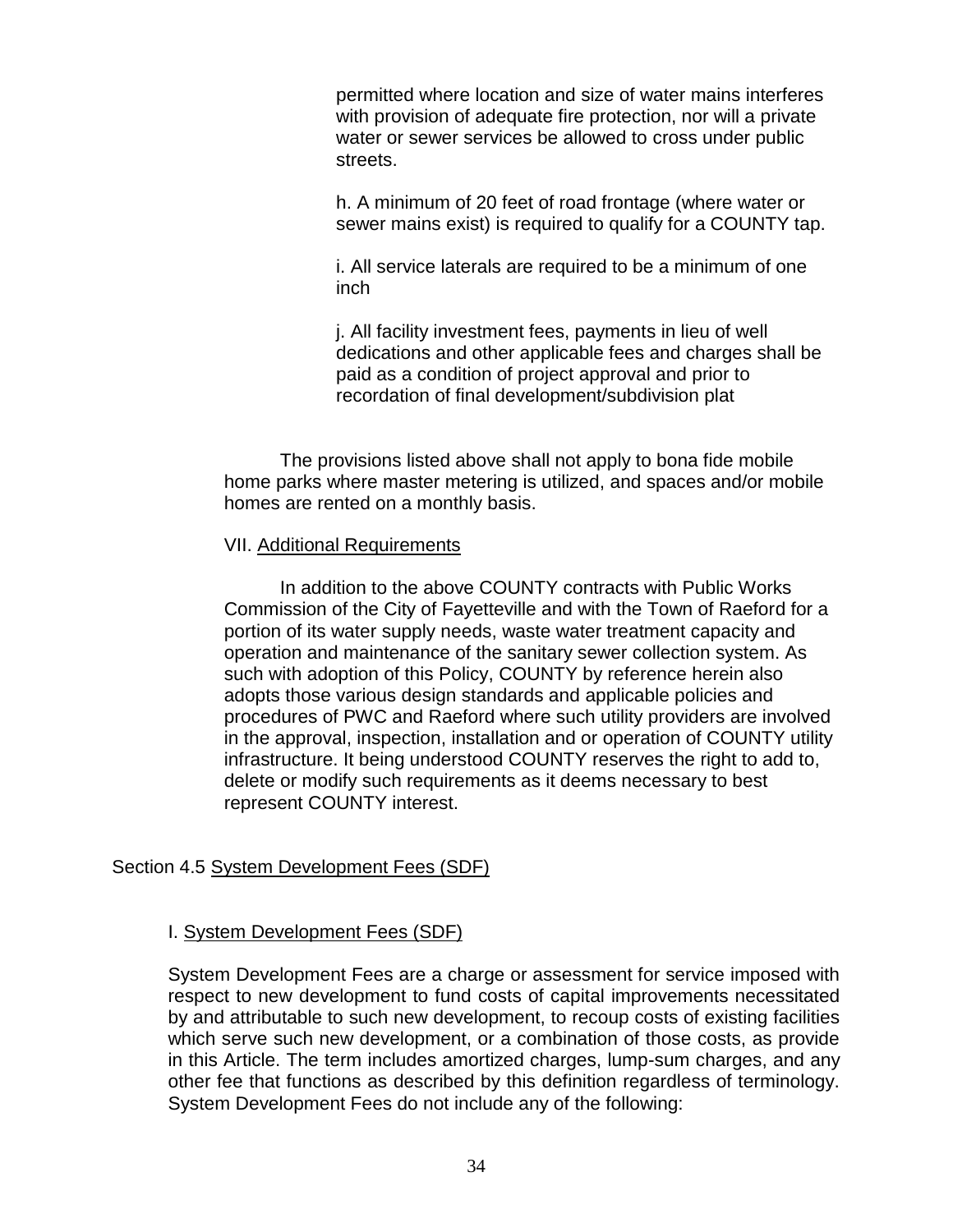- 1. A charge or fee to pay the administrative, plan review, or inspection costs associated with permits required for development.
- 2. Tap or hookup charges for the purpose of reimbursing the local governmental unit for the actual cost of connecting the service unit of the system.
- 3. Availability charges.
- 4. Dedication of capital improvements on-site, adjacent, or ancillary to a development absent a written agreement providing for credit or reimbursement to the developer pursuant to G.S. 153A-280, 153A-451, 160A-320, 160A-499 or Article 10, Chapter 160D of the General Statutes.
- 5. Reimbursement to the local government unit for its expenses in constructing or providing for water or sewer utility capital improvements adjacent or ancillary to the development if the owner or developer has agreed to be financially responsible for such expenses; however, such reimbursement shall be credited to any system development fee charged as set forth in G.S. 162A-207(c).
- 6. System Development Fees shall not exceed that calculated based on the System Development Fee Analysis adopted by the Hoke County Board of Commissioners.

# II. SDF Requirements

- 1. All lots and / or connections within the development will be subject to SDF applicable at the time such request for service is made.
- 2. For new development involving the subdivision of land, the system development fee shall be collected by the County at the later of either of the following:
	- a. The time of application for a building permit.
	- b. When water or sewer service is committed by the County.
- 3. For all other new development, the County shall collect the system development fee at the earlier of either of the following:
	- a. The time of application for connection of the individual unit of development to the service or facilities.
	- b. When water or sewer service is committed by the County.
- 4. After submitting payment for the System Development Fees the county will provide the developer with a document stating the payment has been received.

# III. Coordination with other Governmental Units

COUNTY will coordinate its efforts with PWC, the Town of Raeford and County departments to insure building permits are not issued without evidence that such SDF has been paid.

A. Every effort will be made to insure SDF payment is received prior to final project approval and prior to recordation of the development/subdivision plat,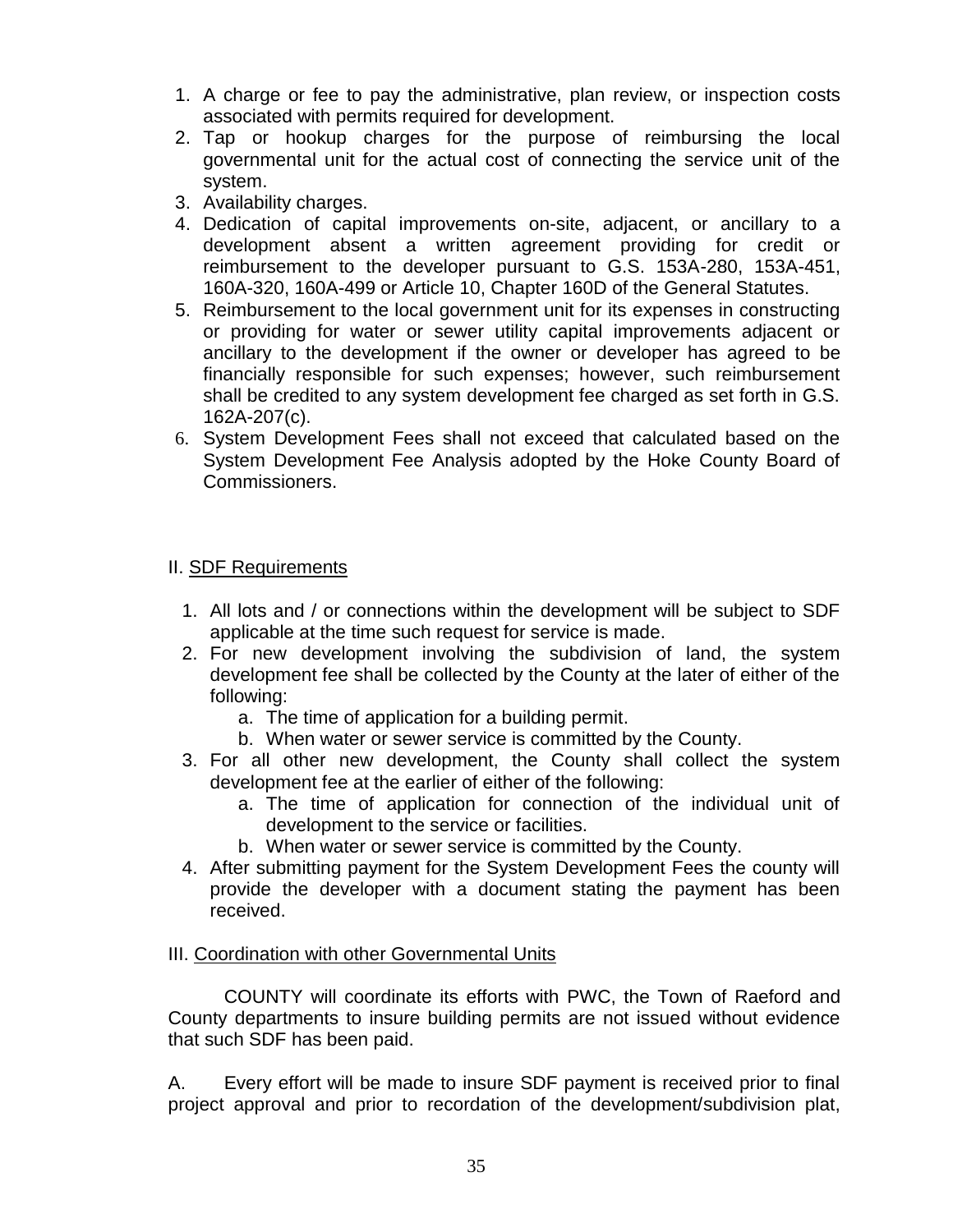however, COUNTY does reserve the right to collect such fees should it be determined that a building permit has been issued without the applicable SDF payment being made.

# IV. Facility Investment Fee Credit

A. SDF credit will be given on a dollar for dollar basis for developer funded off site water and/or sanitary sewer approach mains and outfalls necessary to serve COUNTY approved projects. COUNTY will determine the value of such credit based on in house estimated cost of the utility improvement project or at its discretion may use actual developers cost if deemed to be within reasonable market range and dependent upon developer providing necessary documentation to support such cost within a timely manner.

B. The cost associated with upsizing of onsite water and/or sanitary sewer mains beyond that necessary to serve developer's specific project in order to provide service to existing and or proposed off site development that is not part of developer's project is eligible for SDF credit.

C. While payment of SDF in advance may be optional, such advance payment will insure the particular development is given highest priority with regard to avoiding restrictions on development possibly occurring as plants and infrastructure reach maximum operating and / or contractual capacity.

D. Extender of an off-site water or sanitary sewer main that is eligible for SDF credit may request such credit be prorated between both water and sanitary sewer utilities. Requests for proration of existing SDF credit must be in writing to the County Manager or his designee or as set forth in the terms of the initial contract with COUNTY regarding the particular project.

E. Construction of sanitary sewer lift stations are normally at 100% the developer's cost, however there may be situations where a lift station is necessary to serve a particular drainage basin. Such situations may also dictate that a larger station be constructed than what is required to serve a particular development in order that all properties within the drainage basin receive gravity sewer service from a single rather than multiple lift station configuration. In such situations where the cost of constructing a lift station at a size that will provide for excess capacity is paid for by the developer, this expense of providing the additional capacity will be considered for SDF credit.

F. Transfer of SDF credit to property owners or developers that are not associated with the original contract shall be considered by COUNTY on a case by case basis. The intent of such credit is to benefit the original development or other property that is to be served from such original extension.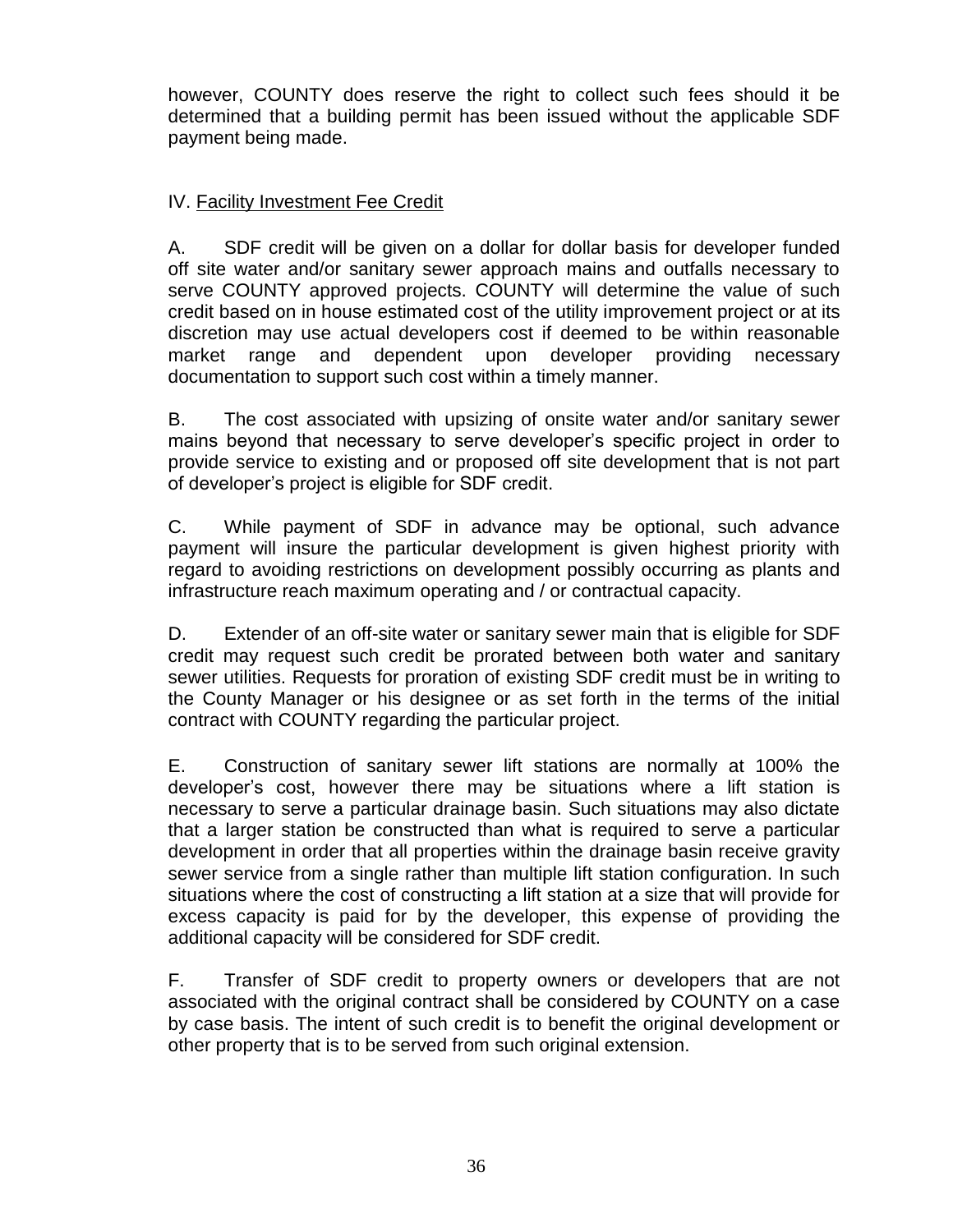## V. Contractual Agreements

A. Language will be incorporated in all contractual agreements stating that SDF will be paid prior to connection to water distribution and sanitary sewer collection systems installed under the contractual agreements.

B. Language will be incorporated in the contractual agreement that establishes the value of the approach main for SDF purposes.

## VI. Miscellaneous FIF Procedures

COUNTY shall publish the System Development Fee in its annual budget or rate plan or ordinance. COUNTY shall update the System Development Fee analysis at least every five (5) years.

# Section 4.6 Sanitary Sewer Lift Station Policy

It shall be the policy of Hoke County to allow at its discretion the installation of sanitary sewer lift stations within areas as currently designated or as maybe recommended for commercial, industrial and or urban density residential development. The use of individual site specific lift stations having limited capacity (not less than the equivalent demand associated with serving 75 single family homes) may be considered where gravity sewer is not currently available and where the extension of gravity sewer to the particular site or use of a regional lift station as determined by Hoke County is not feasible for technical or economic reasons. The use of such lift station applications shall be considered on a case-by-case basis upon request of applicant or developer all in accordance with applicable State law and when such development is in compliance with the recommendation of the County planning agency and/or project review team. The cost of providing a lift station as a continuing service until a gravity system is in place will be levied as a "rider" on monthly utility bills of the benefited properties.

# I. Purpose

Establish a uniform procedure under which sanitary sewer lift stations are allowed within areas as recommended by the County planning agency and/or project review team providing an affordable alternative to individual septic systems where gravity sewers or regional lift stations are contemplated for the area in question but do not currently exist. This lift station option is designed to promote new construction with both public water and sanitary sewer utility services while not negatively impacting the County or its existing utility ratepayers.

## II. Scope

This procedure will apply to existing and/or new development seeking sanitary sewer service in areas where gravity sewer service is not currently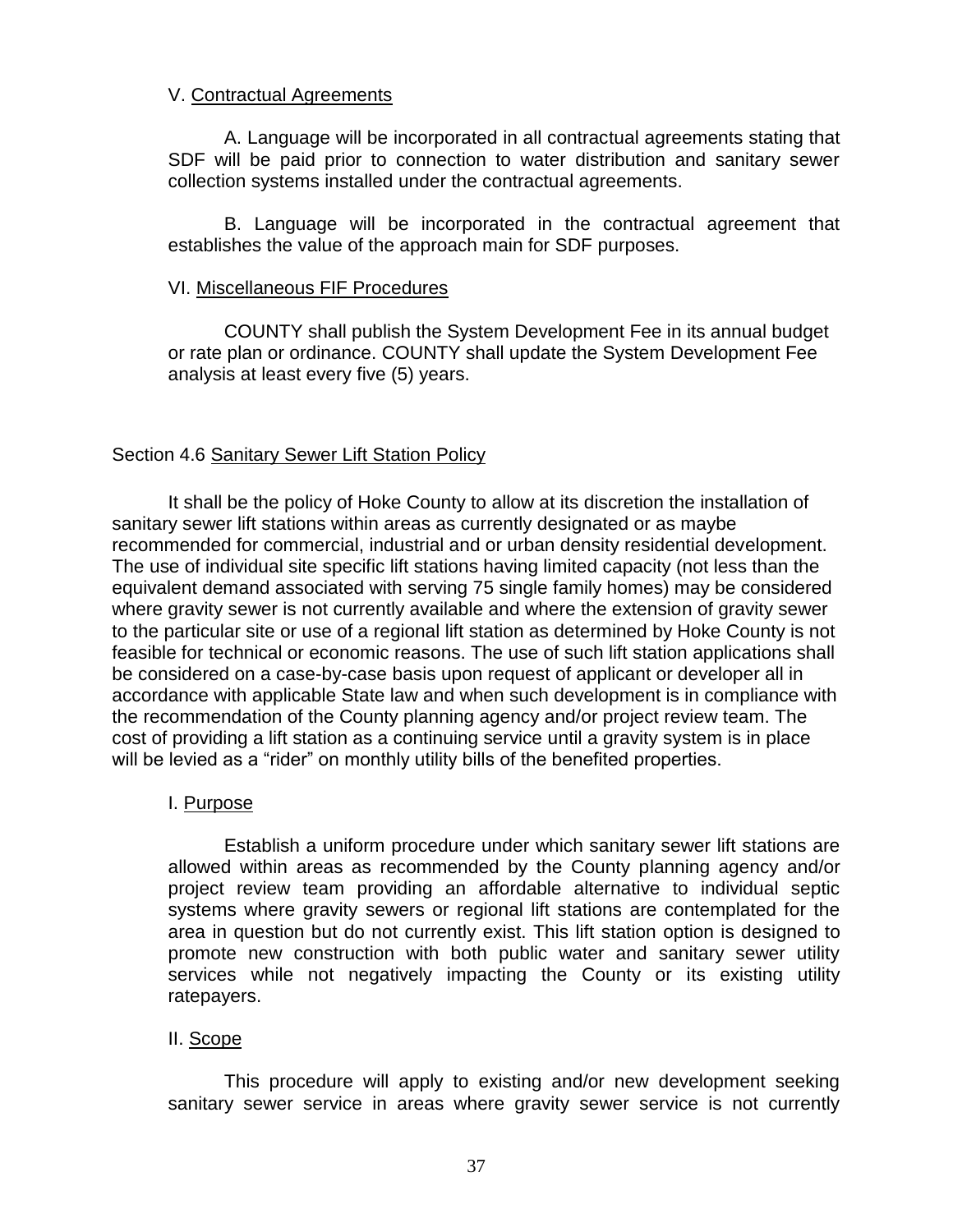available and where the extension of gravity sanitary sewer or a regional lift station to the planned and/or existing development is not technically or economically feasible at this time. The sanitary sewer lift station application will be considered on a case-by case basis for development occurring within areas as recommended by the County planning agency and new development project review team.

## III. Enforcement

The County Manager or his designee shall be responsible for enforcing this procedure.

## IV. Procedure

A. As an alternative to construction of the lift station and force main, Hoke County may elect to apply, at its discretion, what would be the equivalent cost of the proposed lift station, force main, and related avoided cost being paid by developer/extender toward a more regional project that could expand service to the area.

B. Lift station applications as described herein shall only be considered where Hoke County is also providing water utility services.

C. The minimum number of single family lots that will be considered in such lift station applications where Hoke County will own and operate the facilities are seventy five. For multi-family projects, the minimum number of units will be 150, and for non-residential projects, the minimum overall usage will be based on the equivalent water usage of a 75 lot single family subdivision based on 5,000 gallons per month per dwelling.

D. The plan approval process will be as set forth in the Water and Sanitary Sewer Extension Policy currently in effect and as may be revised or amended from time to time. The developer/extender is responsible for 100% of the initial utility improvement cost which shall also apply to the lift station, force main and related improvements necessary to serve the project.

E. For approved lift station applications, the developer shall incorporate language in the subdivision restrictive covenants making the homebuyer aware of a continuing monthly payment requirement to Hoke County by each customer having service in the development to be included with the regular water and sanitary sewer utility billing. The rider will remain in effect until the lift station is eliminated through a gravity extension. The initial billing rider will be based on the minimum development size of 75 lots. Such amount will be established, reviewed, and adjusted by Hoke County to reflect the cost of operating and maintaining the lift station and force main along with reserves for replacement of the lift station and/or its major components. The minimum billing rider for a 75 lot subdivision as determined by Hoke County shall remain in effect and apply to all utility customer bills until build out of the subdivision exceeds 150 homes that are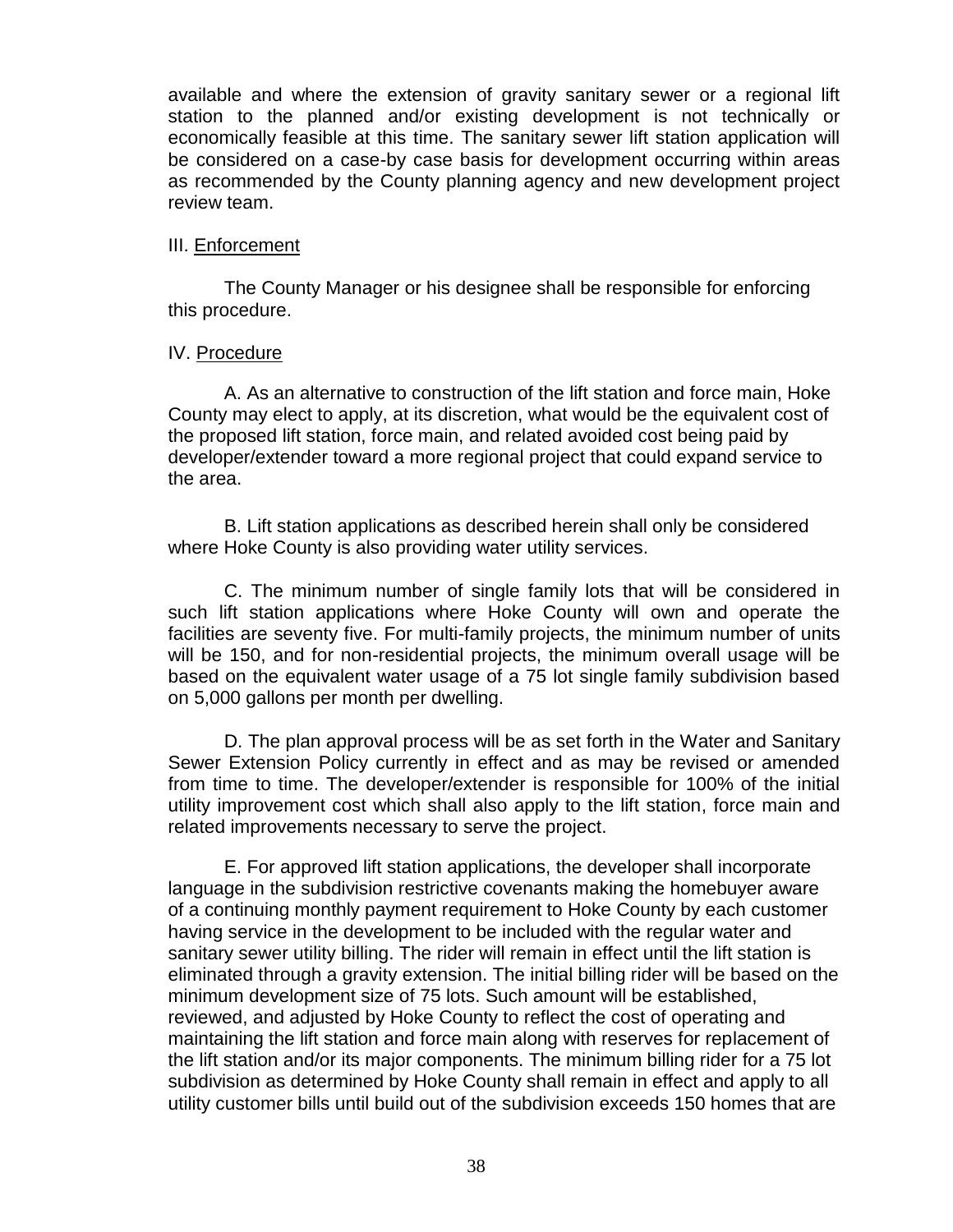connected to the water and sanitary sewer infrastructure. The rider may then be adjusted upon 150 homes being connected to the utility infrastructure within the development with consideration given for further adjustments decreasing the rider for each additional 100 homes thereafter until the individual site specific lift station is eliminated by a regional facility or gravity sewer extension. Hoke County shall be responsible for making the determination as to what is considered a regional lift station.

F. Hoke County reserves the right to collect from developer/extender the Lift Station operating and maintenance expense and actual amounts received from homeowners in the early stages of development prior to 75 homes being connected to the system.

G. All other policies and procedures currently in effect and as may be amended from time to time will apply.

## Section 4.7 Street Name Signs

The subdivider shall install the signs at appropriate locations in accordance with the standards and specifications of Hoke County Addressing Ordinance. Note: Street signs must be installed at the time of final plat approval except when a performance guarantee is posted for the subdivision streets.

# <span id="page-39-0"></span>Section 4.8 Traffic Control Devices and Markings

The subdivider shall install traffic control devices and pavement markings in accordance with the standards and specifications of the North Carolina Department of Transportation.

## <span id="page-39-1"></span>Section 4.9 Fire Hydrants

In addition to the requirements set forth in Section 4.4, the following requirements also apply to the installation of fire hydrants. Fire hydrants of a type approved by the County Fire Marshall shall be installed on all public water system lines at intervals of not more the five hundred (500) feet and at all dead dead end lines; however, final requirements will be installed as deemed necessary by the County Fire Marshall and meet all applicable National Fire Protection Association (NFPA) regulations.

# Section 4.10 Storm Drainage Not in Public Streets

Where an existing storm drainage system feasibly cannot be extended to the subdivision, a drainage system shall be designed to protect the proposed development and adjacent properties from water damage. Stormwater design shall follow the most recent edition of the North Carolina Department of Environment and Natural Resources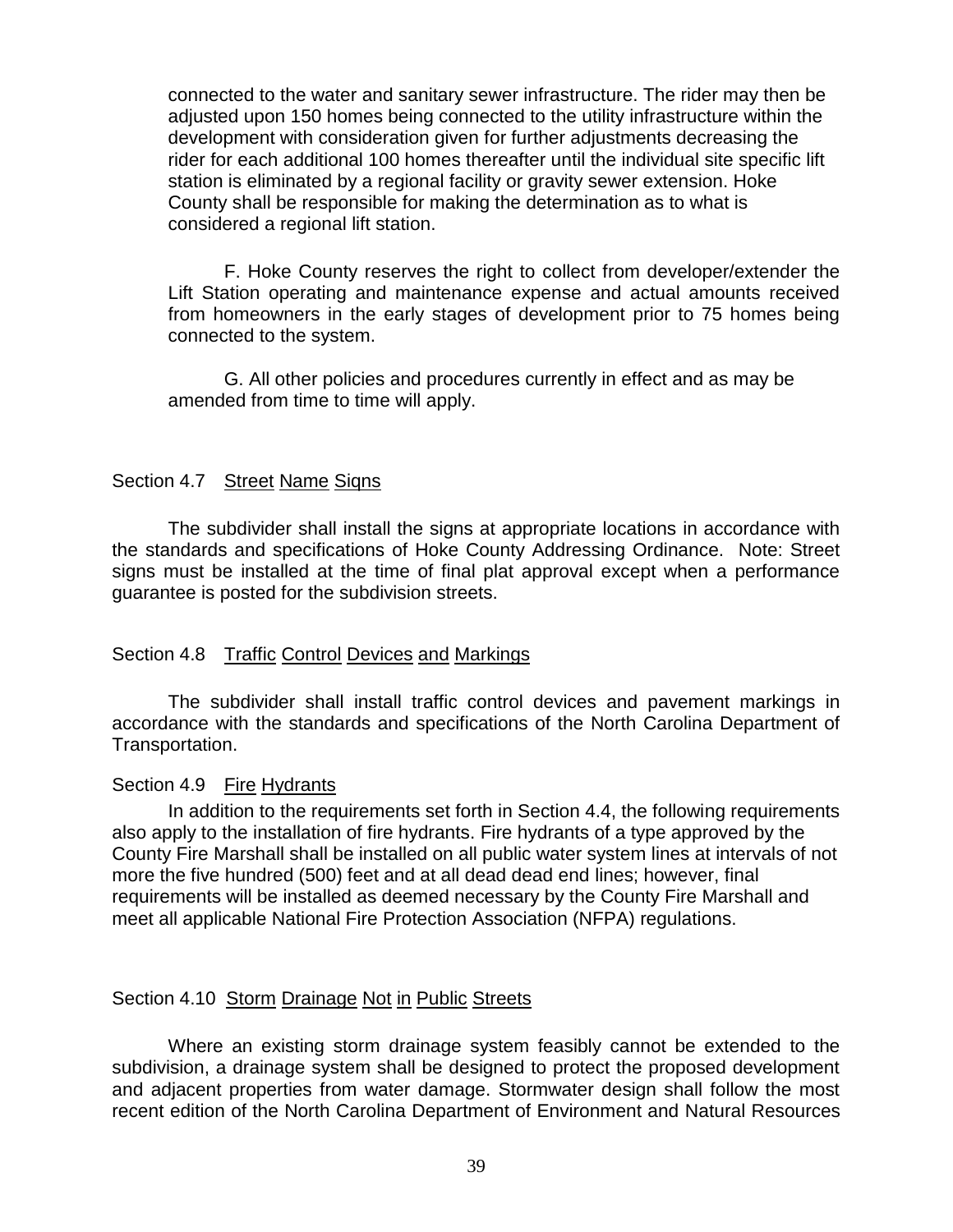(NCDENR) Division of Water Quality *Stormwater Best Management Practices*.

# <span id="page-40-0"></span>Section 4.11 Residential Planned Developments

Residential Planned Developments may be permitted provided all of the requirements of Section 18 of the Zoning Ordinance are met.

# <span id="page-40-1"></span>Section 4.12 Family Subdivisions

The Subdivision Administrator may approve as a minor subdivision the creation of up to three (3) lots in one year, plus the residual lot, from a lot of record existing at the effective date of this ordinance for a Family Subdivision. For all Family Subdivisions, proof of kinship in the form of a birth certificate or similar legal document is required before final approval is granted. No more than six (6) lots from the original parcel may be approved under the provisions of this ordinance by the Administrator. The lots created under this section shall meet the following requirements:

- (1) Each lot that does not front on a public street shall be connected to a public street by a minimum (30) foot recorded easement;
- (2) Not more than six (6) lots shall be created which have sole frontage on any one easement. Any required setbacks shall be measured from the easement;
- (3) Each easement shall originate with a connection to a public street;
- (4) The family member grantee shall retain ownership for a minimum of two (2) years.

# <span id="page-40-2"></span>Section 4.13 Private Streets

The Board of Commissioners may permit private streets in the following situations:

- (1) Residential Planned Developments;
- (2) Developments where all the lots are five (5) acres or more or the net density is five (5) acres or more and no lot less than three (3) acres and no more than five (5) lots are created; or,
- (3) As a modification to the standards of this Ordinance as provided for in Section 6.5.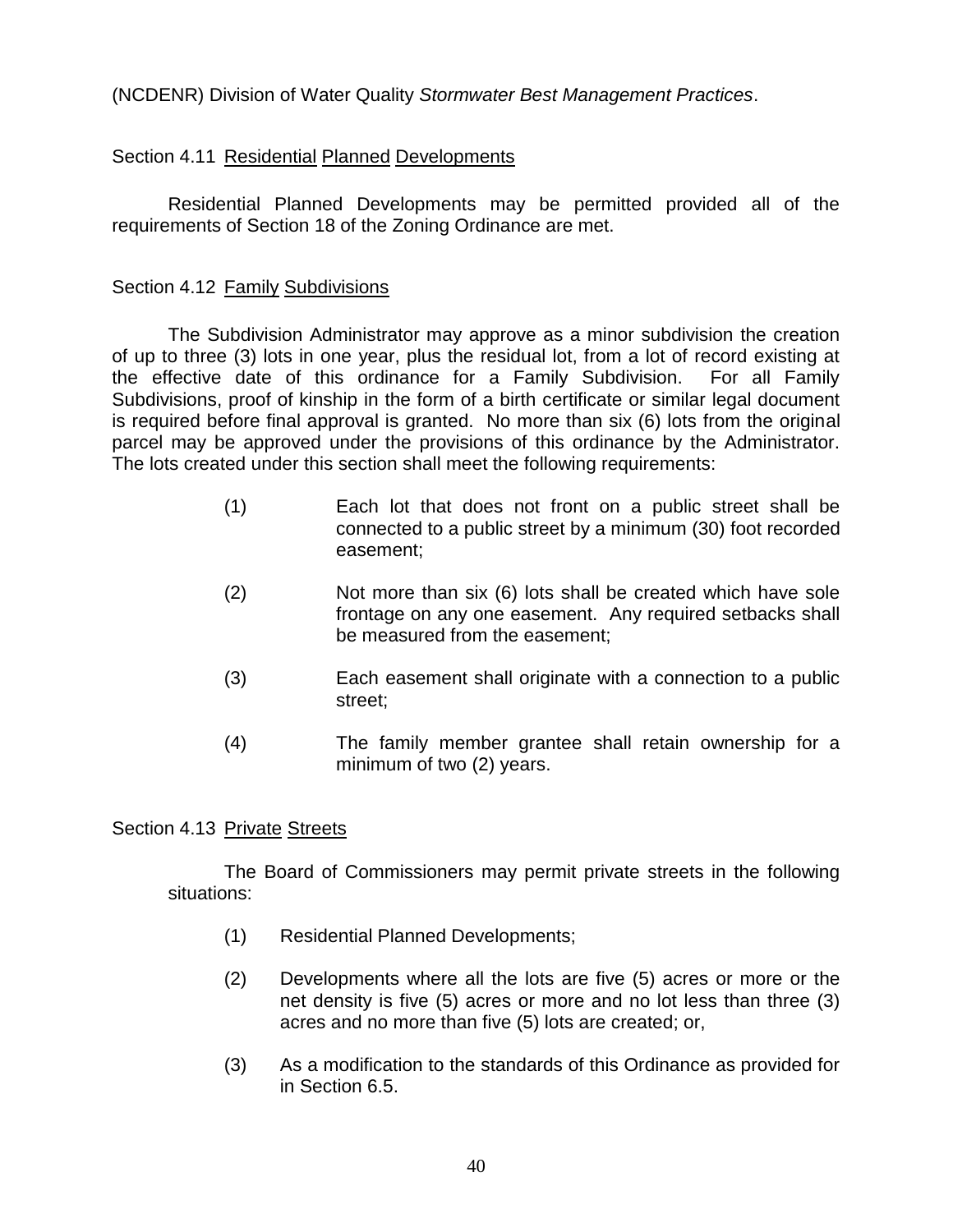- (4) In any case where private streets are permitted, the subdivider shall submit, as part of the final plat, documents creating a property owner's association that has the authority to access property for purposes of perpetual street maintenance.
- <span id="page-41-0"></span>(5) All private streets must at least meet minimum NCDOT construction standards.

## Section 4.14 Monuments

The subdivider shall install such monuments and other property markers as are required by North Carolina General Statutes Chapter 39, Article 5A and as are specified by the "Standards of Practice for Land Surveying" in North Carolina.

NOTE: Electric power, telephone, cable television, natural gas lines and other utilities which are proposed to be installed in the subdivision, and which are required to be shown on Construction Plans are not "required improvements" within the context of this Article. Since the installation of such improvements are by agreement between the subdivider and the appropriate utility company, the execution of such agreements between the subdivider and the utility companies are deemed to satisfy the construction and installation requirements of this Ordinance as long as they are installed in the public right-of-way or easement in accordance with NCDOT standards for such installations.

## Section 4.15 Open Space

The purpose of this Section is for the preservation of existing environmental resources and open space. These elements are of economic value to the County and make it a desirable place to live. All subdivisions consisting of more than fifteen (15) acres or creating more than thirty (30) lots will be required to set aside a minimum of ten percent (10%) of the total development area in open space. No more than twenty-five (25%) of said open space may be located within a wetlands area. Developments in which all lots are five (5) acres or more (per lot) are exempt from this provision. Land designated as open space on the approved final plat shall be maintained as open space and may not be sold separately, subdivided, or developed.

Access from a public or private street shall be provided to all designated open space with a minimum fifteen (15) foot wide access to the open space area. Open space shall be contiguous wherever possible. County plans, particularly park and open space plans, shall be considered when evaluating proposals for dedication. Open space may be owned or administered by one or a combination of the following methods:

- (1) Fee simple ownership by a unit of government or private non-profit land conservancy
- (2) Common ownership by Homeowners Association
- (3) Split deeded ownership by individual property owners within the subdivision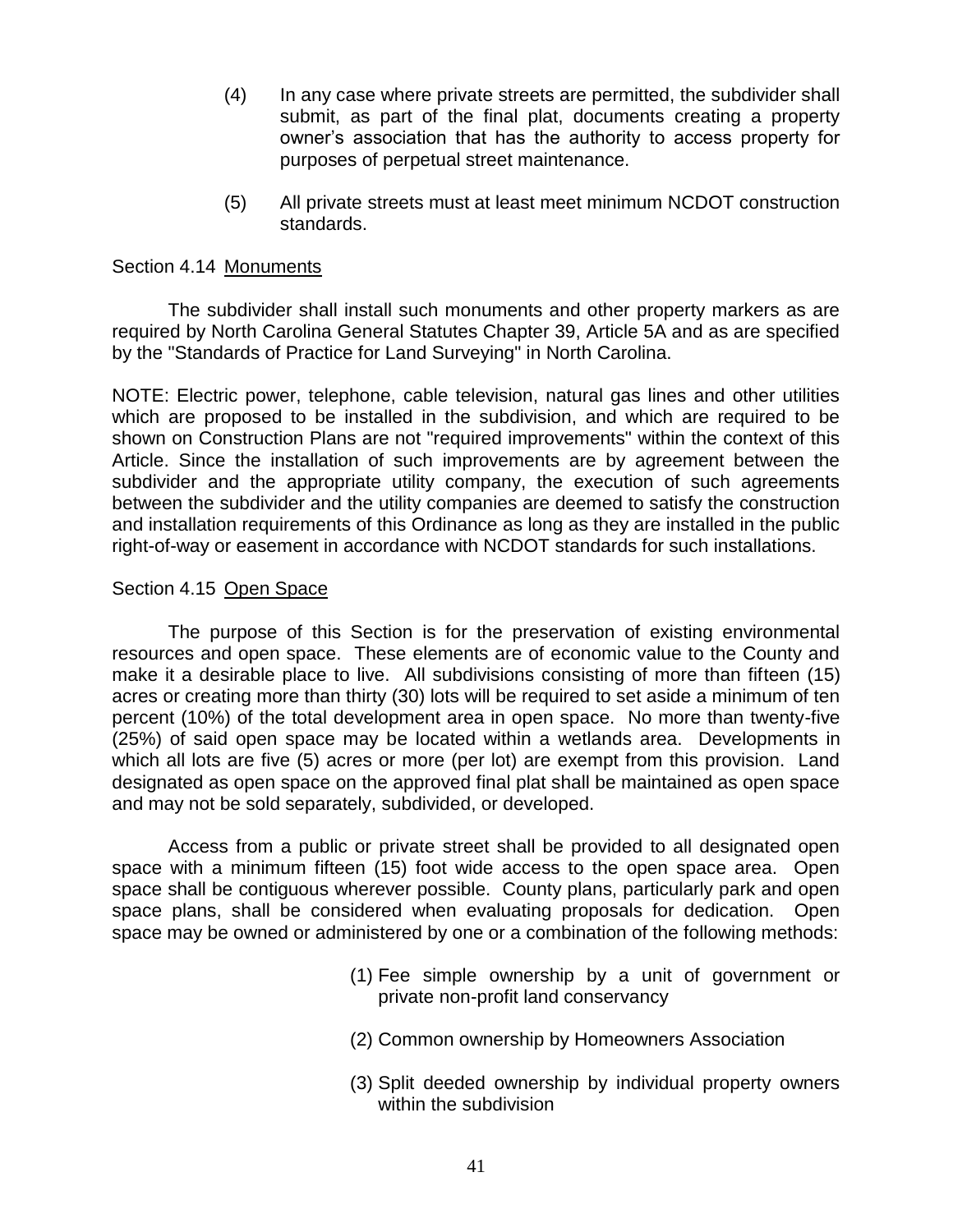- (4) By individual private ownership such as a farmer, developer or other private entity that maintains open space in accordance with the purposes of this Section. (i.e. farming, equestrian facility, etc. excluding confined livestock operations)
- (5) Deed restricted open space easements on individual private properties

The Board of Commissioners shall have authority to accept or reject land dedications made as a requirement of this Section. They shall also have the authority to sell land accepted pursuant to this section with the proceeds of such sale used only for the acquisition, expansion or improvement of recreation, park, or open space sites. The owner of dedicated open space shall be responsible for the continuing upkeep and proper maintenance of the same.

In the case of common ownership by a Homeowners Association, the restrictive covenants shall provide that, in the event the Homeowners Association fails to maintain the open space, the County may, following reasonable notice, demand that deficiency of maintenance be corrected, or enter the open space to maintain it. The cost of such maintenance shall be charged to the Homeowners Association. The developer shall place in a conspicuous manner upon the final plat of the subdivision prior to final plat approval a notation concerning control of open space. Homeowners Associations or similar legal entities that are responsible for the maintenance and control of open space areas and common areas shall be established by the developer who shall record in the Register of Deeds a declaration of covenants and restrictions that will govern the association or similar legal entity. A copy of the recorded document shall be provided to the Subdivision Administrator.

In lieu of open space land dedication, the Board of Commissioners shall permit the subdivider to contribute a cash payment to the County. The value of such payment shall be five percent (5%) of the appraised value for the amount of dedicated land from the parcel from which open space is being dedicated as required. The specified contribution shall be determined by the tax value at the time final plat approval is granted. Such tax value shall consider zoning district changes that occur at any time up until final plat approval. As set forth in the definition of open space, amenities are not considered part of the open space; however, the Board of Commissioners may consider the value of land that the amenities are located on toward the open space value

If it is determined that a cash dedication shall be made, said cash shall be paid to the County Finance Director and shall be deposited into a special Parks and Recreation Service Area fund prior to final plat approval. Money in the fund, including accrued interest, shall be expended solely for acquisition, development or rehabilitation of park land or improvements related thereto. Collected fees shall be appropriated by the County for the acquisition of parkland or other recreation related projects that will benefit the residents of the subdivision. This does not imply that the general public cannot benefit from the use of these funds, especially in cases where the fee collected is used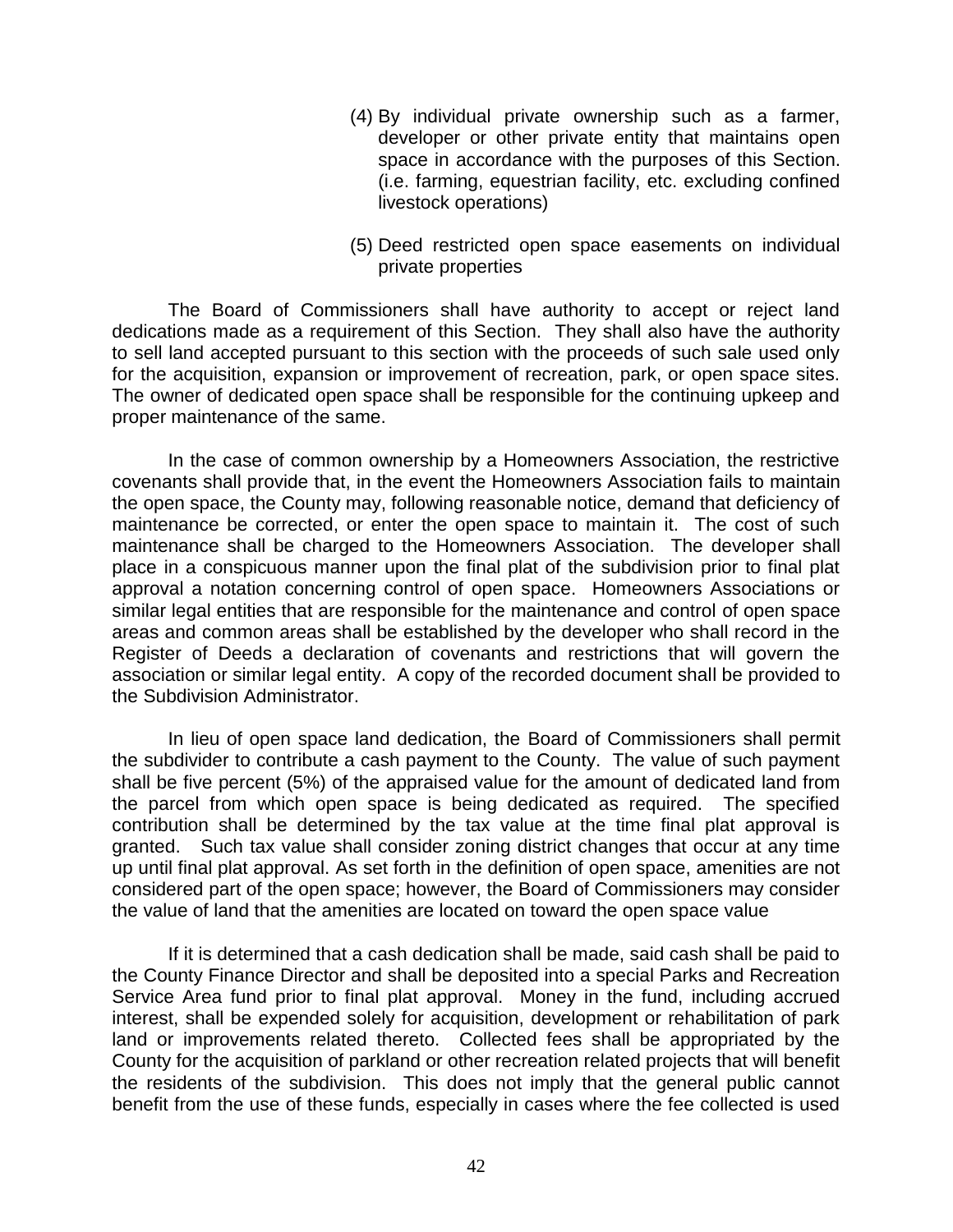for acquisition of neighborhood, community, and or regional parks.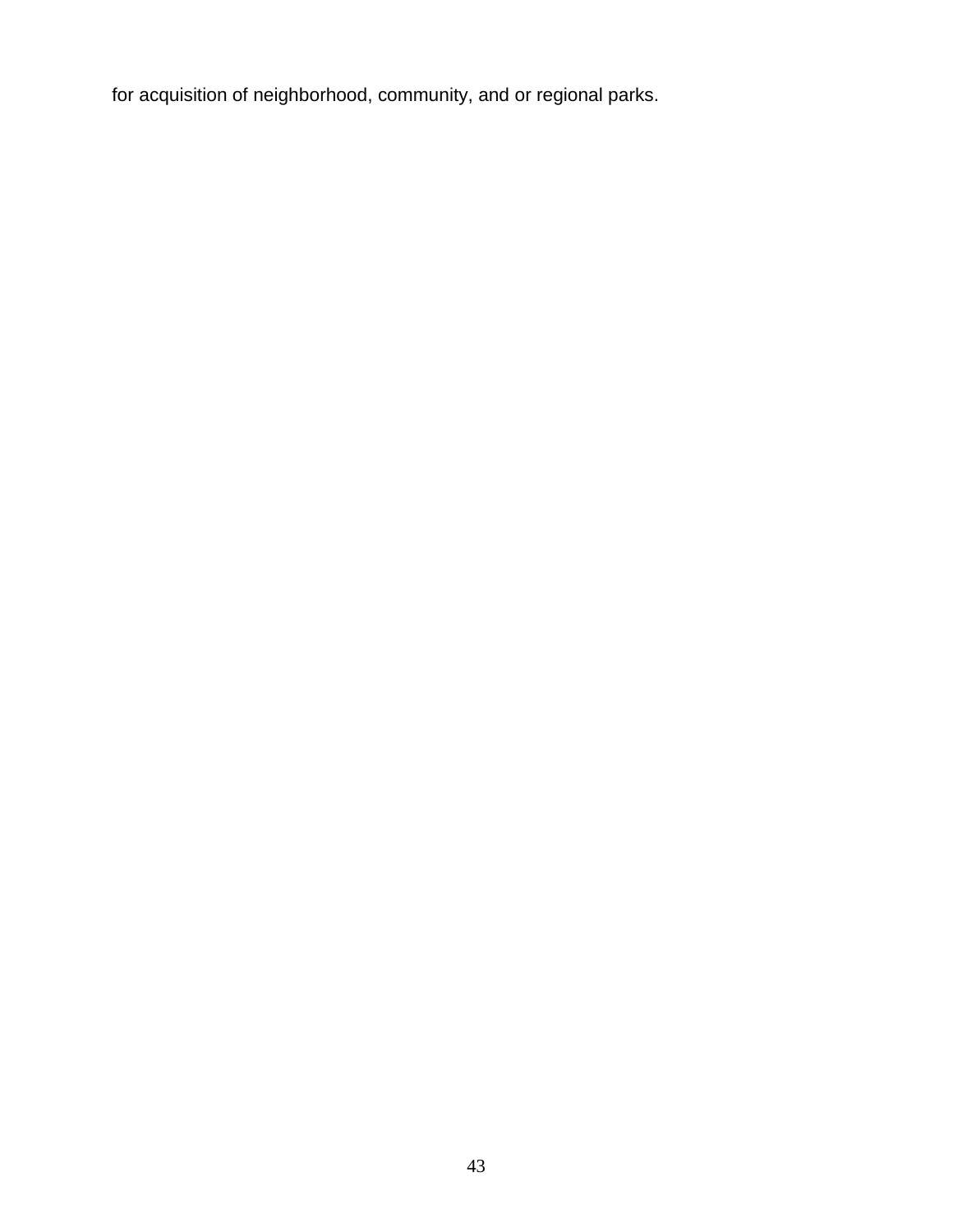# <span id="page-44-1"></span><span id="page-44-0"></span>**Article V. Guarantee of Required Improvements; Warranty Against Defects**

# Section 5.1 Financial Guarantee in Lieu of Immediate Installation for Approval

In lieu of requiring the completion, installation and inspection of all or any part of the required improvements as described in this Ordinance prior to final plat approval, the County may approve a financial guarantee whereby the subdivider shall agree to complete all required improvements. Once said financial guarantee is approved by the Board of Commissioners and the security required herein is provided, the Final Plat may be approved if all other requirements of this Ordinance are met. To secure this agreement, the subdivider shall provide one of, or a combination of, the following guarantees to cover the costs of the proposed improvements:

# A) Surety Performance Bond

The subdivider shall obtain a performance bond(s) from a surety bonding company authorized to do business in North Carolina. The bonds shall be payable to Hoke County and shall be in an amount equal to one hundred twentyfive percent (125%) of the estimated cost, as approved by the Board of Commissioners, of installing all required improvements. The initial cost estimate shall be the responsibility of the subdivider and certified by his engineer but the approval of the final cost estimate shall be made by the Board of Commissioners.

# B) Cash or Equivalent Security

The subdivider shall deposit cash, a certified check or an irrevocable letter of credit with the County Finance Director. The use of any instrument other than cash shall be subject to the approval of the Finance Director. The amount of deposit shall be equal to one hundred twenty-five percent (125%) of the estimated cost as approved by the Board of Commissioners, of installing all required improvements. The initial cost estimate shall be the responsibility of the subdivider and certified by his engineer but the approval of the final cost estimate shall be made by the Board of Commissioners.

# C) Governmental Guarantee

In any case where a required improvement is to be provided by the State of North Carolina or any local government other than the County, the subdivider may provide, in lieu of the types of financial guarantee as provided for above, a letter from the appropriate State or local government official guaranteeing the installation of the improvement in the required manner and within the time allotted. Provided, however, in any case where the cost of such improvement exceeds ten thousand dollars (\$10,000) as determined by the County, such governmental guarantee shall be in form of an approved Project Budget Ordinance where local government is to be the provider and an equivalent document where the State is to be the provider.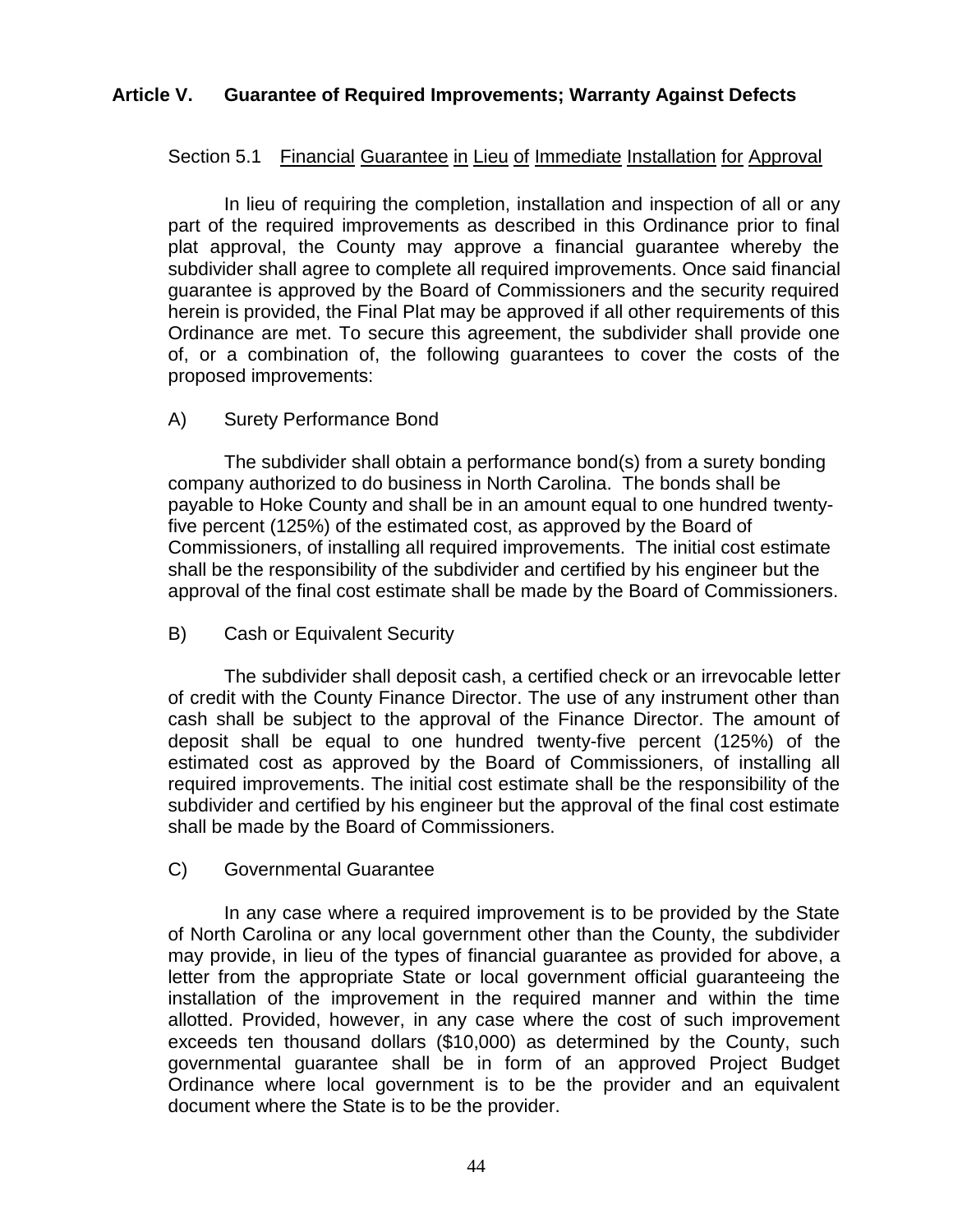## <span id="page-45-0"></span>Section 5.2 Duration of Financial Guarantees

The duration of a financial guarantee shall be of a reasonable period to allow for completion and acceptance of improvements. In no case shall the duration of the financial guarantee for improvements exceed eighteen (18) months unless extended by the Board of Commissioners.

All subdivisions whose public improvements are not completed and accepted at least thirty days prior to the expiration of the financial guarantee shall be considered to be in default, unless said guarantee is extended with the consent of the Board of Commissioners to a future date certain not to exceed six months.

## <span id="page-45-1"></span>Section 5.3 Default

Upon default, meaning failure on the part of the subdivider to complete the required improvements by the date specified in the financial agreement, the County shall be entitled to the full amount of the bond unless the subdivider can show, to the satisfaction of the Board of Commissioners, that the required improvements can be completed for less. If the subdivider can show this, then the subdivider would be required to forfeit only the required amount for said improvement plus a fifty percent (50%) safety margin.

Default on a project does not release the subdivider from liability/responsibility, financial or otherwise, for the completion of the improvements.

## <span id="page-45-2"></span>Section 5.4 Release of Guarantee Security

The Board of Commissioners may release a portion or all of any security posted as the improvements are completed. Prior to such release the subdivider shall provide the Subdivision Administrator with a set of "as built" drawings certified by his engineer.

## <span id="page-45-3"></span>Section 5.5 Warranty Against Defects

Prior to the approval of the final plat or acceptance by the County of any improvements in any subdivision that are dedicated to the County, the Board of Commissioners may require the subdivider to furnish to the County a written warranty against defects which shall guarantee the material and workmanship for a period of not less than one year from the date of such acceptance. Such warranty shall be accompanied by a financial guarantee payable to the County equal to at least ten percent (10%) of the cost of the installation of such improvements as determined by the Board of Commissioners. Such financial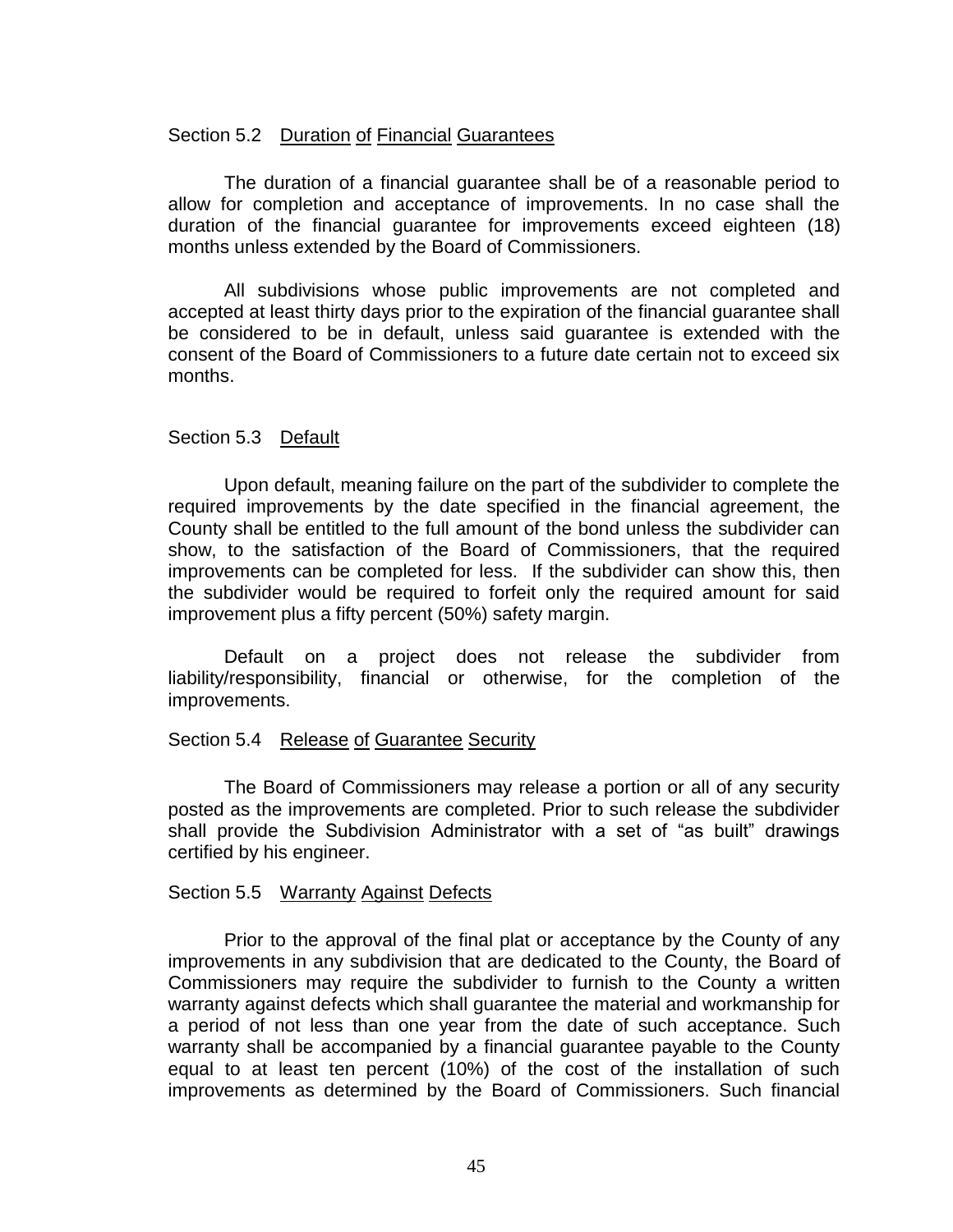guarantee shall be in the form of financial guarantee as provided for in Section 5.1 of this Ordinance.

Upon successful performance of the improvements, as determined by the Board of Commissioners, for the one-year period, the financial guarantee shall be returned to the subdivider. Upon the failure of an improvement to perform within the generally accepted standards for the type improvement as determined by the Board of Commissioners, the subdivider shall be notified and given a reasonable period of time to correct the defects. Should the subdivider fail to act, fail to act in a timely manner, or otherwise fail to correct the defect(s), the Board of Commissioners shall find the subdivider in default and proceed in the same manner as provided for in Section 5.3 of this Ordinance.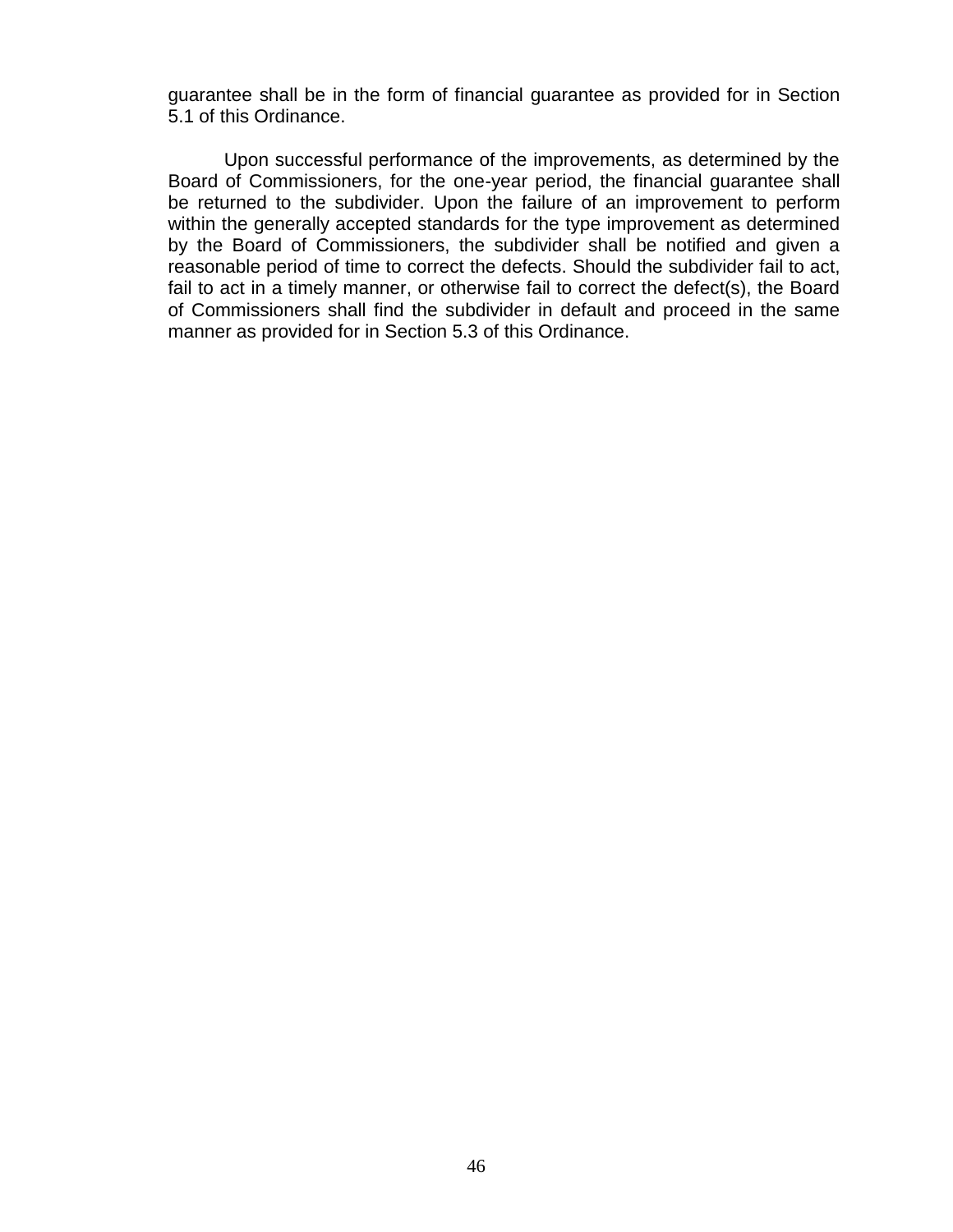# <span id="page-47-0"></span>**Article VI. Legal Provisions**

## <span id="page-47-1"></span>Section 6.1 Interpretation. Purpose. Conflict

In interpreting and applying the provisions of this Ordinance, they shall be held to be the minimum requirements for the promotion of the public safety, health, convenience, prosperity and general welfare. It is not intended by this Ordinance to interfere with or abrogate or annul any easements, covenants, or other agreements between parties; provided, however, that where this Ordinance imposes a greater restriction or imposes higher standards than those required by other ordinances, rules, regulations, or by easements, covenants, or agreements the provisions of this Ordinance shall govern so that, in all cases, the most restrictive limitation or requirement, or the requirement causing the highest standard of improvement, shall govern. Provided, however, in any case where the Zoning Ordinance specifically permits a development type not otherwise provided for in this Ordinance, the Zoning Ordinance shall prevail.

## <span id="page-47-2"></span>Section 6.2 Repeal and Reenactment of Existing Subdivision Regulations

The rewriting of this Ordinance in part carries forth by reenactment some of the provisions of the existing Subdivision Regulations of Hoke County and it is not intended to repeal but rather to reenact and continue in force such existing provisions so that all rights and liabilities that have been accrued are preserved and may be enforced. All provisions of the Subdivision Ordinance which are not reenacted herein are hereby repealed. All suits at law or in equity and/or all prosecutions resulting from the violation of the Subdivision Regulations in effect, which are now pending in any of the courts of this State or of the United States, shall not be abated or abandoned by reason of the adoption of this Ordinance, but shall be prosecuted to their finality the same as if this Ordinance had not been adopted; and any and all violations of the existing Regulations, prosecutions for which have not been instituted, may be filed and prosecuted; and nothing in this Ordinance shall be so construed as to abandon, abate, or dismiss any litigation or prosecution now pending and/or which may have been instituted or prosecuted.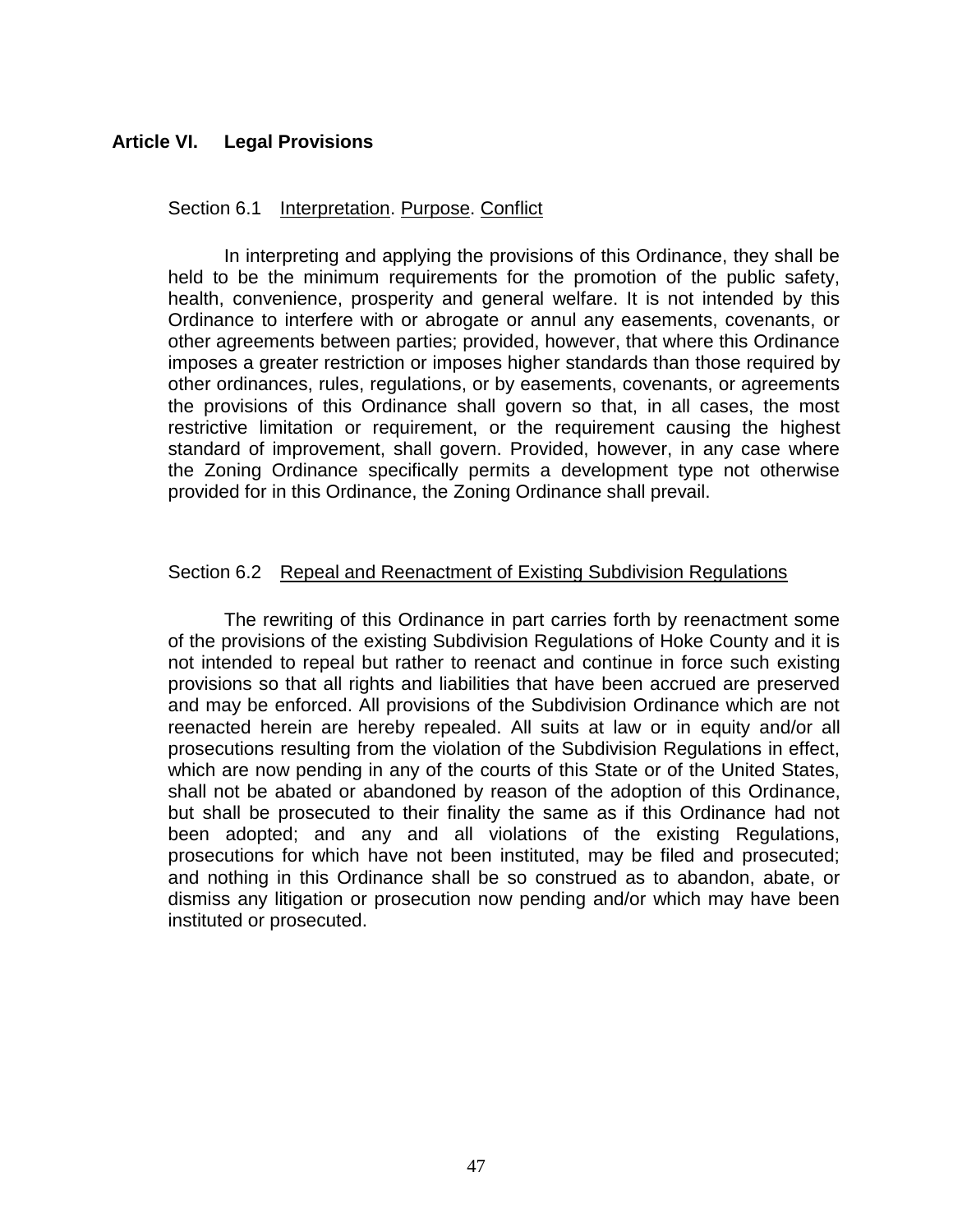## <span id="page-48-0"></span>Section 6.3 Effect Upon Outstanding Preliminary Plats

Nothing herein contained shall require any change in any Preliminary Plat which has received approval by Hoke County prior to the time of the adoption of this Ordinance provided that such Preliminary Plat has been prosecuted to completion and a Final Plat recorded in the Office of the Register of Deed within four (4) years after the time of the adoption of this Ordinance. If the Final Plat of all or part of the area shown on any previously approved Preliminary Plat is not recorded in the Office of the Register of Deeds within four (4) years after the time of the adoption of this Ordinance, such non-recorded area shall be subject to all the provisions of this Ordinance.

For preliminary plats approved prior to the effective date of this ordinance, and outstanding preliminary plat approval shall have two (2) years from the date the preliminary plat approval, then the applicant may apply to the Board of Commissioners for an extension of up to two years, so long as said application is filled prior to the preliminary plat approval's expiration date. Such an extension may be granted only when the applicant demonstrates good cause and where there has been substantial expenditure of resources directly related to the subdivision development. For those developments whose preliminary plan approval is older than two (2) years where the developer has finalized at least one phase involving road construction improvements, then an applicant may apply to the Board of Commissioners for an extension of up to two (2) years. Such an extension may be granted only where the applicant demonstrated good cause and where there has been a substantial expenditure of resources directly related to the subdivision development. In all cases where extensions are granted, the period of six (6) years from the date of the initial preliminary plat approval. For those developments where the preliminary plat approval is older than two (2) years and the developer has not finalized at least one phase involving road construction improvements, then the approval is expired and the development must meet the current ordinance requirements.

After the effective date of this Ordinance, any Final Plat to be recorded based upon any outstanding Preliminary Plat shall follow the Final Plat approval procedures of this Ordinance.

In addition, nothing herein contained shall require any change in any Final Plat which has received approval by Hoke County prior to the time of the adoption of this Ordinance provided that such Final Plat is prosecuted to completion in accordance with the terms of approval. In the event of default or the failure of the subdivider to perform in accordance with the conditions as approved, Hoke County may, at its option, take lawful action pursuant to the Subdivision Ordinance in existence at the time of the Final Plat approval or this Ordinance.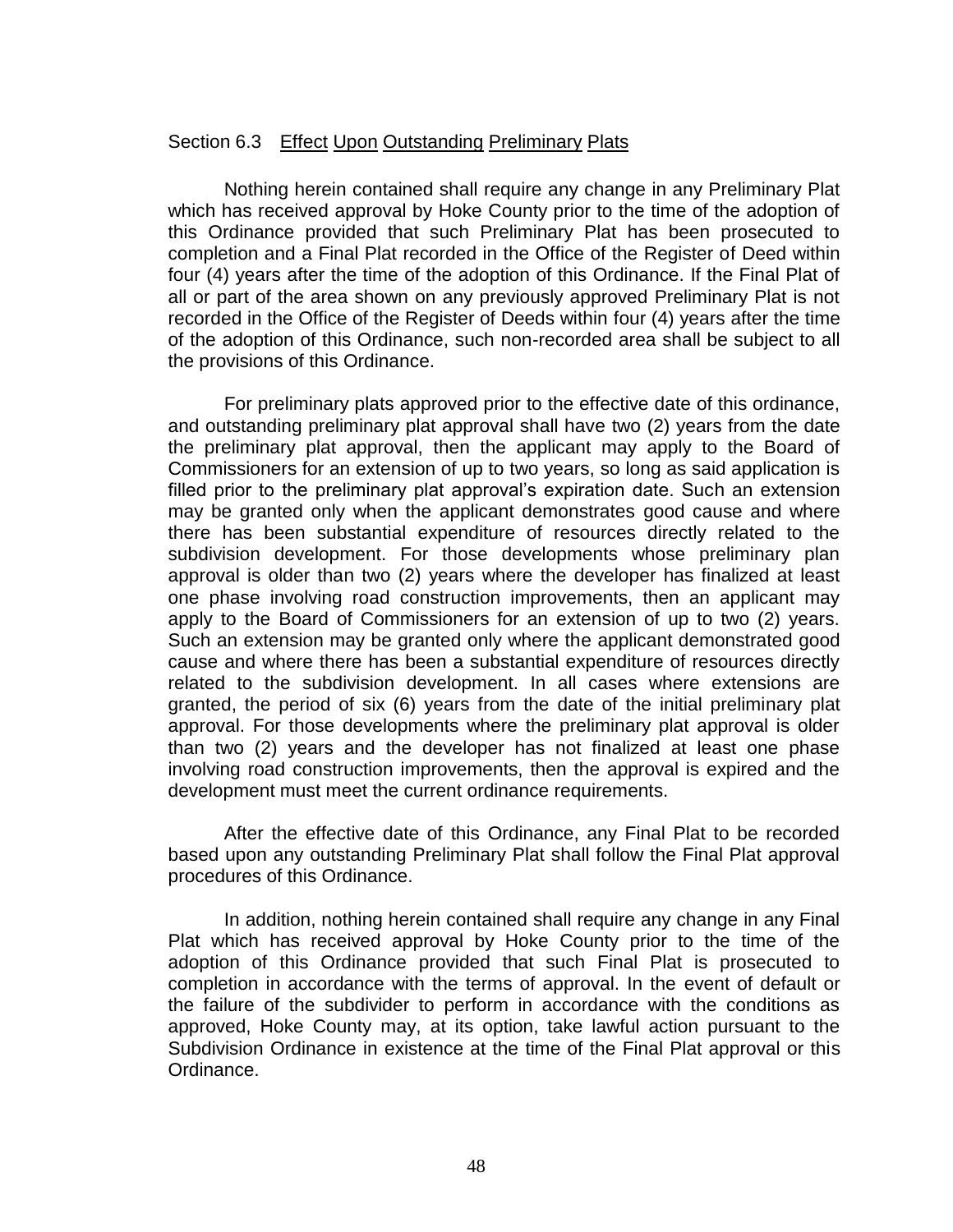## <span id="page-49-0"></span>Section 6.4 Effect Upon New Territory Added to Jurisdiction

At any time when new territory is added to the jurisdiction of this Ordinance, such new territory shall immediately become subject to the provisions of this Ordinance. Any proposed subdivision or any subdivision in progress within such new territory shall proceed only in accordance with the following:

(1) Any subdivision for which a Final Plat has been recorded in the Register of Deeds Office pursuant to the approval of another local government, but which is subject to an outstanding guarantee to such local government for the installation of subdivision improvements, shall remain under the subdivision control of such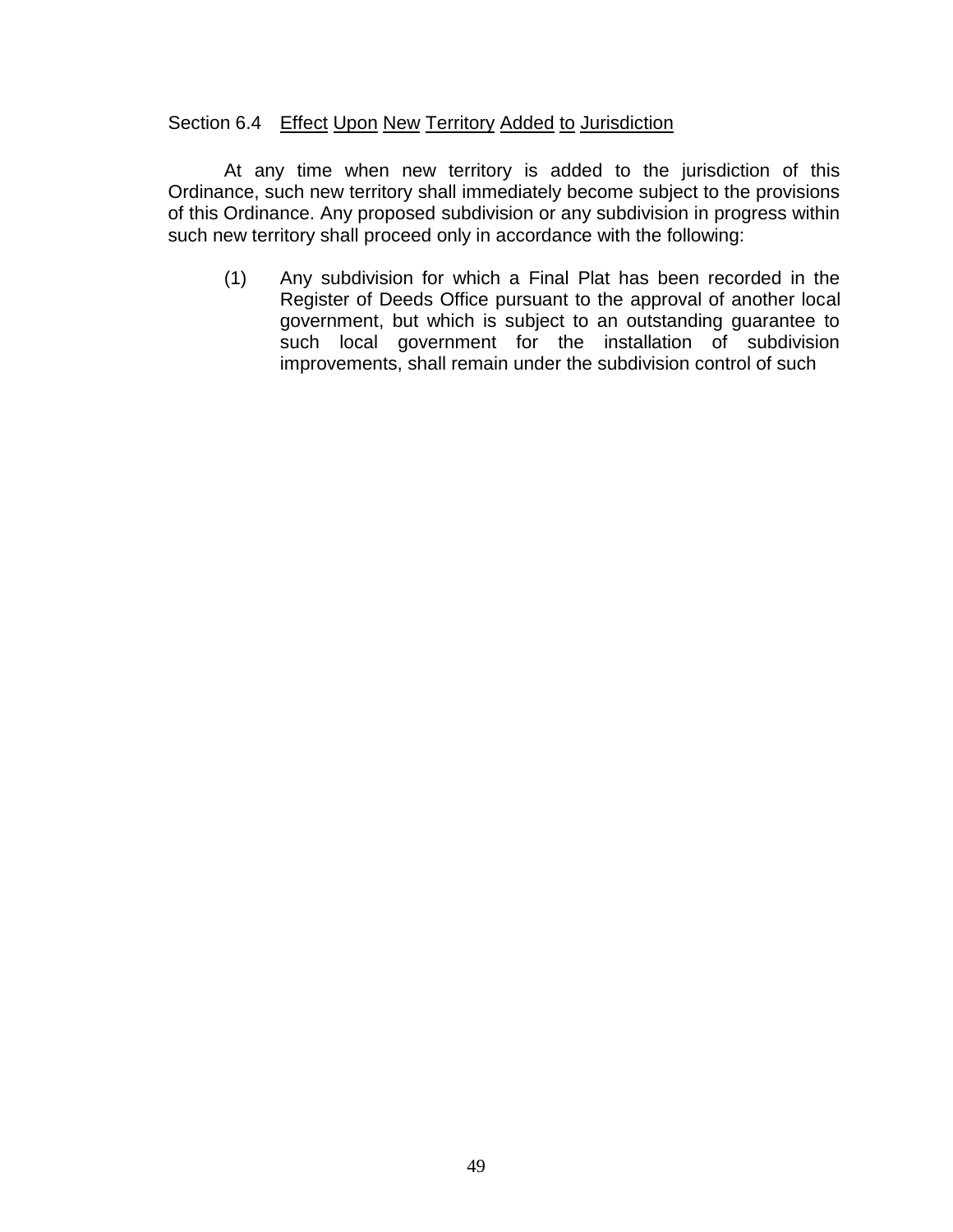local government until such time as such subdivision shall have been prosecuted to completion.

(2) All other subdivisions shall meet all of the requirements of this Ordinance and it shall be the responsibility of the subdivider of any proposed subdivision or subdivision in progress to receive approval as provided for in this Ordinance before proceeding with any development. The subdivider shall arrange a conference with the Subdivision Administrator who shall determine the level and type of approval required and provide the subdivider with an approval track for the particular case.

## <span id="page-50-0"></span>Section 6.5 Modifications

The Board of Commissioners may modify the requirements of this Ordinance where, because of the size or shape of the tract to be subdivided, its topography, the condition or nature of adjoining areas, or the existence of other unusual physical conditions, strict compliance with the provisions of this Ordinance would cause an unusual and unnecessary hardship on the subdivider or where in the opinion of the Board of Commissioners, a modification will result in **equal or better performance**. In granting modifications, the Board may require such conditions as will secure, insofar as practicable, the objectives or requirements modified. In no case however, shall the Board, acting pursuant to this Section, modify the terms or requirements of the Zoning Ordinance, the Flood Damage Prevention Ordinance, the Water Supply Watershed Ordinance or any other ordinance. Violation of any condition shall constitute a violation of this Ordinance. A modification granted as part of a plan approval shall have the same duration as the plan approval.

## <span id="page-50-1"></span>Section 6.6 Amendment

The Hoke County Board of Commissioners may from time to time amend the terms of this Ordinance after a public hearing has been held and notice given as required by North Carolina General Statutes 160D-601. However, any proposed amendment shall be submitted to the Planning Board for review and recommendation prior to Board of Commissioners action. The Planning Board shall have forty-five (45) days from the date such amendment is first submitted for review to the Board to make its recommendation. If the Planning Board fails to make its recommendation within the specified time, it shall be deemed to have recommended in favor of the amendment.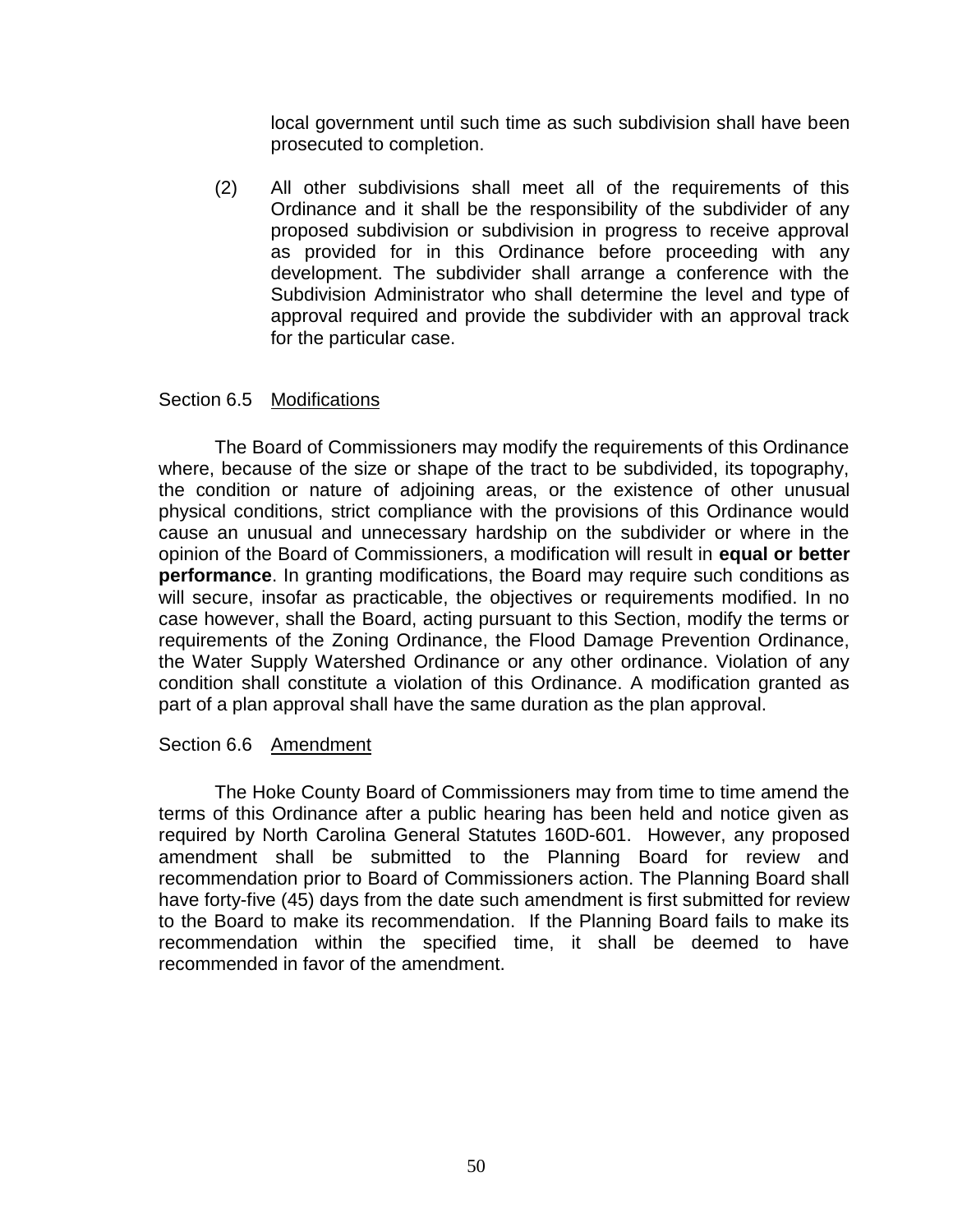## <span id="page-51-0"></span>Section 6.7 Violations, Penalty

After the effective date of this Ordinance, no subdivision plat of land within the jurisdiction of this Ordinance shall be filed or recorded until it shall have been submitted to and approved by the appropriate approval authority.

The Review Officer shall not certify for recording a plat of subdivision of land subject to this Ordinance that has not been approved in accordance with this Ordinance nor shall the Clerk of Superior Court order or direct the recording of a plat if the recording would be in conflict with the provisions of this Ordinance.

After the effective date of this Ordinance, any person who, being the owner or agent of the owner of any land within the jurisdiction of this Ordinance, thereafter subdivides his land in violation of this Ordinance or transfers or sells land by reference to, exhibition of, or any other use of a plat showing a subdivision of the land before the plat has been properly approved under this Ordinance and recorded in the Office of the Register of Deeds shall be guilty of a misdemeanor. The description by metes and bounds in the instrument of transfer or other document used in the process of selling or transferring land shall not exempt the transaction from such penalty.

The County may bring action for injunction of any illegal subdivision, transfer, conveyance, or sale of land, and the court shall, upon appropriate findings, issue an injunction and order requiring the offending party to comply with the Subdivision Ordinance.

Any person, firm or corporation who violates any provisions of this ordinance shall, upon conviction, be guilty of a misdemeanor and shall be fined not exceeding one hundred (\$100) dollars or imprisoned not exceeding thirty (30) days. Each day that a violation continues to exist shall be considered to be a separate offense, provided the violation is not corrected within thirty (30) days after notice of the violation has been given, as provided by G.S. 14-4.

Additionally, violation of this ordinance subjects offenders to a civil penalty that may be enforced through the issuance of citations by the Hoke County Subdivision Administrator. The County may recover this penalty in a civil action in the nature of a debt if the offender does not pay the penalty within seventy-two (72) hours after being cited for a violation. In addition, failure to pay the civil penalty within seventy-two (72) hours may subject the offender to criminal charges.

The following civil penalties are established for violations under this section:

| Warning citation                                | Correct violation within seven (7) days |
|-------------------------------------------------|-----------------------------------------|
| First citation                                  | \$100.00                                |
| Second citation for same offense                | \$250.00                                |
| Third and sequential citations for same offense | \$250.00                                |